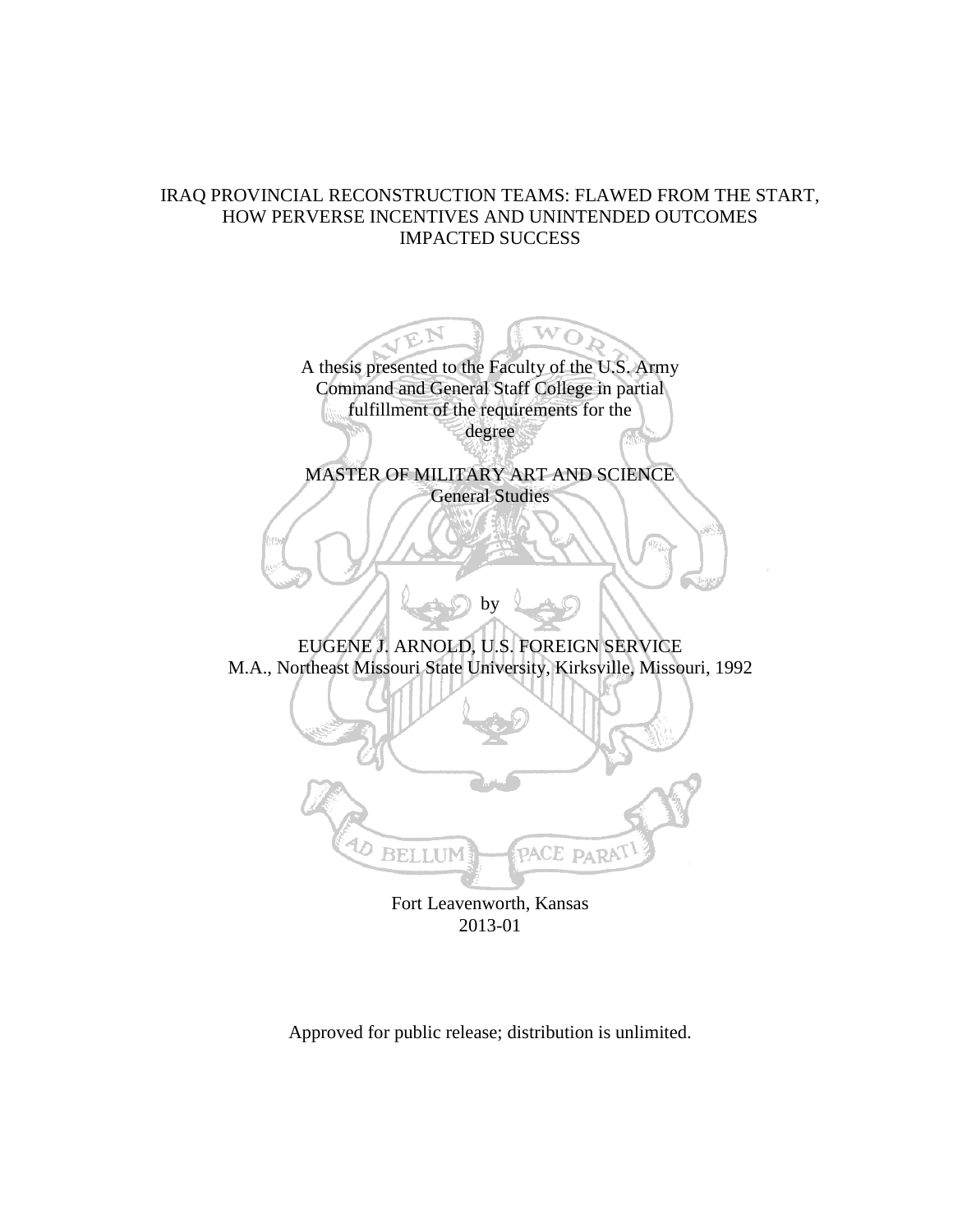|                                                                                                                                                                                                                                                                                                                                                                                                                                                                                                                                                                                                                                                                                                                                                                                                                                                                                                                                                                                                                                                                                                                                                                                                                                        | <b>REPORT DOCUMENTATION PAGE</b>       | Form Approved<br>OMB No. 0704-0188                                                                         |                                                                                                                          |                                      |                                                                 |  |
|----------------------------------------------------------------------------------------------------------------------------------------------------------------------------------------------------------------------------------------------------------------------------------------------------------------------------------------------------------------------------------------------------------------------------------------------------------------------------------------------------------------------------------------------------------------------------------------------------------------------------------------------------------------------------------------------------------------------------------------------------------------------------------------------------------------------------------------------------------------------------------------------------------------------------------------------------------------------------------------------------------------------------------------------------------------------------------------------------------------------------------------------------------------------------------------------------------------------------------------|----------------------------------------|------------------------------------------------------------------------------------------------------------|--------------------------------------------------------------------------------------------------------------------------|--------------------------------------|-----------------------------------------------------------------|--|
| Public reporting burden for this collection of information is estimated to average 1 hour per response, including the time for reviewing instructions, searching existing data<br>sources, gathering and maintaining the data needed, and completing and reviewing this collection of information. Send comments regarding this burden estimate or any<br>other aspect of this collection of information, including suggestions for reducing this burden to Department of Defense, Washington Headquarters Services, Directorate for<br>Information Operations and Reports (0704-0188), 1215 Jefferson Davis Highway, Suite 1204, Arlington, VA 22202-4302. Respondents should be aware that<br>notwithstanding any other provision of law, no person shall be subject to any penalty for failing to comply with a collection of information if it does not display a currently valid<br>OMB control number. PLEASE DO NOT RETURN YOUR FORM TO THE ABOVE ADDRESS.                                                                                                                                                                                                                                                                      |                                        |                                                                                                            |                                                                                                                          |                                      |                                                                 |  |
|                                                                                                                                                                                                                                                                                                                                                                                                                                                                                                                                                                                                                                                                                                                                                                                                                                                                                                                                                                                                                                                                                                                                                                                                                                        | 1. REPORT DATE (DD-MM-YYYY)            |                                                                                                            | <b>2. REPORT TYPE</b>                                                                                                    |                                      | 3. DATES COVERED (From - To)                                    |  |
| 14-06-2013                                                                                                                                                                                                                                                                                                                                                                                                                                                                                                                                                                                                                                                                                                                                                                                                                                                                                                                                                                                                                                                                                                                                                                                                                             |                                        |                                                                                                            | Master's Thesis                                                                                                          |                                      | AUG 2012 - JUN 2013                                             |  |
| <b>4. TITLE AND SUBTITLE</b>                                                                                                                                                                                                                                                                                                                                                                                                                                                                                                                                                                                                                                                                                                                                                                                                                                                                                                                                                                                                                                                                                                                                                                                                           |                                        |                                                                                                            |                                                                                                                          |                                      | <b>5a. CONTRACT NUMBER</b>                                      |  |
|                                                                                                                                                                                                                                                                                                                                                                                                                                                                                                                                                                                                                                                                                                                                                                                                                                                                                                                                                                                                                                                                                                                                                                                                                                        |                                        |                                                                                                            | Iraq Provincial Reconstruction Teams: Flawed from the Start,<br>How Perverse Incentives and Unintended Outcomes Impacted |                                      | <b>5b. GRANT NUMBER</b>                                         |  |
|                                                                                                                                                                                                                                                                                                                                                                                                                                                                                                                                                                                                                                                                                                                                                                                                                                                                                                                                                                                                                                                                                                                                                                                                                                        |                                        |                                                                                                            |                                                                                                                          |                                      |                                                                 |  |
| <b>Success</b>                                                                                                                                                                                                                                                                                                                                                                                                                                                                                                                                                                                                                                                                                                                                                                                                                                                                                                                                                                                                                                                                                                                                                                                                                         |                                        |                                                                                                            |                                                                                                                          |                                      | <b>5c. PROGRAM ELEMENT NUMBER</b>                               |  |
| 6. AUTHOR(S)                                                                                                                                                                                                                                                                                                                                                                                                                                                                                                                                                                                                                                                                                                                                                                                                                                                                                                                                                                                                                                                                                                                                                                                                                           |                                        |                                                                                                            |                                                                                                                          |                                      | <b>5d. PROJECT NUMBER</b>                                       |  |
| Eugene J. Arnold                                                                                                                                                                                                                                                                                                                                                                                                                                                                                                                                                                                                                                                                                                                                                                                                                                                                                                                                                                                                                                                                                                                                                                                                                       |                                        |                                                                                                            |                                                                                                                          |                                      | <b>5e. TASK NUMBER</b>                                          |  |
|                                                                                                                                                                                                                                                                                                                                                                                                                                                                                                                                                                                                                                                                                                                                                                                                                                                                                                                                                                                                                                                                                                                                                                                                                                        |                                        |                                                                                                            |                                                                                                                          |                                      | 5f. WORK UNIT NUMBER                                            |  |
| 7. PERFORMING ORGANIZATION NAME(S) AND ADDRESS(ES)<br>U.S. Army Command and General Staff College<br><b>ATTN: ATZL-SWD-GD</b><br>Fort Leavenworth, KS 66027-2301                                                                                                                                                                                                                                                                                                                                                                                                                                                                                                                                                                                                                                                                                                                                                                                                                                                                                                                                                                                                                                                                       |                                        |                                                                                                            |                                                                                                                          |                                      | 8. PERFORMING ORG REPORT<br><b>NUMBER</b>                       |  |
| 9. SPONSORING / MONITORING AGENCY NAME(S) AND ADDRESS(ES)                                                                                                                                                                                                                                                                                                                                                                                                                                                                                                                                                                                                                                                                                                                                                                                                                                                                                                                                                                                                                                                                                                                                                                              |                                        |                                                                                                            |                                                                                                                          |                                      | <b>10. SPONSOR/MONITOR'S</b><br><b>ACRONYM(S)</b>               |  |
|                                                                                                                                                                                                                                                                                                                                                                                                                                                                                                                                                                                                                                                                                                                                                                                                                                                                                                                                                                                                                                                                                                                                                                                                                                        |                                        |                                                                                                            |                                                                                                                          |                                      | <b>11. SPONSOR/MONITOR'S REPORT</b><br><b>NUMBER(S)</b>         |  |
|                                                                                                                                                                                                                                                                                                                                                                                                                                                                                                                                                                                                                                                                                                                                                                                                                                                                                                                                                                                                                                                                                                                                                                                                                                        |                                        | <b>12. DISTRIBUTION / AVAILABILITY STATEMENT</b><br>Approved for Public Release; Distribution is Unlimited |                                                                                                                          |                                      |                                                                 |  |
|                                                                                                                                                                                                                                                                                                                                                                                                                                                                                                                                                                                                                                                                                                                                                                                                                                                                                                                                                                                                                                                                                                                                                                                                                                        | <b>13. SUPPLEMENTARY NOTES</b>         |                                                                                                            |                                                                                                                          |                                      |                                                                 |  |
| <b>14. ABSTRACT</b><br>The Iraq Provincial Reconstruction Team program (PRT) was part of the larger U.S. Government effort to rebuild<br>Iraq. This thesis explores how institutionalized rules created perverse incentives which produced deleterious<br>outcomes. The study applies the Institutional Analysis and Development Framework to four case studies of PRT<br>activities: The Commander's Emergency Response Program, The Quick Response Program, The Local<br>Governance Program, and the Basrah Modern Slaughterhouse Project.<br>The study identifies a number of ways in which the rules governing the PRTs resulted in negative outcomes. The<br>rules encouraged a trial and error approach that is not consistent with a wicked problem set. The intentionally ad<br>hoc structure of the individual PRTs contributed to a lack of a unified programmatic vision and prevented the<br>development of a comprehensive plan for the reconstruction of Iraq. PRTs were overly inward-looking when it<br>came to measuring success. They had incentives to rely on performance metrics which had little connection to the<br>critically important developmental objectives of beneficiary ownership and sustainability. |                                        |                                                                                                            |                                                                                                                          |                                      |                                                                 |  |
| <b>15. SUBJECT TERMS</b>                                                                                                                                                                                                                                                                                                                                                                                                                                                                                                                                                                                                                                                                                                                                                                                                                                                                                                                                                                                                                                                                                                                                                                                                               |                                        |                                                                                                            |                                                                                                                          |                                      |                                                                 |  |
|                                                                                                                                                                                                                                                                                                                                                                                                                                                                                                                                                                                                                                                                                                                                                                                                                                                                                                                                                                                                                                                                                                                                                                                                                                        | <b>16. SECURITY CLASSIFICATION OF:</b> |                                                                                                            | <b>17. LIMITATION</b><br>OF ABSTRACT                                                                                     | <b>18. NUMBER</b><br><b>OF PAGES</b> | <b>19a. NAME OF RESPONSIBLE PERSON</b>                          |  |
| a. REPORT                                                                                                                                                                                                                                                                                                                                                                                                                                                                                                                                                                                                                                                                                                                                                                                                                                                                                                                                                                                                                                                                                                                                                                                                                              | b. ABSTRACT                            | c. THIS PAGE                                                                                               |                                                                                                                          |                                      | 19b. PHONE NUMBER (include area code)                           |  |
| (U)                                                                                                                                                                                                                                                                                                                                                                                                                                                                                                                                                                                                                                                                                                                                                                                                                                                                                                                                                                                                                                                                                                                                                                                                                                    | (U)                                    | (U)                                                                                                        | (U)                                                                                                                      | 85                                   |                                                                 |  |
|                                                                                                                                                                                                                                                                                                                                                                                                                                                                                                                                                                                                                                                                                                                                                                                                                                                                                                                                                                                                                                                                                                                                                                                                                                        |                                        |                                                                                                            |                                                                                                                          |                                      | Standard Form 298 (Rev. 8-98)<br>Prescribed by ANSI Std. Z39.18 |  |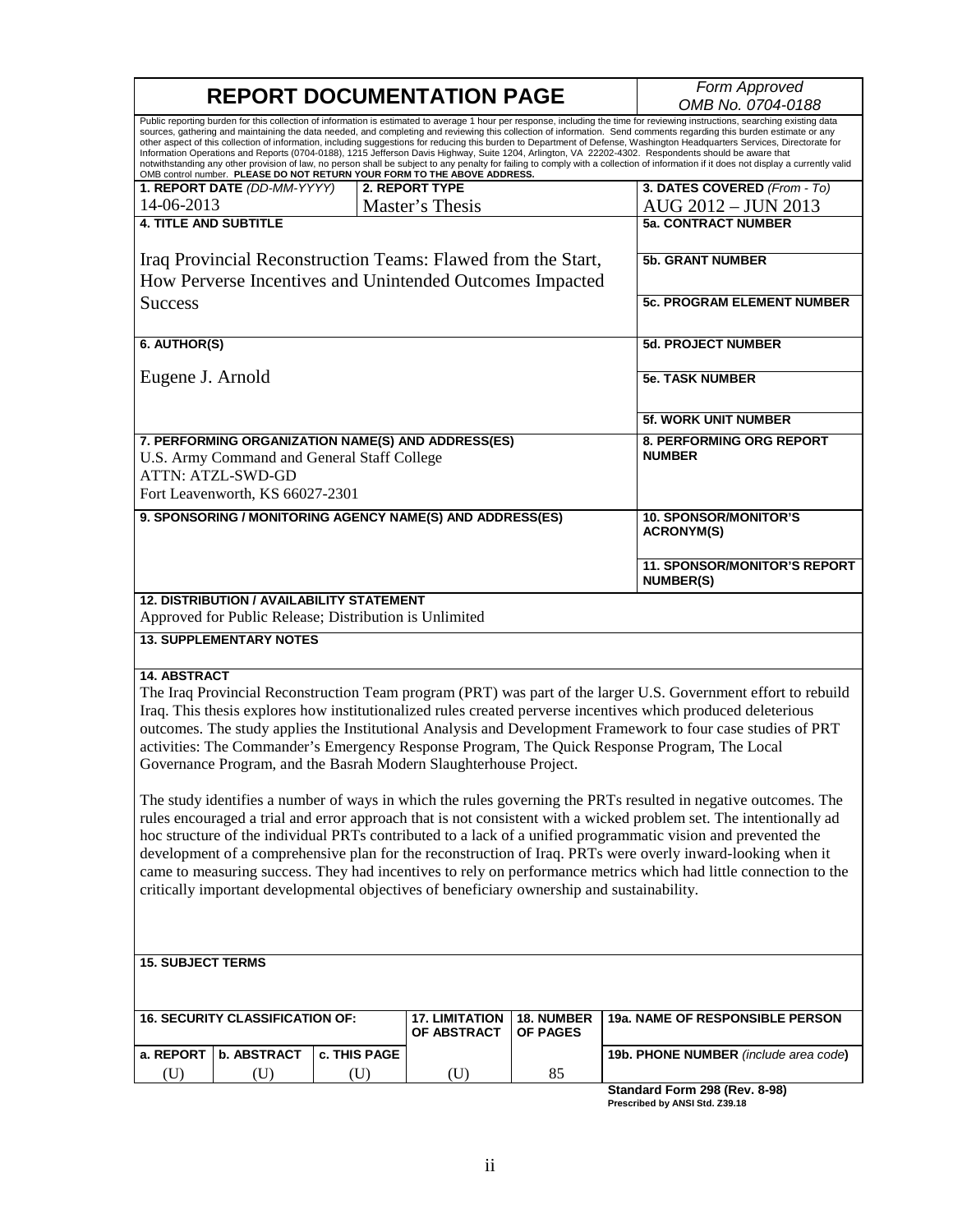## MASTER OF MILITARY ART AND SCIENCE

## THESIS APPROVAL PAGE

Name of Candidate: Eugene J. Arnold

Thesis Title: Iraq Provincial Reconstruction Teams: Flawed from the Start, How Perverse Incentives and Unintended Outcomes Impacted Success

Approved by:

, Thesis Committee Chair Timothy O'Hagan, M.A.

Member LTC Celestino Perez Jr., Ph.D.

Member Susan C. Doman, M.A.

Accepted this 14th day of June 2013 by:

, Director, Graduate Degree Programs Robert F. Baumann, Ph.D.

The opinions and conclusions expressed herein are those of the student author and do not necessarily represent the views of the U.S. Army Command and General Staff College or any other governmental agency. (References to this study should include the foregoing statement.)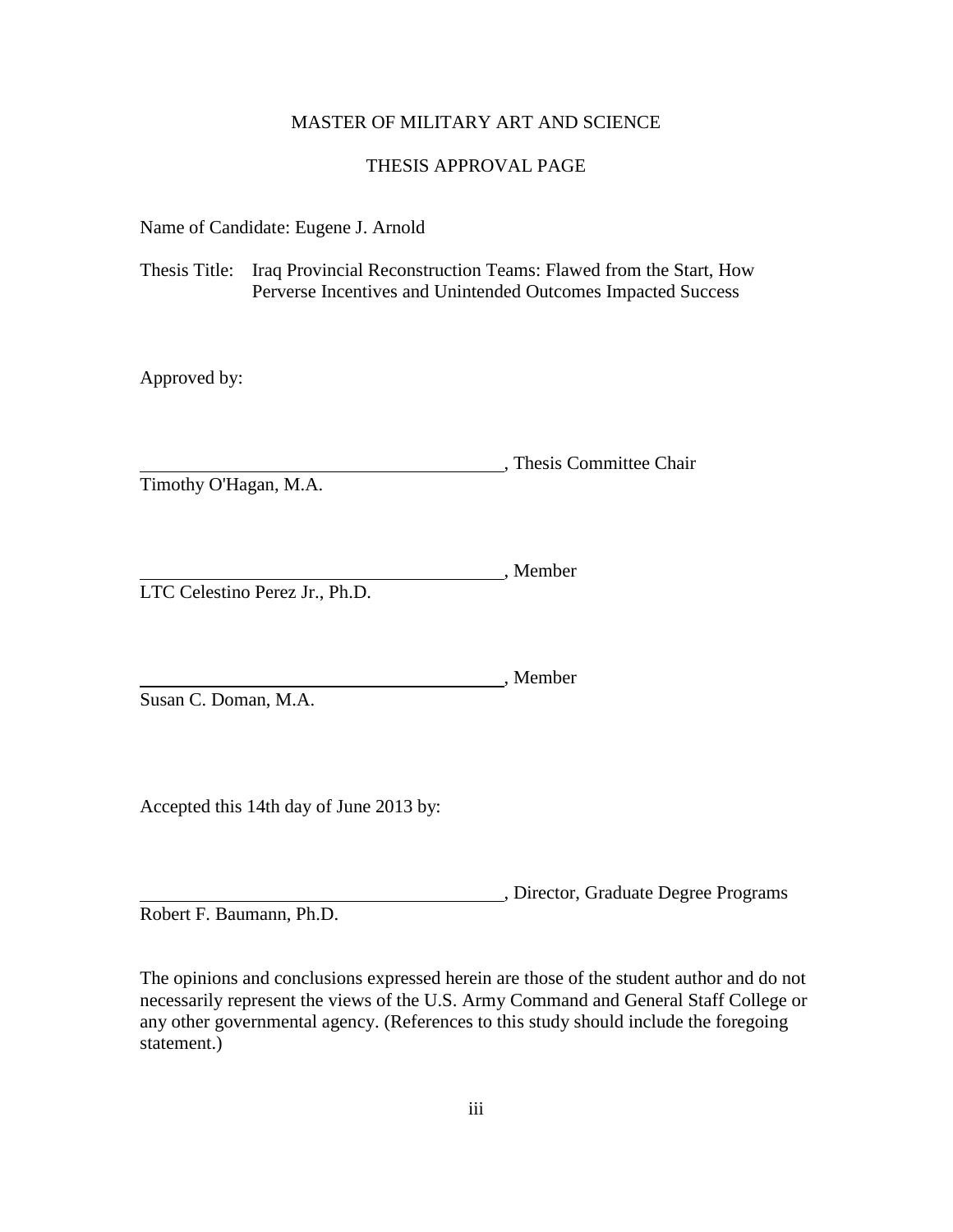## ABSTRACT

IRAQ PROVINCIAL RECONSTRUCTION TEAMS: FLAWED FROM THE START, HOW PERVERSE INCENTIVES AND UNINTENDED OUTCOMES IMPACTED SUCCESS, by Eugene J. Arnold, 85 pages.

The Iraq Provincial Reconstruction Team program (PRT) was part of the larger U.S. Government effort to rebuild Iraq. This thesis explores how institutionalized rules created perverse incentives which produced deleterious outcomes. The study applies the Institutional Analysis and Development Framework to four case studies of PRT activities: The Commander's Emergency Response Program, The Quick Response Program, The Local Governance Program, and the Basrah Modern Slaughterhouse Project.

The study identifies a number of ways in which the rules governing the PRTs resulted in negative outcomes. The rules encouraged a trial and error approach that is not consistent with a wicked problem set. The intentionally ad hoc structure of the individual PRTs contributed to a lack of a unified programmatic vision and prevented the development of a comprehensive plan for the reconstruction of Iraq. PRTs were overly inward-looking when it came to measuring success. They had incentives to rely on performance metrics which had little connection to the critically important developmental objectives of beneficiary ownership and sustainability.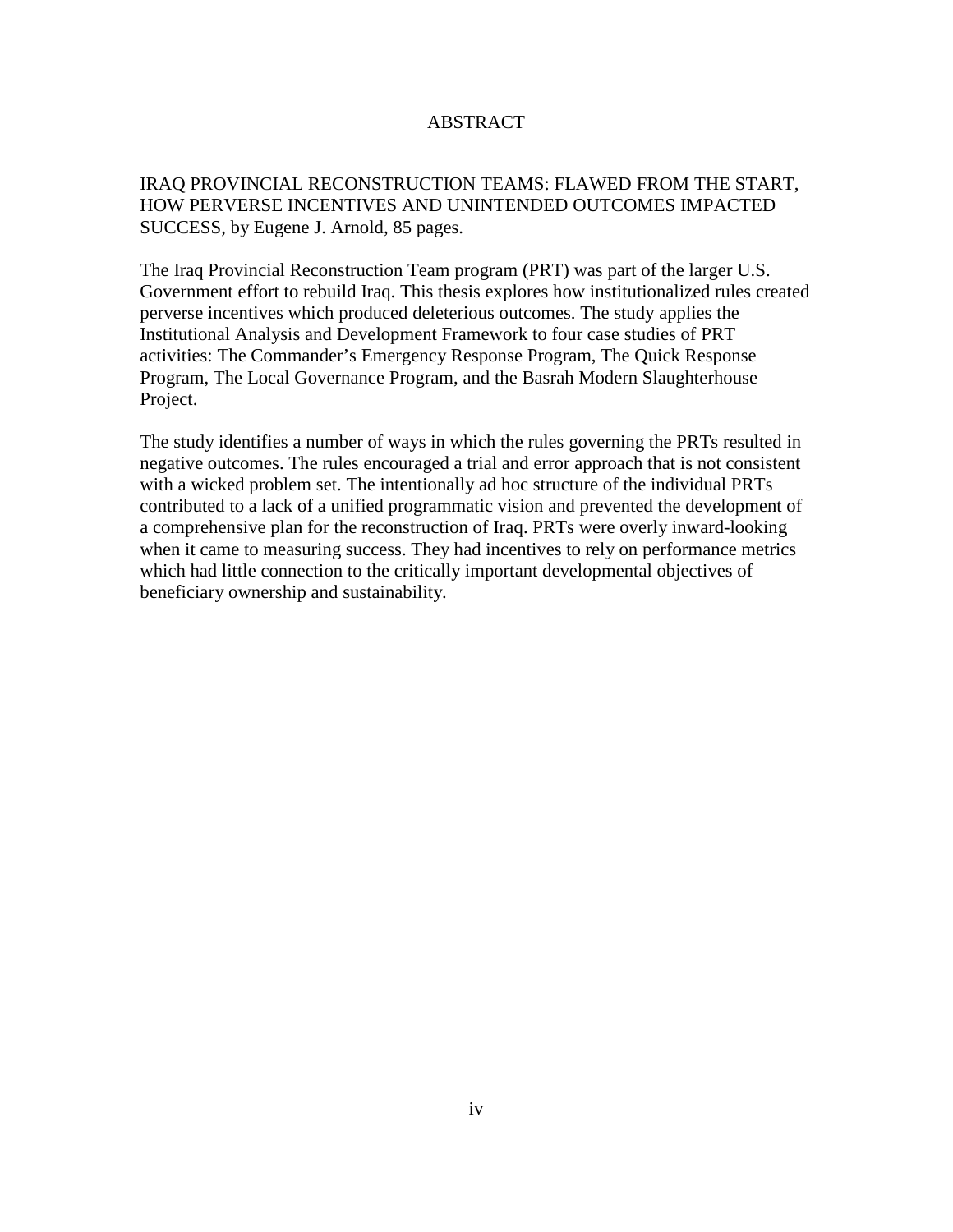### ACKNOWLEDGMENTS

Scholarship is best done in community, where the scholar is supported and challenged in turn by mentors and peers. I owe a tremendous debt of gratitude to my thesis committee. I would like to thank my committee chair Mr. Tim O'Hagan for his efforts to ensure that I completed the thesis in time, LTC Celestino Perez for his suggestion for focusing my research question, and Ms Susan C. Doman for her encouragement at critical times during the process and I thank them all for challenging me to refine and improve my work. I would also like to thank Mr. Brian Gerling, my Staff Group Advisor, for his moral support during the year. Finally, I also owe thanks to my wife Alicia and my children Echo and Julian who sustained me throughout the course of this experience. Their love and support provided me what I needed to complete this project.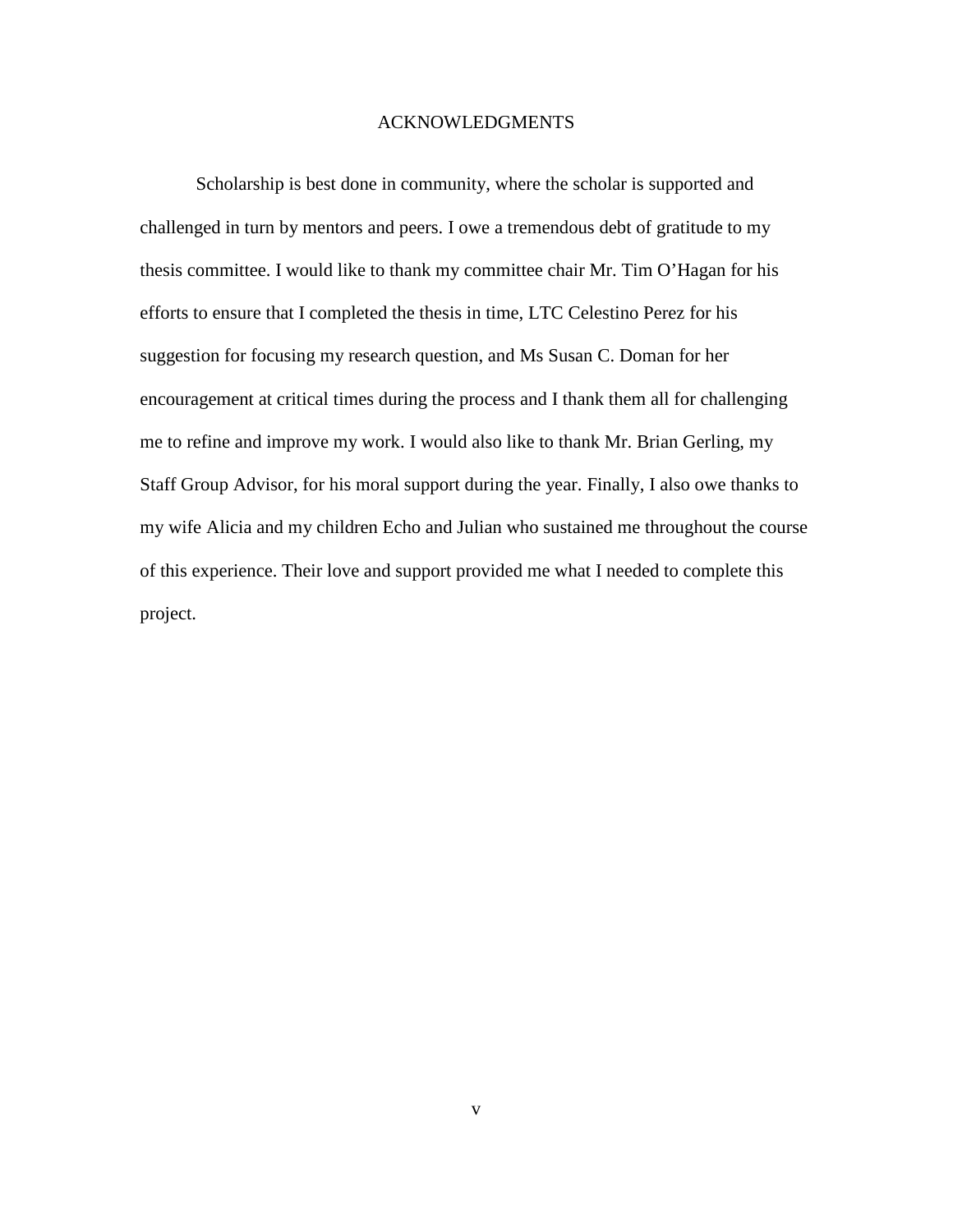## **TABLE OF CONTENTS**

|                                                              | Page |
|--------------------------------------------------------------|------|
| MASTER OF MILITARY ART AND SCIENCE THESIS APPROVAL PAGE  iii |      |
|                                                              |      |
|                                                              |      |
|                                                              |      |
|                                                              |      |
|                                                              |      |
|                                                              |      |
|                                                              |      |
|                                                              |      |
|                                                              |      |
|                                                              |      |
|                                                              |      |
|                                                              |      |
|                                                              |      |
|                                                              |      |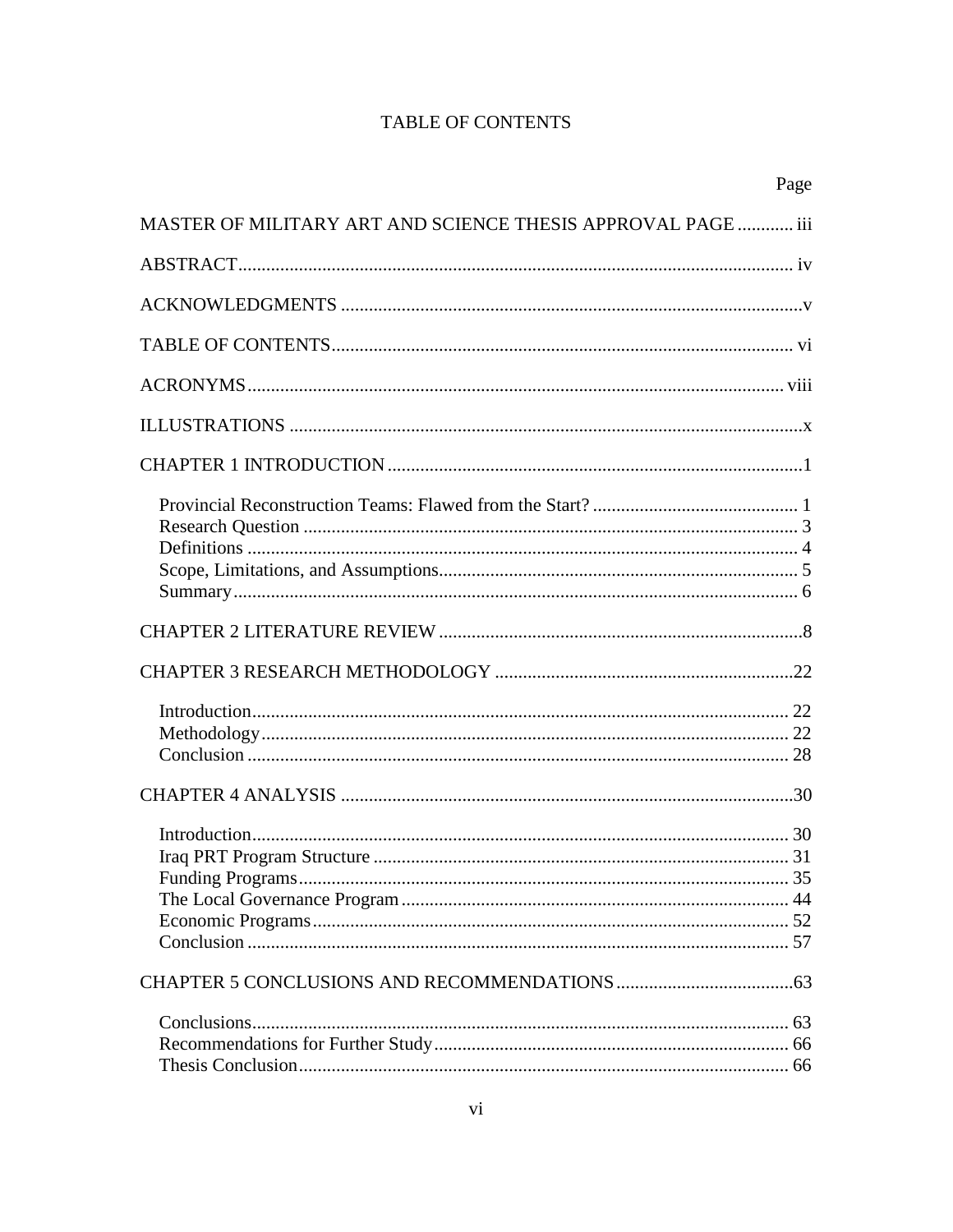| GLOSSARY. |  |
|-----------|--|
|           |  |
|           |  |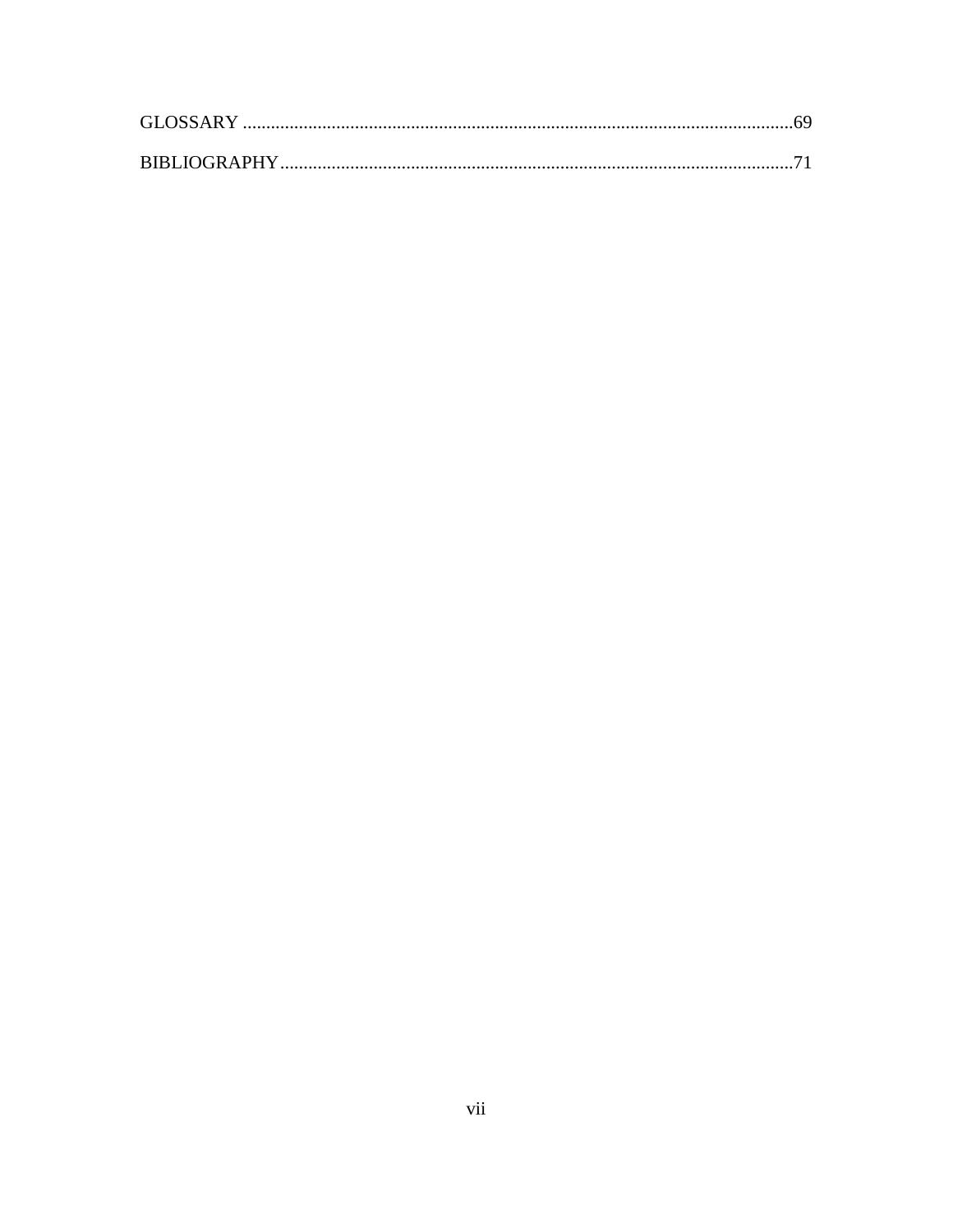# ACRONYMS

| <b>BCT</b>   | <b>Brigade Combat Team</b>                                      |
|--------------|-----------------------------------------------------------------|
| BMS          | Basrah Modern Slaughterhouse Project                            |
| <b>CTO</b>   | <b>Cognizant Technical Officers</b>                             |
| <b>CERP</b>  | <b>Commander's Emergency Response Program</b>                   |
| DoD          | Department of Defense                                           |
| DoS          | Department of State                                             |
| ePRT         | <b>Embedded Provincial Reconstruction Team</b>                  |
| GRD          | <b>Gulf Region District</b>                                     |
| <b>GRS</b>   | <b>Gulf Region South Office</b>                                 |
| IAD          | <b>Institutional Analysis and Development Framework</b>         |
| <b>IRAP</b>  | Iraq Rapid Assistance Program                                   |
| LGP          | <b>Local Governance Program</b>                                 |
| MOA          | Memorandum of Agrement                                          |
| MOU          | Memorandum of Understanding                                     |
| <b>NGOs</b>  | Non Governmental Organizations                                  |
| <b>OPA</b>   | <b>Office of Provincial Affairs</b>                             |
| PRT          | Provincial Reconstruction Team                                  |
| QRP          | Quick Response Fund                                             |
| QRF-S        | <b>Quick Response Fund State</b>                                |
| RTI          | <b>RTI</b> International                                        |
| <b>SIGIR</b> | Office of the Special Inspector General for Iraq Reconstruction |
| SOW          | Statement of work                                               |
| <b>USACE</b> | United States Army Corps of Engineers                           |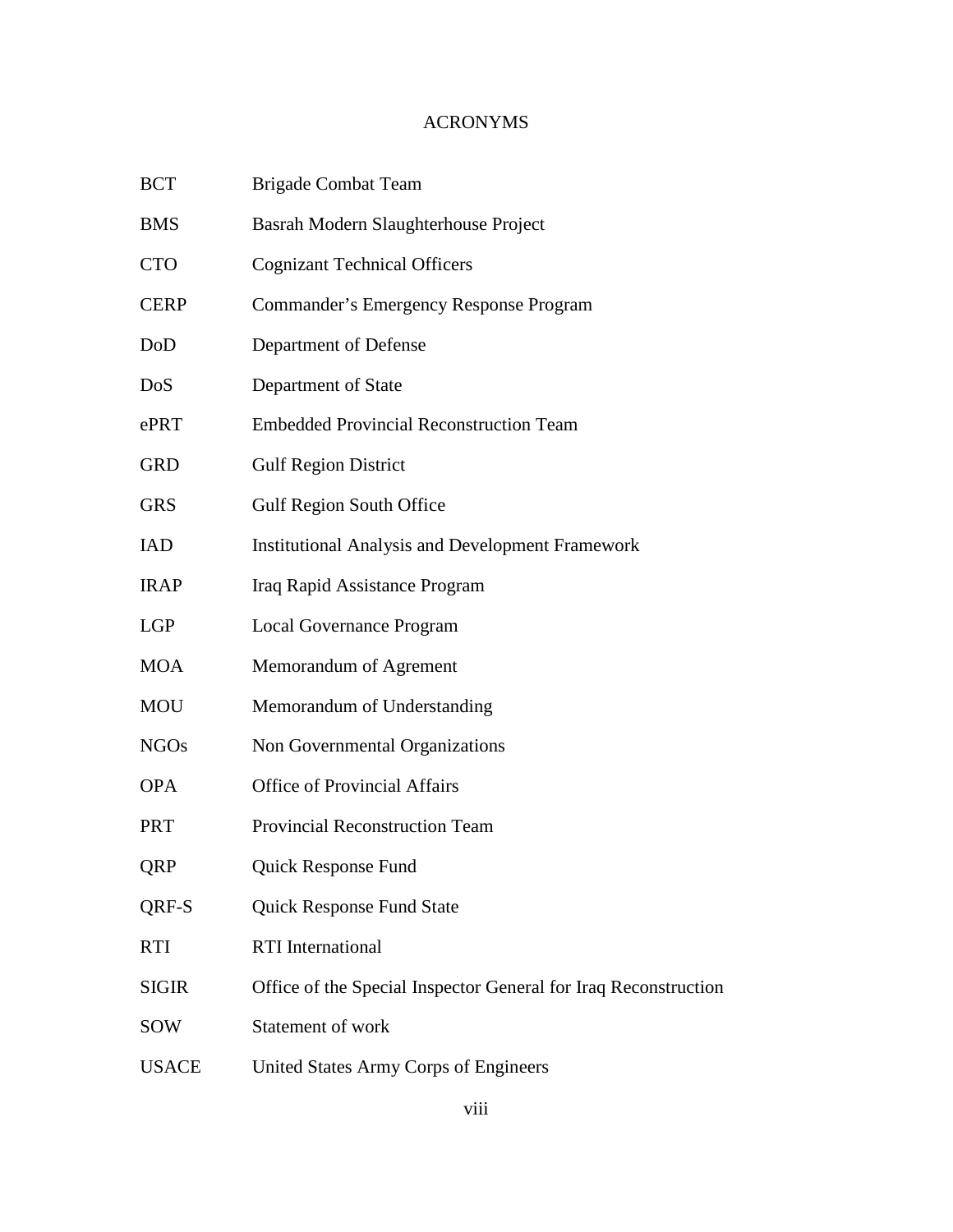USAID U.S. Agency for International Development

USAID/OIG USAID Office of Inspector General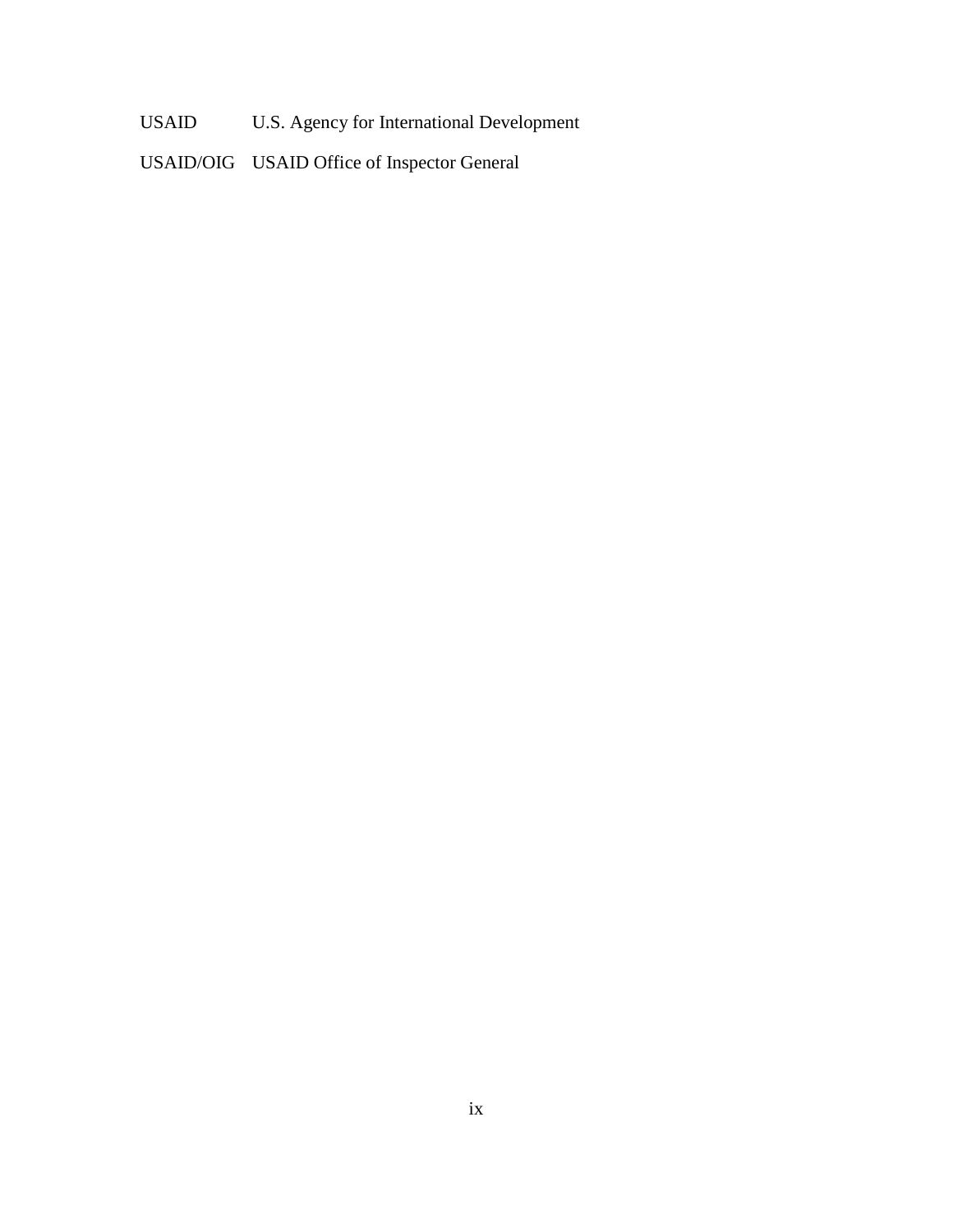## ILLUSTRATIONS

|  | Page |
|--|------|
|  |      |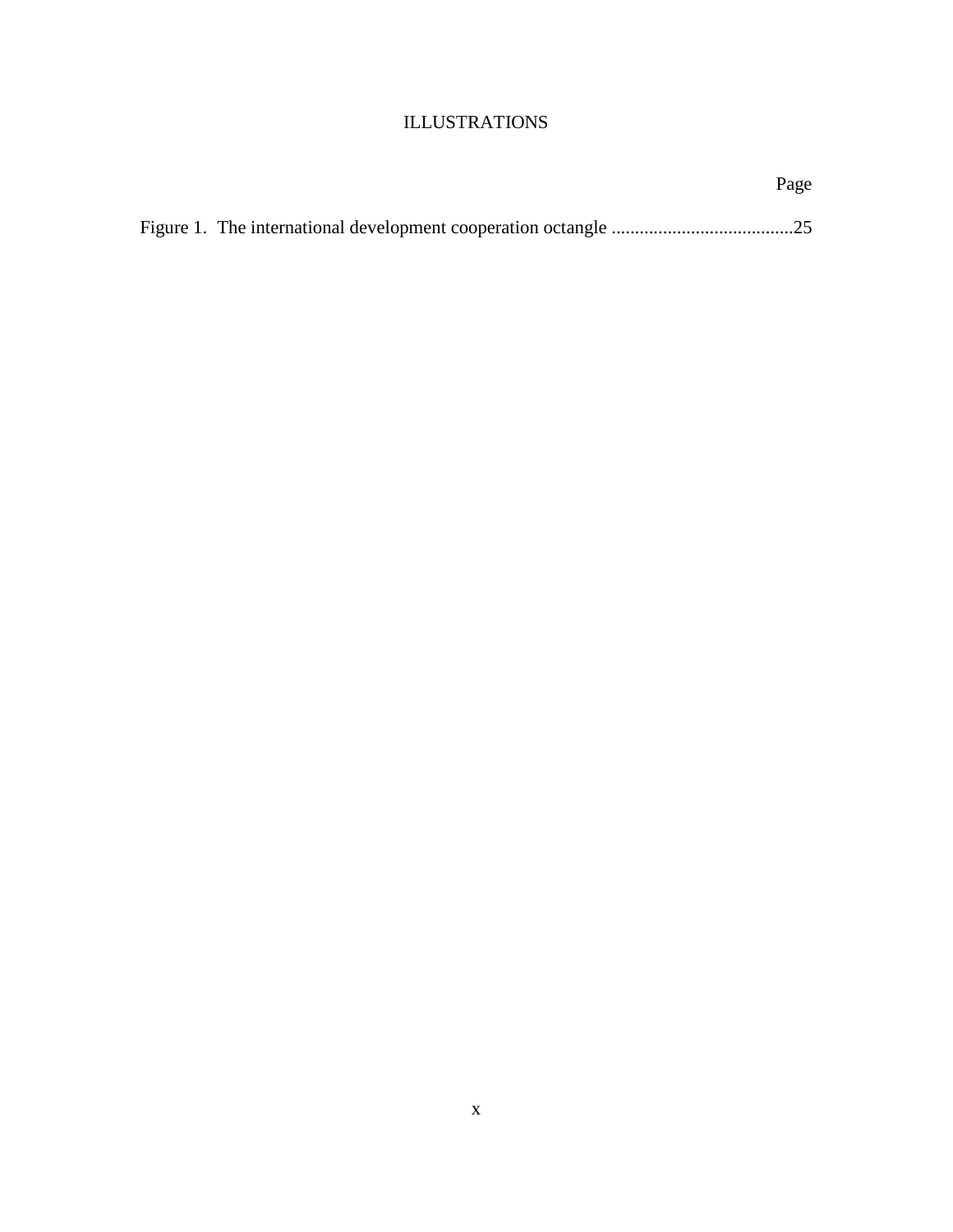### CHAPTER 1

#### **INTRODUCTION**

The PRT program is a priority joint Department of State (DOS)/Department of Defense (DOD) initiative to bolster moderates, support U.S. counterinsurgency strategy, promote reconciliation, shape the political environment, support economic development, and build the capacity of Iraqi provincial governments to hasten the transition to Iraqi self-sufficiency. ― Center for Army Lessons Learned, *PRT Playbook*

### Provincial Reconstruction Teams: Flawed from the Start?

In 2005, the United States introduced Provincial Reconstruction Teams (PRTs) into Iraq as a means to counter the growing Al-Qaida led insurgency that was hindering stabilization operations and prolonging the conflict in Iraq. They were to do so by providing assistance to local and regional governments that were struggling to transition from centralized control to self-governance.<sup>[1](#page-16-0)</sup> Their purpose was to provide expert advice and guidance on reconstructing Iraqi civic and economic institutions to provincial and local government, NGOs, and to private individuals. The effort amounted to nation building at the provincial and local level after decades of centralized control under the Baathist regime.

The problem of reconstructing Iraq was monumental and the challenges associated with it qualify the problem as a wicked problem. Wicked problems by definition defy simple solutions that work when confronting tame problems. $2$  Unlike tame problems, which can be addressed by scientific methods, wicked problems are a tangled skein of interconnecting situations that shift and reconfigure themselves in the midst of attempts to resolve them. Wicked problems were the been the bane of central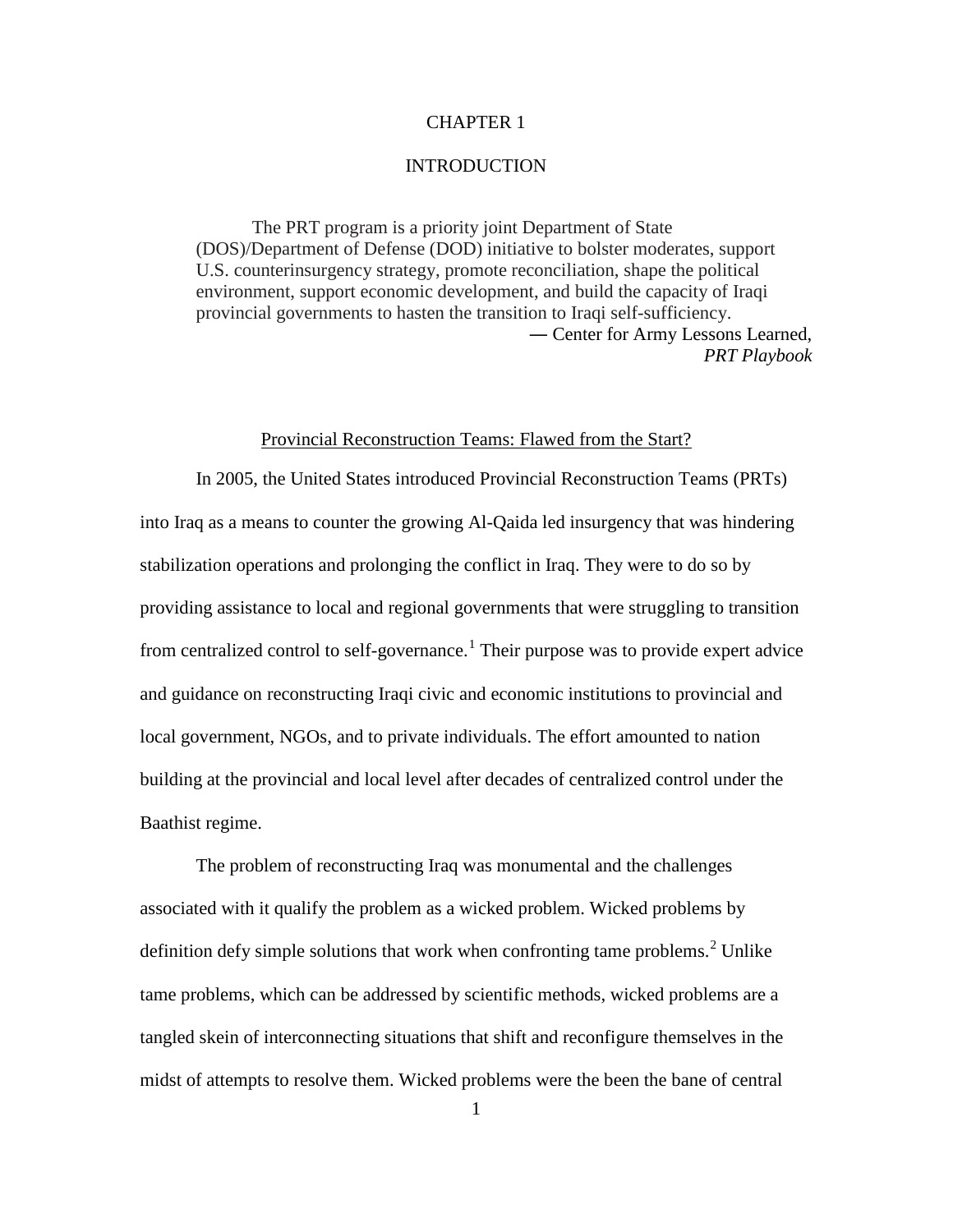planners and analysts long before the introduction of the concept in the 1970s and they continue to challenge planners today because of their multi-faceted complexity and because many times underlying roots of the problems are unknown. When dealing with unknowns in the context of a wicked problem it can be useful to adopt a trial and error method, seeing what works and what does not one program or project at a time. And that is what the PRTs did.

The Iraq PRT program was in many ways an ad hoc effort combining military civil affairs units with career diplomats and civilian contractors in a trial and error approach to societal engineering. This was in fact by design. The creators of the PRT program envisioned it as a form of field experimentation. Since no one knew how to go about the task of nation building, what might succeed and what might fail, the idea was to empower the teams working at local and provincial levels so that they might give a wide variety of projects and approaches a try and to see what worked.<sup>[3](#page-17-0)</sup> PRTs could then profitably duplicate successes in other provinces or could abandon failures with a minimal, localized impact that was, hopefully, not too damaging to the local economy, infrastructure, or political situation.

At the height of the program in 2008, there were 31 PRTs, including Embedded PRTs (ePRTs). There was at least one PRT operating in each of Iraq's 18 governorates or provinces. Coalition partners South Korea and Italy were responsible for two of the PRTs and the remaining 29 were American. Each PRT was to attempt to fulfill its mission in partnership with its paired brigade combat team (BCT) as the team members deemed best. PRTs received little in the way of direction from the Embassy in Baghdad or from the Departments of State and Defense in Washington.<sup>[4](#page-17-1)</sup> A Memorandum of Agreement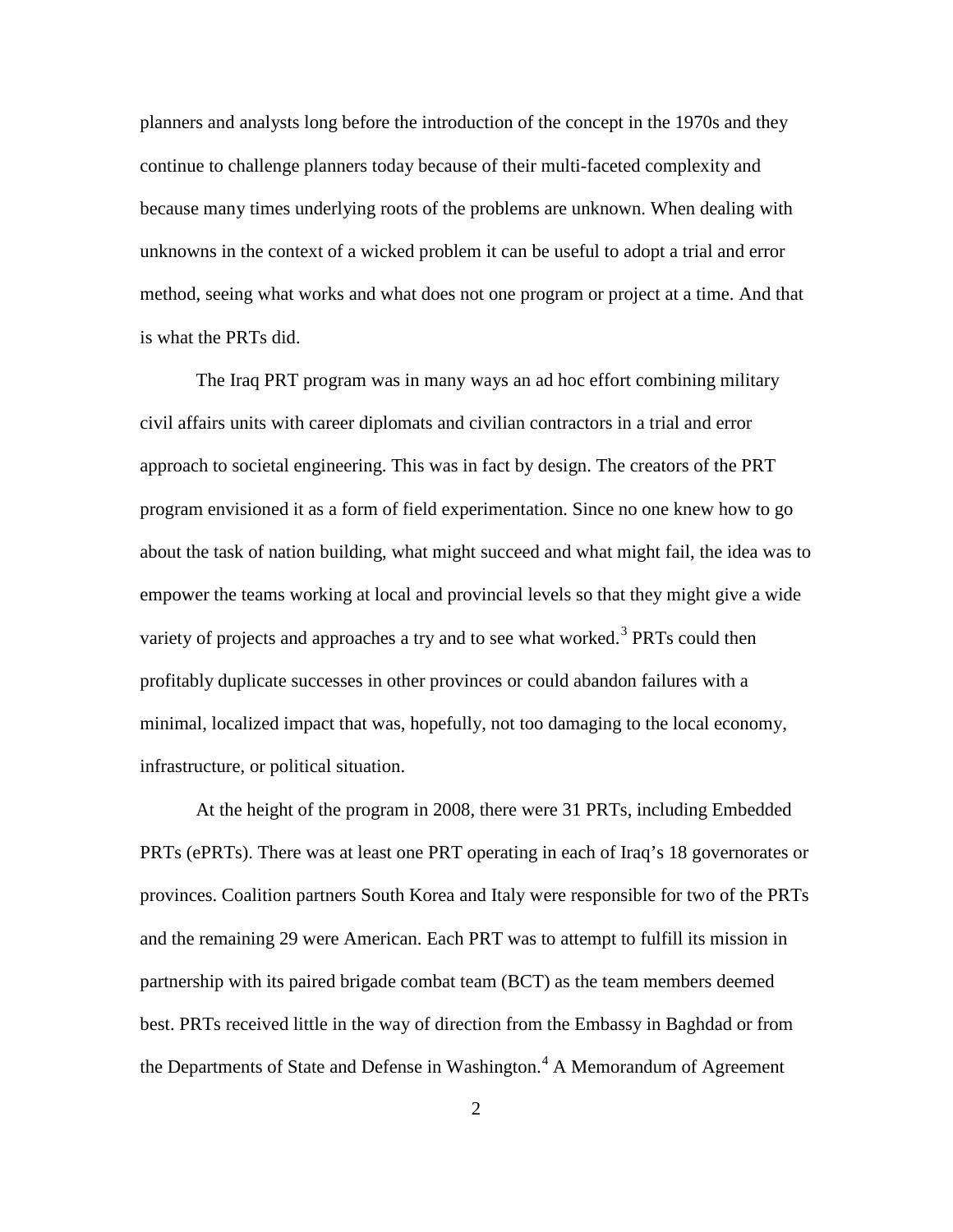(MOA) between the two departments established broad guidelines regarding administrative and security measures but the MOA did not directly address policy or program planning.<sup>[5](#page-18-0)</sup>

In a trial and error process, some failures were inevitable. However, not all of the program's failures and deficiencies were the result of the trial and error process. Some appear to have been the result of flaws inherent in the PRT program from its inception. Others were the result of errors and missteps made along the way but which remained unrecognized or unacknowledged for significant periods of time. In some cases the mistakes were part of processes based on false assumptions that institutionalized the mistakes and which created a repeating pattern. In other cases, the problems developed as a result of the competing interests and goals of the variety of participants and stakeholders in the PRT program. These types of situations created perverse incentives that reinforced negative behaviors and frequently deleterious outcomes. The program cost American taxpayers billions of dollars, much effort, and lasted for six years, concluding with the departure of Coalition military forces from Iraq in December 2011. Yet we have no real understanding if the PRTs were successful in their stated mission to reconstruct Iraq.

#### Research Question

The primary research question of this paper is, how did the rules affecting PRTs in Iraq create perverse incentives that resulted in unintended consequences and deleterious outcomes? It will examine the program as an institution, considering how the regulations governing the program were established to produce a desired end but which have instead resulted in a variety of unintended consequences and deleterious outcomes.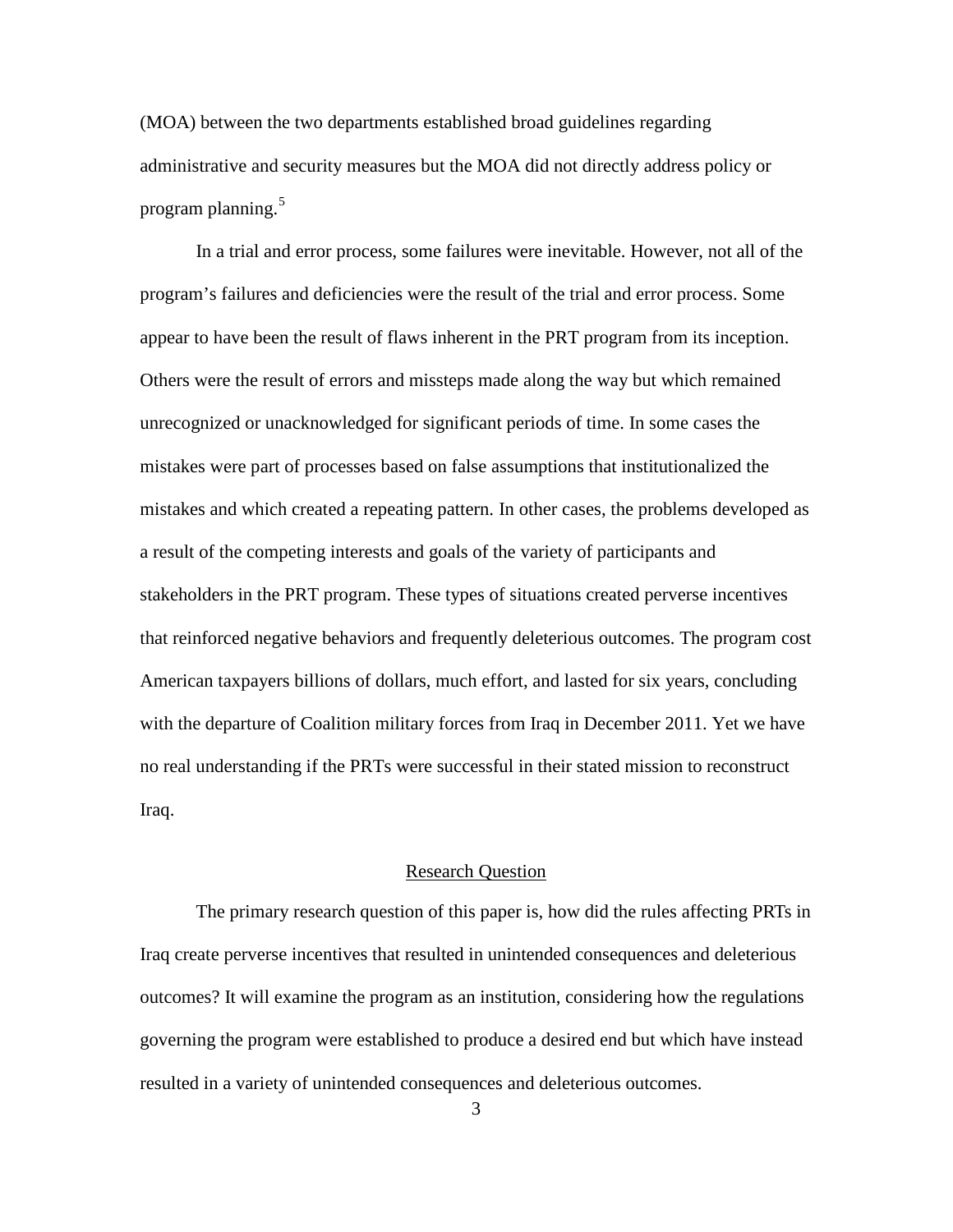The paper will provide specific examples of how rules established to govern the PRTs and their associated programmatic efforts acted as perverse incentives and contributed to a variety of problems that occur regularly in the field of developmental aid. Building on those examples, it will categorize the unintended negative consequences that resulted from those perverse incentives. Finally, the paper will make conclusions about the avoidability or inevitability of perverse incentives and their deleterious outcomes in the context of a wicked problem like the reconstruction of Iraq.

#### Definitions

I use a number of terms in this paper that require definition. The first is perverse incentive. Perverse in this case means wrong or contrary. The creators intended the incentive to motivate actors to achieve a particular outcome, but instead the actor behaved in a manner that produced an outcome counter to the intent.<sup>[6](#page-18-1)</sup> For example, Colonial French officials in Hanoi intended to reduce the number of rats in the city by offering a bounty on rat tails. Instead of reducing the rat population however, the enterprising citizens of Hanoi took to breeding the rats not only raising the number of rats in the city but simultaneously straining the treasury.<sup>[7](#page-18-2)</sup> The bounty was the perverse incentive; the rise in the rat population was the unintended deleterious consequence.

Perverse incentives and unintended deleterious consequence can be present in a variety of societal contexts but they tend to be more abundant in the context of a wicked problem. Following Horst Rittel and Melvin Webber a wicked problem is defined as a problem that defies simple linear efforts to resolve it.<sup>[8](#page-18-3)</sup> Rittel and Weber listed ten criteria that define wicked problems but simply put these problems are large, complex, and come with significant negative consequences for failure.<sup>[9](#page-18-4)</sup> Interestingly, one of Rittel and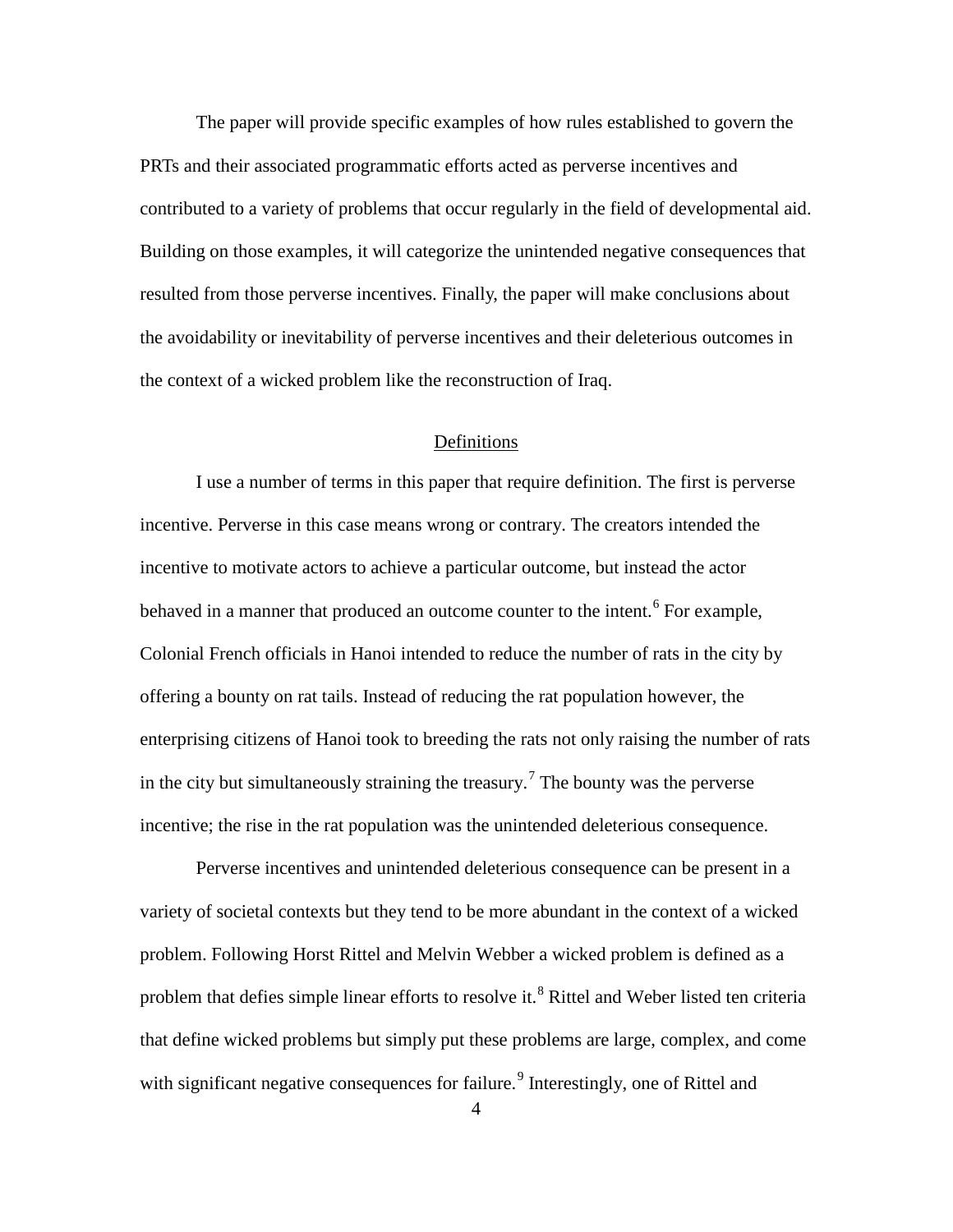Webber's ten criteria stated that wicked problems were unsolvable through trial and error because each attempt contributed something new to the circumstances of the problem. The other criteria however suggest that any approach to a wicked problem stands little chance of success because they defy simple categorization. It follows that some form of trial and error, directed at components of the wicked problem, is in fact the only means by which a solution might be discovered.

### Scope, Limitations, and Assumptions

In this paper, I will concentrate solely on the PRT experience in Iraq. While PRTs were operating in Afghanistan prior to the creation of the Iraq PRT program, the Iraqi PRT program was distinct and the programs shared little in common beyond nomenclature. Given that the majority of Iraq PRTs were American, this paper will confine itself to the American PRTs. The PRTs administered by Italy and South Korea functioned under separate rules and had distinct outcomes that would unnecessarily widen the scope of this paper if they were included. This paper will likewise avoid any programs administered solely by the Coalition Forces in Iraq that did not include PRT participation or which did not impact directly on the PRTs.

This paper will explore a selected problem set related to PRT operations in Iraq during the reconstruction period and it will challenge some of the central operational mechanisms that composed the program. It will point out, with the benefit of hindsight, mistakes that PRT program planners and PRT team members made.

While this paper will examine primarily negative outcomes, it is not my intent to question the motives, or character of the individuals involved with the PRT program. The effort to reconstruct Iraq was not only monumentally daunting, it was perilous. Brave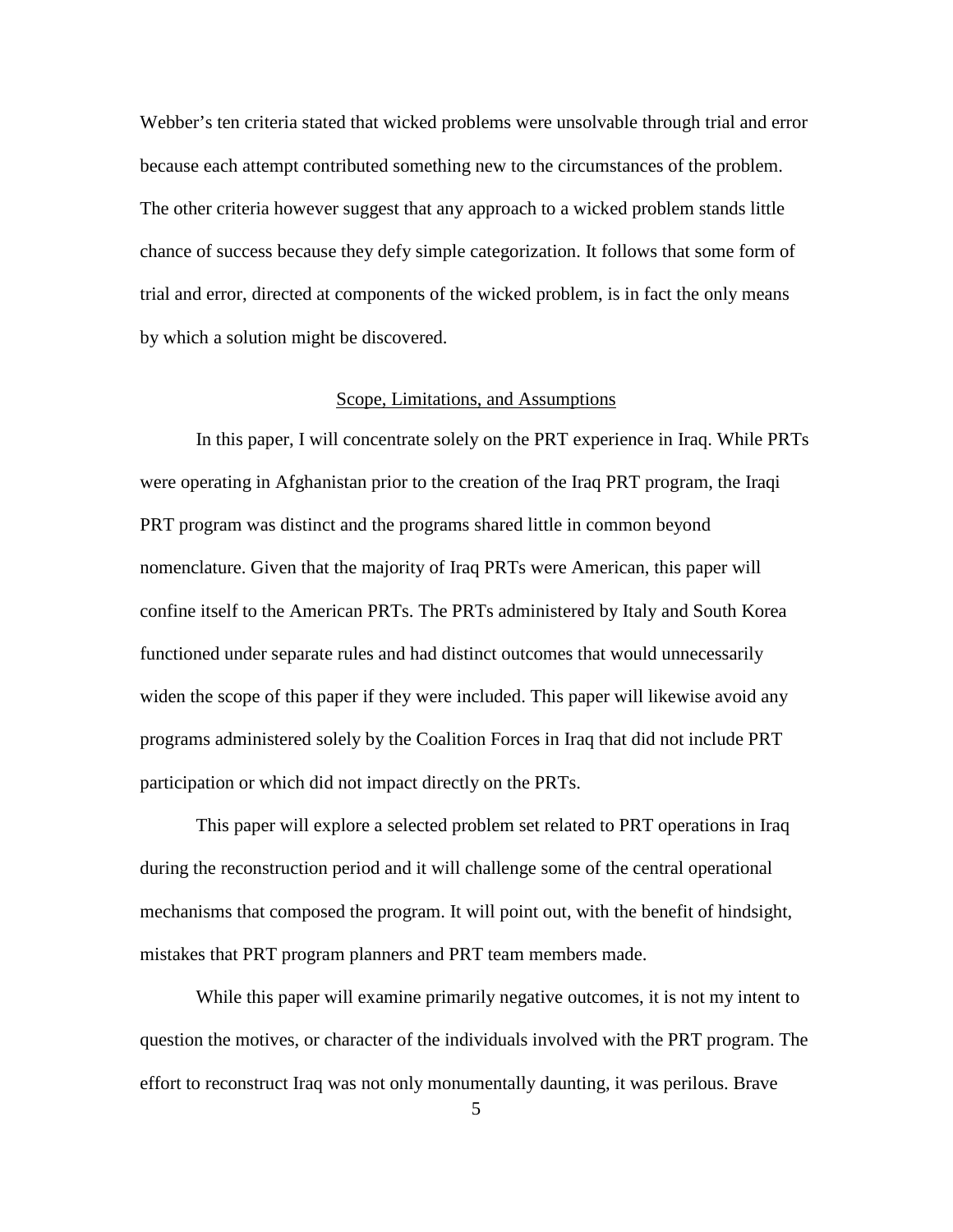men and women from both the military and civilian ranks worked side by side for extended periods in environments that ranged from austere but occasionally dangerous to locations where BCTs were conducting full combat operations. A wide range of personal factors motivated PRT team members to participate in the program, but I assume that no one arrived at their PRT location intending to create negative outcomes. I will leave motivations and other personal reflections to the individual PRT team members who wish to discuss them.

The research question assumed that the institutional structure of the Iraq PRT program created perverse incentives that produced deleterious outcomes. This assumption was predicated on on my own experience as an Iraq PRT team member and my preliminary research into the Iraq PRT program which confirmed that the program experienced a variety of problems. The assumption proved valid early in the research phase of this project as I discovered examples of perverse incentives and deleterious outcomes associated with nearly every review of PRT projects and programs.

#### Summary

The U.S. effort to reconstruct Iraq was an on-the-job experiment in nation building and development that had little historical precedent. It was complex, expensive, and controversial. This chapter has outlined a course of analysis that considers the effectiveness of the PRT program in light of perverse incentives and deleterious outcomes. Chapter 2, reviews literature related to the international developmental aid system and introduces some of the sources from which the case studies in Chapter 4 were drawn.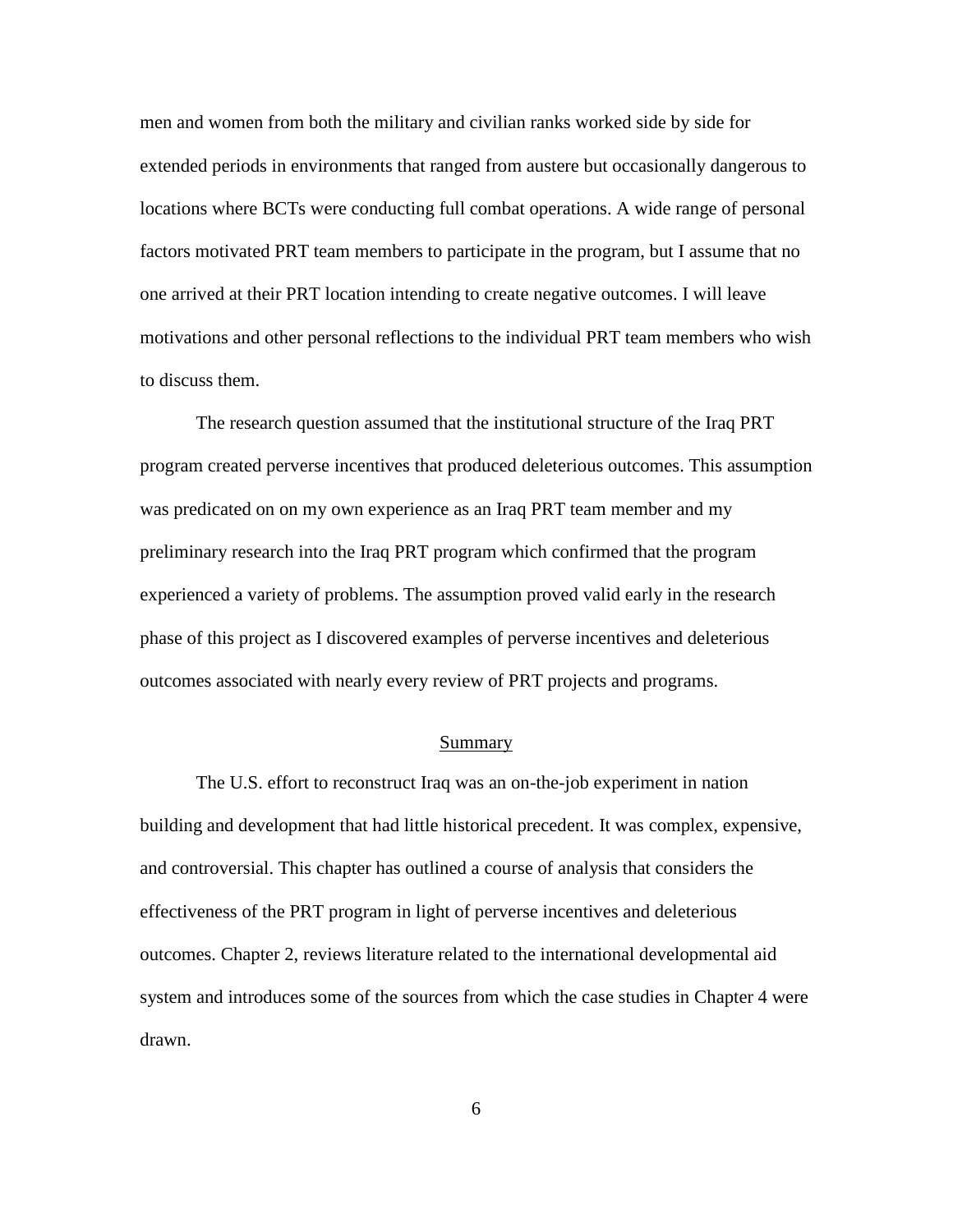<span id="page-16-0"></span><sup>1</sup>National Security Presidential Directive 36, United States Government Operations in Iraq, May 11, 2004 (NSPD 36).

<span id="page-16-1"></span> $2$ Horst W. J. Rittle and Melvin M. Weber, "Dilemmas in a General Theory of Planning," *Policy Sciences*, 4 (1973): 155.

<sup>3</sup>White House, Fact Sheet: Expanded Provincial Reconstruction Teams Speed the Transition to Self-Reliance, March 22, 2007, http://merln.ndu.edu/archivepdf/iraq/WH/ 20070322.pdf, 1-3, (accessed June 1, 2013).

4 Stephen Donnelly, "We Did Mean Well," *Foreign Policy,* http://www.foreign policy.com/articles/2011/10/05/peter\_van\_buren\_iraq\_prts\_stephen\_%20donnelly?page= 0,0, 1 (accessed June 1, 2013).

<sup>5</sup>Memorandum of Agreement between Department of State and Department of Defense on Iraq PRTs, February 22, 2007, 1.

6 Clark C. Gibson, et. al., *The Samaritan's Dilemma: The Political Economy of Development Aid* (Oxford: Oxford University Press, 2005), 9.

<sup>7</sup>Michael G. Vann, "Of Rats, Rice, and Race: The Great Hanoi Rat Massacre, an Episode in French Colonial History." *French Colonial History* 4 (May 2003): 191-203.

<sup>8</sup>Rittle and Weber, 155-169.

<sup>9</sup>Ibid., 160.

 $\overline{a}$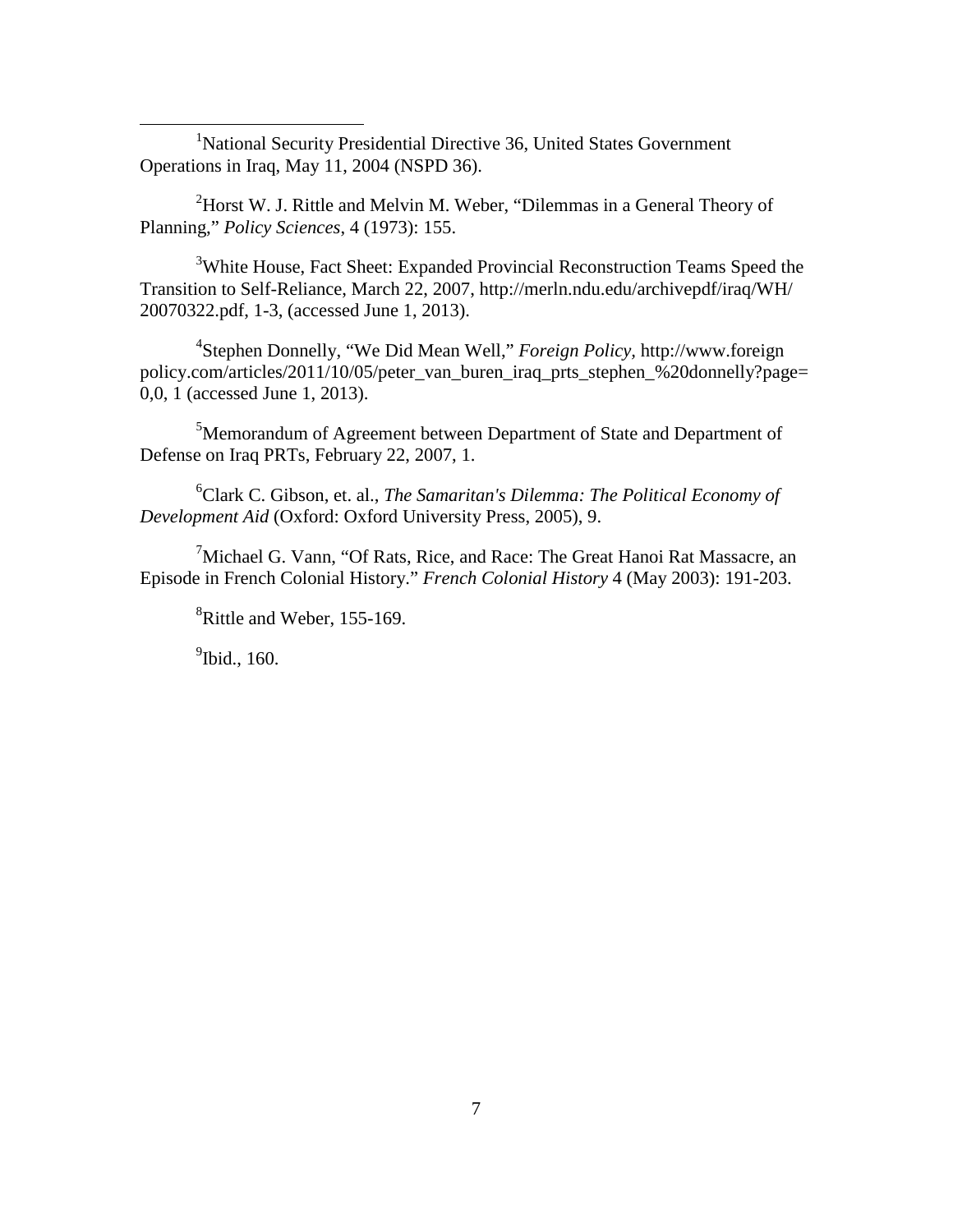#### CHAPTER 2

#### LITERATURE REVIEW

<span id="page-17-1"></span><span id="page-17-0"></span>In this paper, I consider the Iraq Provincial Reconstruction Team program as a species of foreign aid. It was perhaps a unique experiment in foreign aid, but it is best understood in that context. Foreign aid is the transmission of money, material, technical expertise, or other goods and services from a donor state to a recipient, usually a government.[1](#page-32-0) Scholars and planners traditionally separate aid into two categories humanitarian and developmental aid. Donors provide humanitarian aid in response to a crisis or natural disaster. It may be short term, for example in response to a tsunami where recovery operations are intense but last only a few months. It may also be longer term as is the case in HIV prevention and AIDS treatment programs which can last for many years. The aim of humanitarian aid is to provide assistance of a more direct nature to the victims of a disaster or crisis. Donor governments frequently transmit humanitarian aid through international and local NGOs, bypassing central governments.

Developmental aid differs from humanitarian aid in both purpose and the mechanism for its delivery. Developmental aid usually takes the form of a contractual relationship between the donor and recipient governments with the stated purpose of developing the economy of the recipient nation. Developmental aid projects tend to be large and expensive, focusing on infrastructure development and capacity building, such as the construction of major hydroelectric dams or road and bridge networks. Developmental aid projects are intended not only to stimulate economic growth in the recipient nation but also frequently to produce some benefit, direct or indirect for the donor nation. In the case of a hydroelectric dam project, for example the donor nation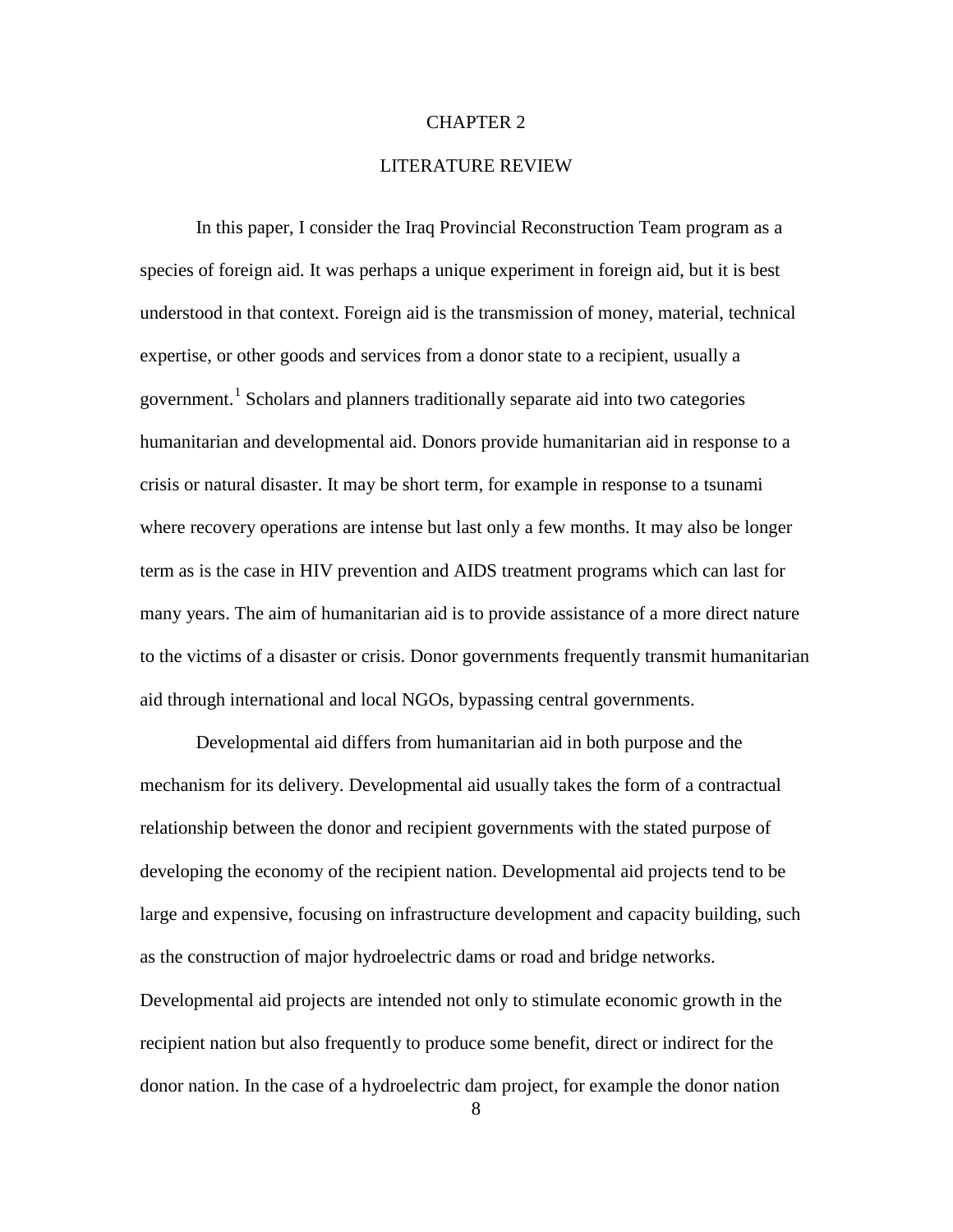may stipulate that the contractor be from the donor nation and that a particular donornation corporation will supply the turbines.

<span id="page-18-1"></span><span id="page-18-0"></span>The developmental aid system is a phenomenon of the 20th century, originating in the aftermath of World War II. The United States sought to rebuild infrastructures and stimulate economic growth through programs like the Marshall Plan in Europe and through direct procurement by the Supreme Commander of the Allied Powers in Japan. The devastated economies and physical infrastructures of Europe and Japan needed repair not only to provide the U.S. with trading partners but as a preventative to communist expansion.<sup>[2](#page-32-1)</sup> Western Europe and Japan recovered, prospered, and then joined the ranks of donors in the emerging developmental aid system. Throughout the 1950s and 1960s, donor nations shifted the focus of their attention to the new nations of the post-colonial world. They did so in the belief that what had worked in Europe would also work in developing nations. The United Nations, the International Bank for Reconstruction and Development (IBRD, today the World Bank Group), and the International Monetary Fund (IMF) were all created in the wake of World War II became integral parts of this development system by setting donation targets for donors, identifying the countries most (or least) likely to benefit from development projects, and by creating development grants and loans. $3<sup>3</sup>$  $3<sup>3</sup>$ 

<span id="page-18-4"></span><span id="page-18-3"></span><span id="page-18-2"></span>Developmental Aid is today after nearly seventy years, an enterprise encompassing hundreds of entities and billions of dollars. The literature on the subject is vast and varied focusing on diverse topics from the effects of micro loans on small communities to the effectiveness of AIDS education to the relevancy of developmental aid in the era of globalization. The portion of the developmental aid literature most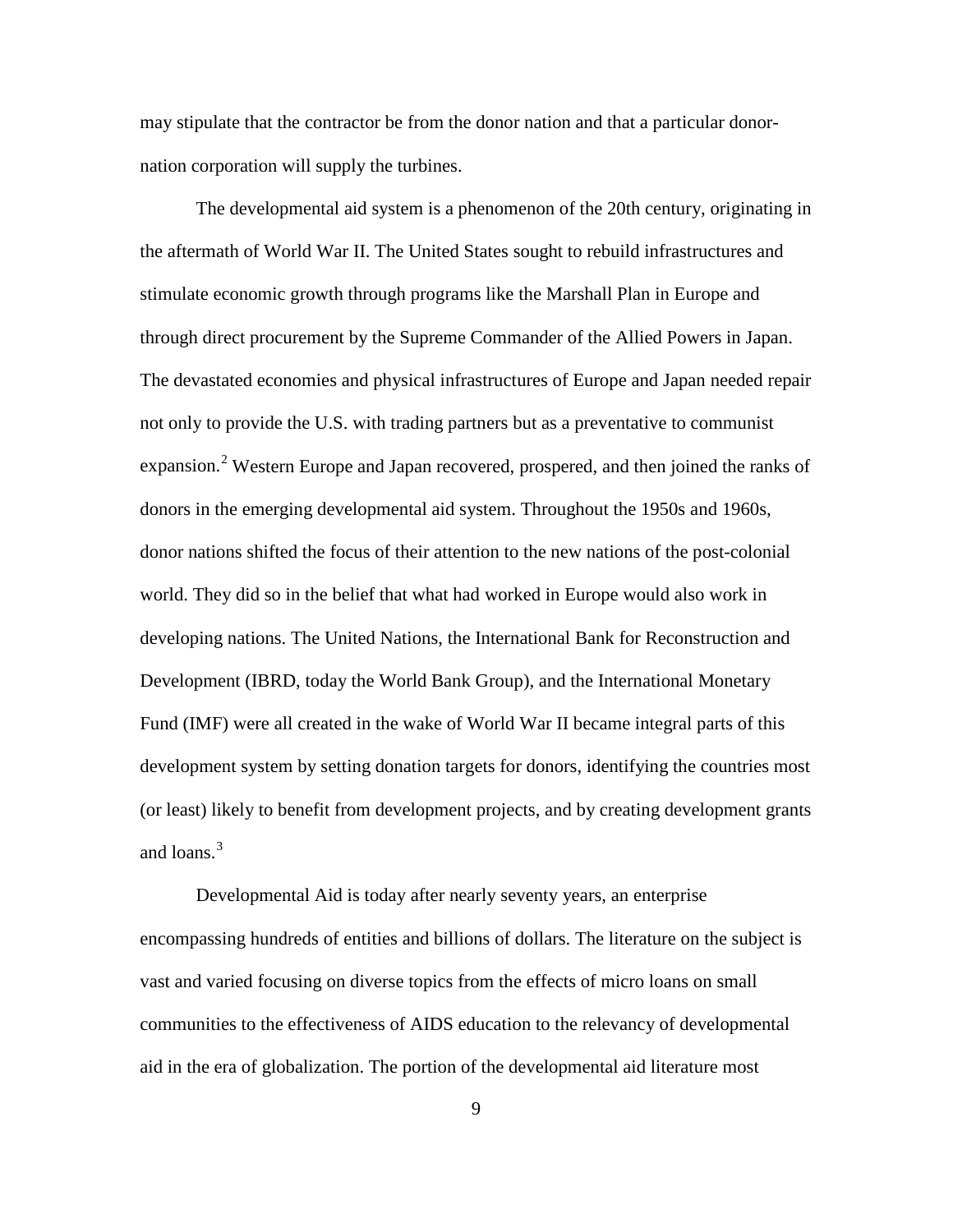relevant to this paper is the debate on the utility of developmental aid. The following discussion is not comprehensive, merely representative of some of the major threads in the discussion.

From the onset, the international developmental aid system was largely based on Keynesian economics and had much in common with New Deal domestic spending policies. [4](#page-33-0) Its proponents assumed that developmental aid was a moral good and barely considered that there would be downsides to the new system. Not everyone agreed however. Milton Friedman was an early critic of developmental aid. Friedman believed that foreign developmental aid would lead to dependency and the establishment of the social welfare state and pave the way for communism.<sup>[5](#page-33-1)</sup> Writing in the decade after the Marshall Plan, Friedman was convinced that developmental aid aided no one more than recipient nation central governments and called for the cessation of developmental aid programs.

Friedman's critique was more or less lost in the following decade as developmental aid became one more piece on the chessboard of the cold war. The success of the Marshall Plan in staving off the advance of communism into Western Europe, was a favorable argument about the utility of developmental aid even if it did not forestall the rise of the European soial welfare state. In 1961, hopng to expand on the perceived success of the Marshall Plan, President Kennedy established the Peace Corps and the United States Agency for International Development (USAID) fully committing the U.S. to developmental aid policies targeted at the developing world beyond Europe.<sup>[6](#page-33-2)</sup>

By the early 1970s developmental aid projects outside of Europe had established a track record that yielded some quantifiable outcomes. Peter T. Bauer of the London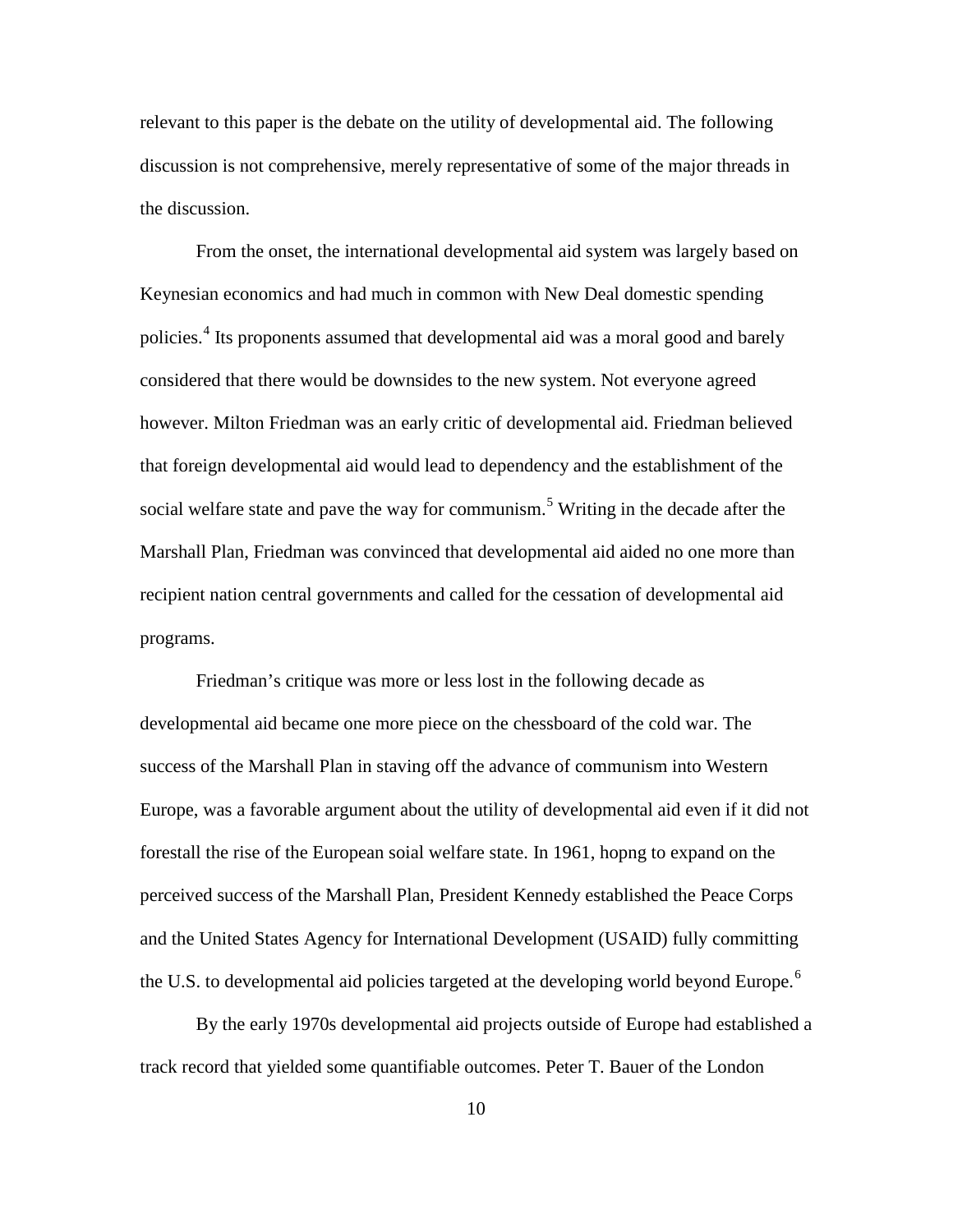School of Economics took up where Friedman left off and on the basis of a decade of failed and underperforming development projects and programs categorized developmental aid as nothing more than the redistribution of wealth from taxpayers in wealthy nations to the governments of poor nations.<sup>[7](#page-34-0)</sup> However, developmental aid was still being discussed in the context of Cold War bipolarity and ideology so any evaluation of developmental aid on its own merits rather than as an alliance recruiting tool would have to wait for a paradigm shift in the international system.

Such a shift came with the dissolution of the Eastern Bloc in 1989 and the fall of the USSR in 1991. Absent the metanarrative of democracy versus communism, scholars and planners were free to analyze the developmental aid system on its economic and social merits rather than on its ideological usefulness. As early as 1992 Howard White claimed that the previously assumed link between developmental aid and macroeconomic growth could not be proven and foreshadowed that developmental aid might have a dampening effect on macroeconomic growth.<sup>[8](#page-34-1)</sup> This was important because most developmental aid theories assumed that aid would stimulate growth.

In a report published in 1998 the World Bank found that developmental aid produced mixed results.<sup>[9](#page-34-2)</sup> Countries with stable governments and sound economies tended to make the most of the international developmental aid that they received while countries governed by corrupt regimes and with troubled economies squandered or otherwise mismanaged the developmental aid they received. In other words, the countries most in need of developmental aid were least able to turn their donations into actual development. The report suggested that developmental aid should be shifted from monetary distribution to providing support for recipient nation reformers willing to take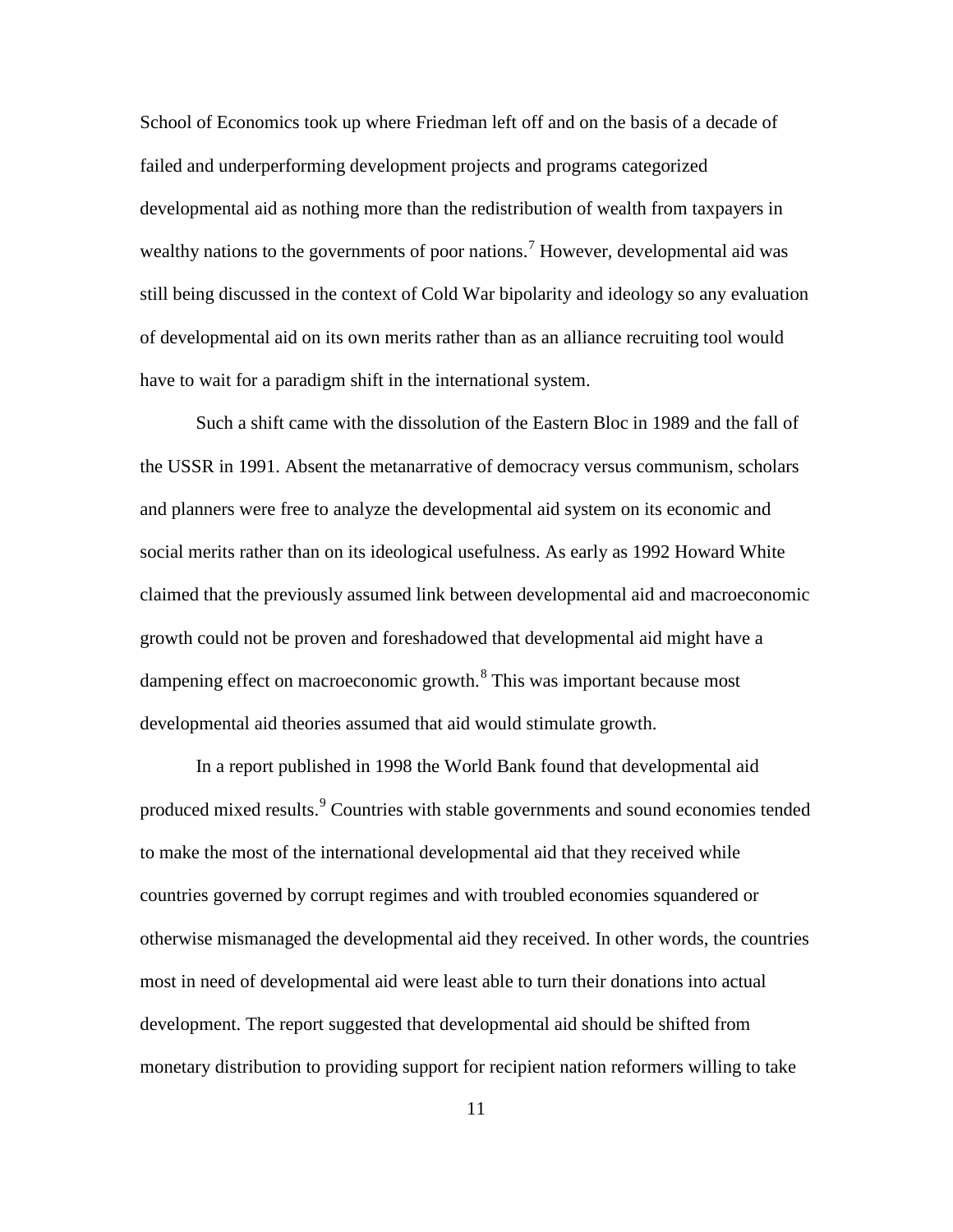on the corruption and mismanagement inherent in their political systems. The report further stated that developmental aid donors contributed to the problems affecting the developmental aid system not only by a money-focused approach but also through competition between donors as well as donor institution inefficiency.[10](#page-35-0)

Subsequent scholars continued to find serious deficiencies in the developmental aid system. David Sogge found that developmental aid is hampered by its own delivery mechanisms and too frequently focuses on wealth redistribution rather than resolving root causes of poverty.<sup>[11](#page-35-1)</sup> Roger Riddell went further, proposing that despite successes in some well publicized cases, both types of foreign aid are not really working.<sup>[12](#page-35-2)</sup> He cites the by now familiar culprits of poor donor coordination and administration, recipient nation governance failures, and adds NGOs with narrow agendas as underlying causes for the failures of the international aid system. Rittle says that emergency or humanitarian relief efforts also undercut the effectiveness of developmental aid by siphoning off funds needed for development and reallocates them to the easier-to-manage and more publicly visible natural disasters and humanitarian crisis responses.

By the mid-2000s enough statistical data existed to demonstrate that developmental aid had a dismal failure rate. $13$  Mounting numbers of case studies documented the failures of the developmental aid system and fueled the argument that the developmental aid system, as currently constructed, was not successful. An excellent example of this type of study focused on Sida, the Swedish counterpart to USAID. In their systematic exploration of Sida, Clark C. Gibson and his associates discovered that much of the failure of Sida's developmental aid could be traced back to the structure of Sida as an institution.<sup>[14](#page-35-4)</sup> The very structure of Sida was creating perverse incentives and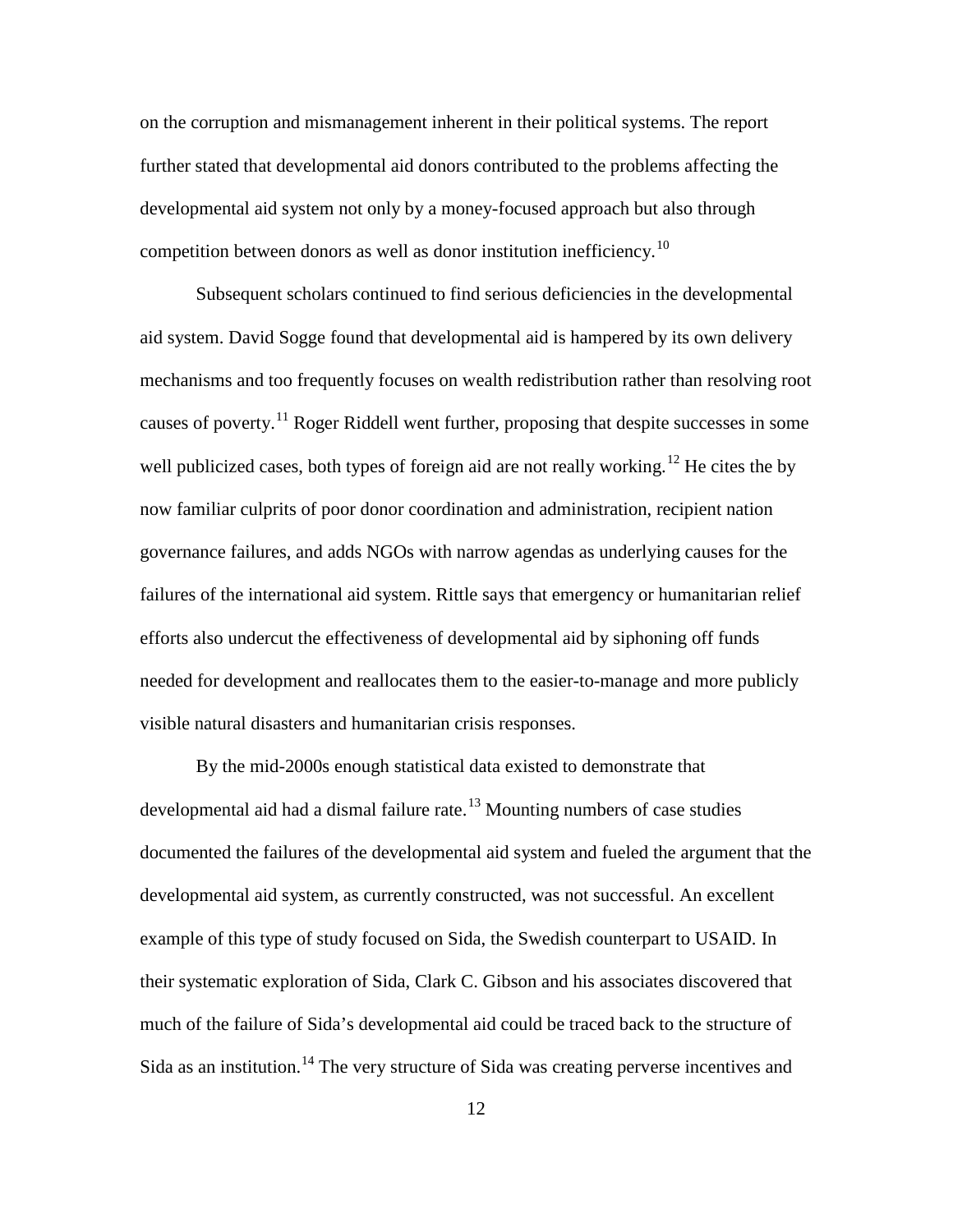negative outcomes. Paramount among these was the Samaritan's dilemma. The Samaritan's dilemma is a situation whereby the Samaritan, in this case the donor, creates a perverse incentive for the recipient by rewarding the withholding of effort or material contribution.<sup>[15](#page-36-0)</sup> The recipient gains more by doing less and the donor gains just enough to make the contribution worthwhile. Repetition of this dynamic over a number of years leads to beneficiary dependence on the donor and creates an environment in which beneficiaries never achieve true ownership or project sustainability. Gibson and his colleagues stop short of condemning developmental aid as an idea and make recommendations on how the various participants in the developmental aid system can correct inefficiencies and other deficiencies.<sup>[16](#page-36-1)</sup>

Some critics, however, believe that the developmental aid system is flawed root to leaf. Among these is Gilbert Rist who has said that development as a concept is a product of Western Capitalism and premised on a belief system that is ethnocentric and paternalistic.<sup>[17](#page-36-2)</sup> The current development aid system is documentably ineffective and has outlived its usefulness. Rist calls for a new paradigm that more equitably addresses the issues that gave rise to the idea of development but he unfortunately does not suggest in much detail what that paradigm might be.

Researchers like Rist mirror a growing popular sentiment that after seventy years and trillions of dollars spent in developing countries that there should be more evidence of actual development. Since 1945, the world has experienced several periods of economic expansion that have improved many national economies but which appear to have bypassed the developing world. Taxpayers, from whom donor governments collect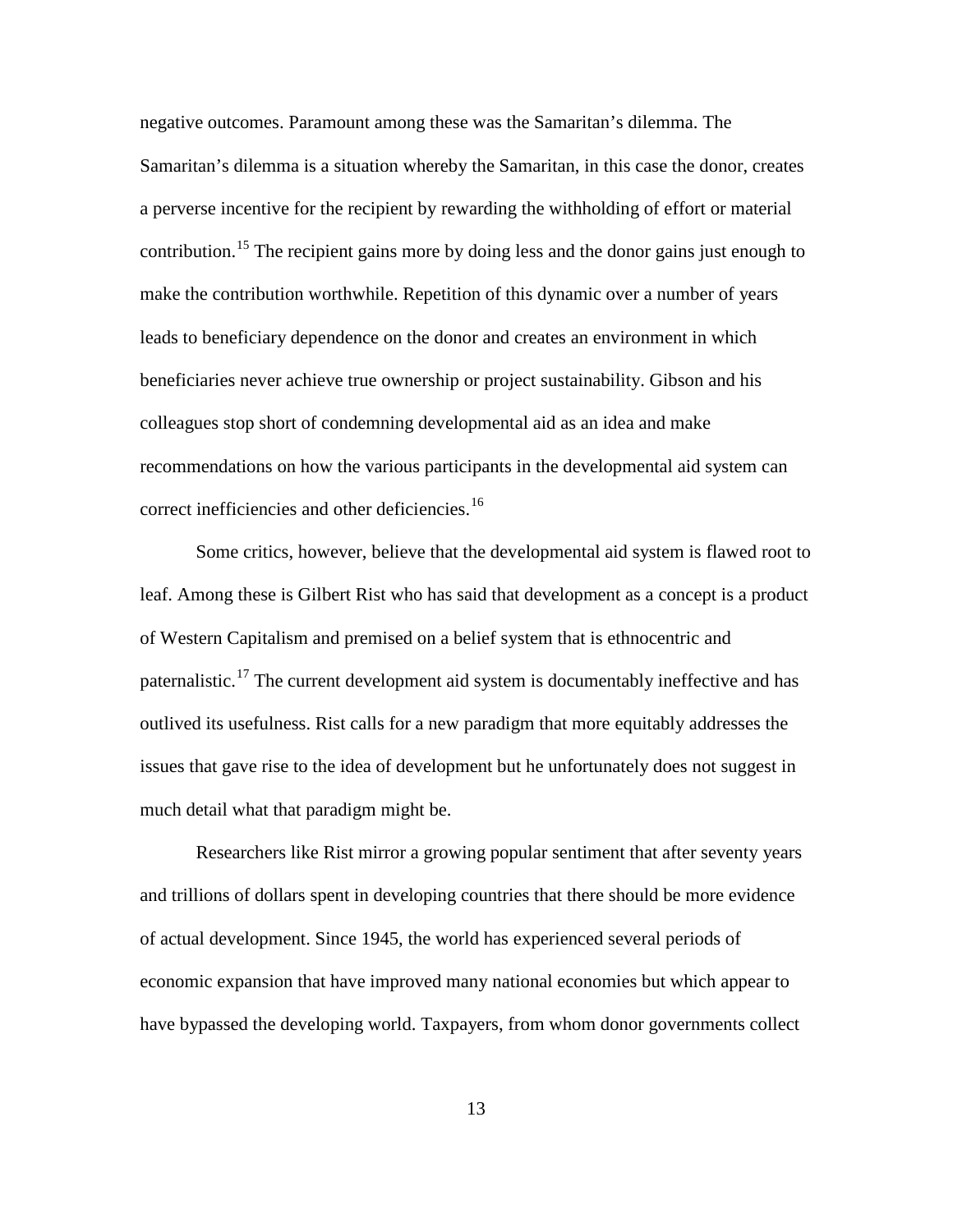development aid dollars, are often frustrated by the poor return on their development investments.

The early 21st Century would seem to be a questionable time for donor nations to launch a new massive multi-year single-country developmental aid program. However, following the destruction of the Iraqi government in the 2003 Iraq war, the coalition that invaded Iraq had to do something to redevelop the country. Iraq was in need of not only economic development but also political and governmental development.

Much of what we know about the PRT program comes from primary documents and governmental as well as NGO reports. The Iraq PRT program was launched during a period of high domestic antiwar sentiment and agitation, fueled by the protracted execution of the war and scandals such as the mistreatment of prisoners at the Abu Ghraib prison and the revelations of the cover-up surrounding the fratricide death of Pat Tillman in Afghanistan. Secretary of State Condoleezza Rice inaugurated the first PRT in Iraq in November 2005.[18](#page-36-3) According to Robert Perito, a researcher at the United States Institute of Peace who visited Iraq to review the PRT program, disagreements over the contents of the foundational Memorandum of Understanding between the Department of State and the Department of Defense delayed the first phase of the Iraqi PRT program by nearly twelve months.<sup>[19](#page-36-4)</sup> Initially, there were ten Iraqi PRTs that departed significantly from the Afghan PRT model in that DoS, not DoD was the designated lead partner in the effort. Interdepartmental wrangling over administrative matters such as provision of support services and office supplies hampered the program from the beginning.<sup>[20](#page-36-5)</sup> Lack of an operating budget caused much of the confusion in the early PRTs as the DoD attempted to pass costs for goods and services, frequently supplied by nongovernmental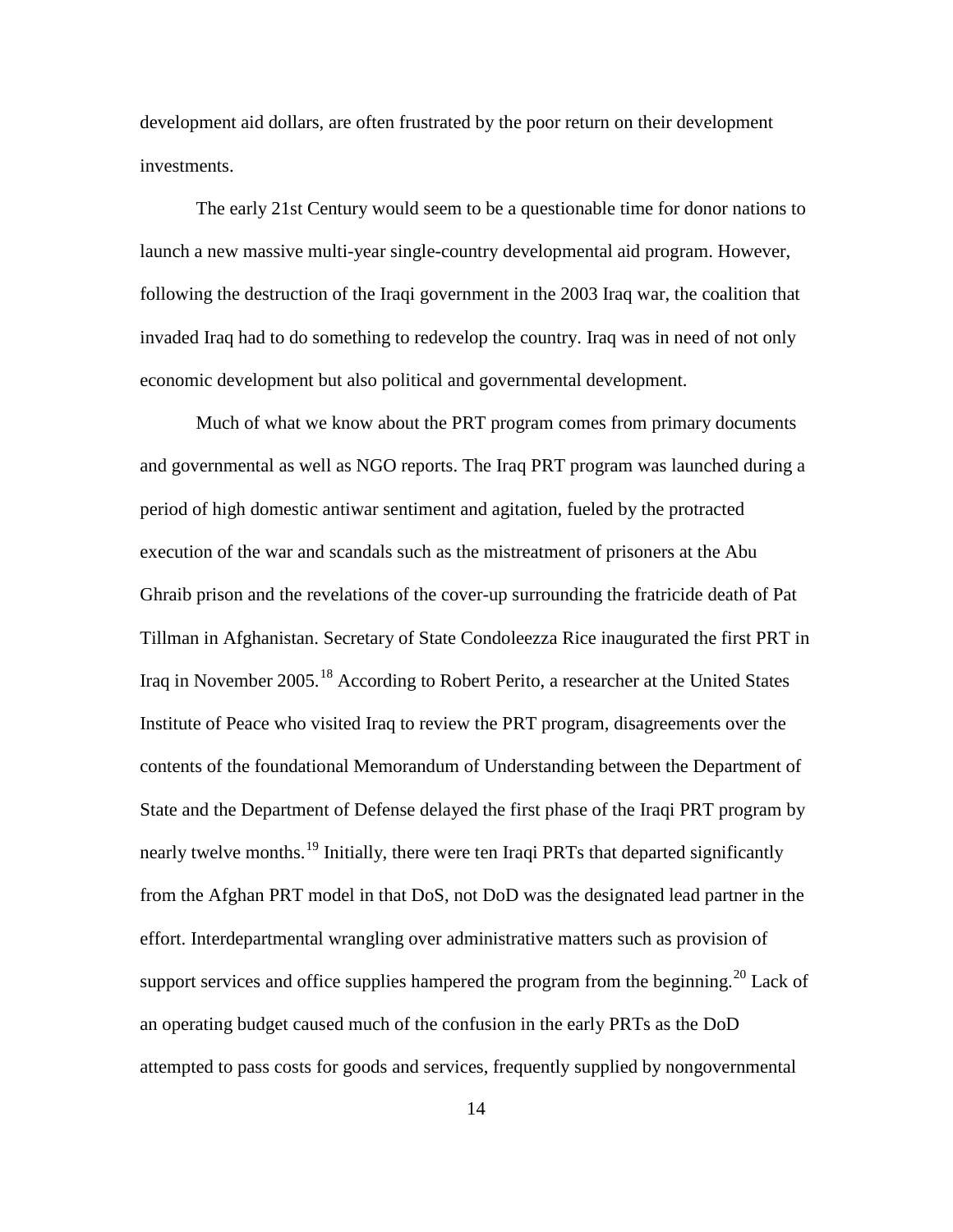contractors, along to the  $PRTs$ <sup>[21](#page-37-0)</sup> Perito's report criticized the structure and composition of the Iraqi PRTs stating that, "Operating in a war zone is not a State Department core competency," and recommended that the lead for PRT activities be turned over to the DoD following the Afghan model. $^{22}$  $^{22}$  $^{22}$ 

In early 2007, President Bush announced the expansion of the Iraqi PRT program as a part of the surge of troops into Iraq to counter the insurgency and bring the period of active combat to an end. The number of PRTs was increased and a new type of PRT, the embedded PRT or ePRT, was introduced to work within a BCT at the municipal level of governance. The second phase of the Iraqi PRT program evolved over about a six month period as DoS recruited and trained the new staff for the additional PRTs while keeping up with the regular reassignment cycle for team members completing one-year tours begun in 2006. *The PRT Playbook,* published by the Center for Army Lessons Learned in September 2007, is an early document that laid out guidance and provided direction to PRT team members.[23](#page-37-2) *The PRT Playbook,* "Chapter 2: Concept and Intent" provides a clear description of what the PRTs were expected to do including a description of the desired end state and a recommendation that PRTs "should design measures of effectiveness" that indicated the progress being made toward the program's goals.<sup>[24](#page-37-3)</sup> "Chapter 3: Principles" cautions in a subsection heading that PRTs should focus on "Effects not Outputs."[25](#page-37-4) The dominant idea was that only those effects that led to the attainment of the goals ought to be considered and that metrics of outputs or performance that had no measurable impact on stabilization and reconstruction should not be considered. A decrease in child mortality rates is given as an example of a metric that is an output of improvements to essential services, but which has no demonstrable link to an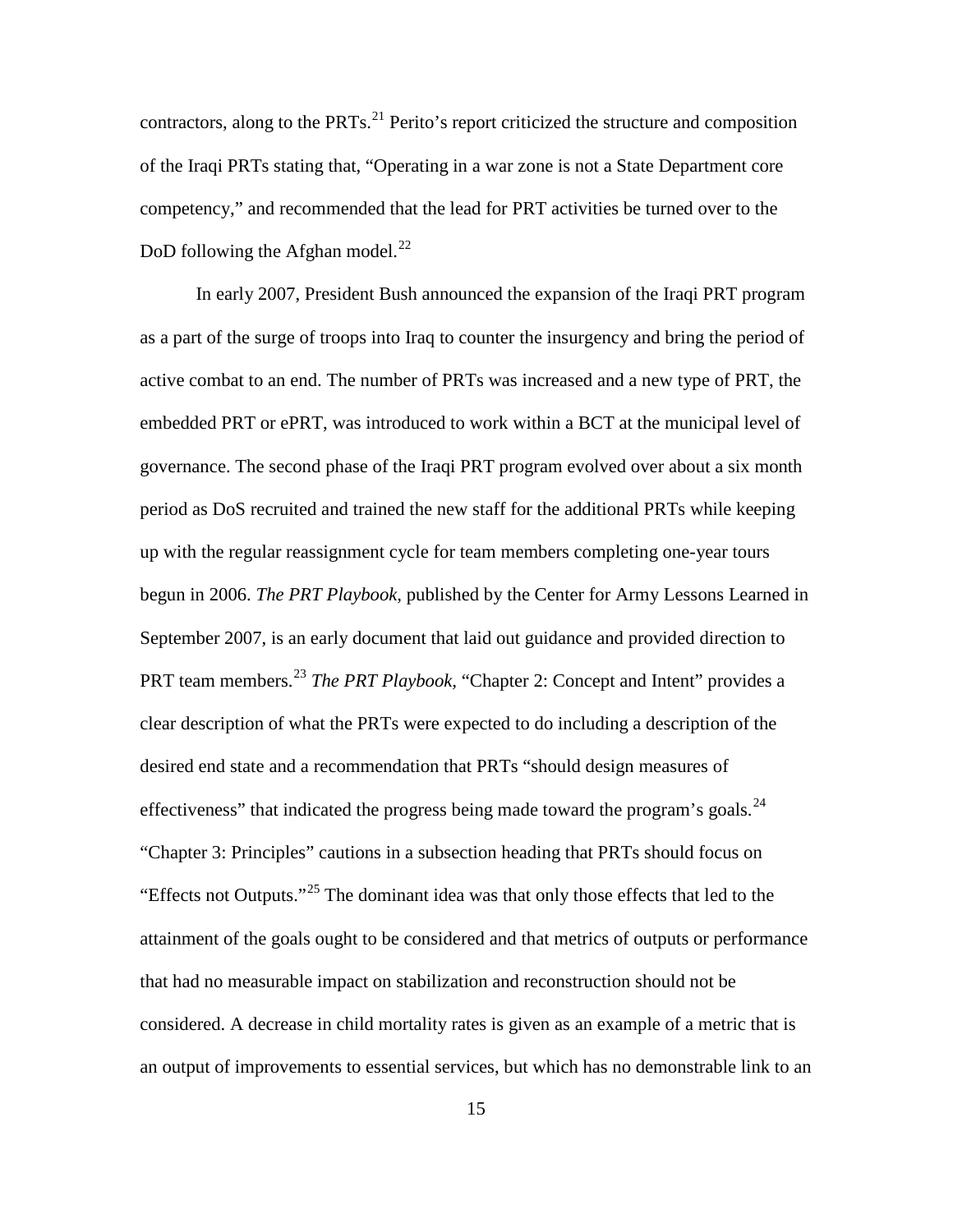increase in stability. As such it might be useful in a development context but not in the effort to increase stability.<sup>[26](#page-38-0)</sup>

Also of interest in *The PRT Playbook* is Annex C which contains extracts from the February 22, 2007 Memorandum of Agreement between the Departments of Defense and State (MOA). The MOA delineates the relevant administrative responsibilities and roles between the two departments pursuant to the guidance of the President. Section 4, a, (iv) indicates that the Chief of Mission or the Ambassador was to exercise control over political and economic developments and that the Military Commander was to oversee security and movement of PRT personnel.<sup>[27](#page-38-1)</sup> Interestingly, Section 4,b. includes directions for the assessment and rating of PRT team members as individuals but the MOA is silent on the subject of assessing the effectiveness of the PRTs as units or of the program as a whole. $28$ 

In January 2008, a group of graduate students enrolled in a workshop at The Woodrow Wilson School at Princeton University published a report that identified lessons learned in the Afghan and Iraq PRT Programs as well as recommendations about the future functioning of the programs. The report found that the Iraq PRT program was making only slow progress towards meeting its objectives.<sup>[29](#page-38-3)</sup> The Wilson School report included a section on recommendations for improving performance. A number of the recommendations focused on the need to clarify objectives and to improve metrics collection as a means to gauging progress.<sup>[30](#page-38-4)</sup> One recommendation in particular stands out. The first recommendation under the subheading "Interagency Cooperation in the Field" stated, "Like the PRTs in Iraq, all PRTs in Afghanistan should eventually be civilian-led."[31](#page-38-5) This is significant because Robert Perito advised the workshop and the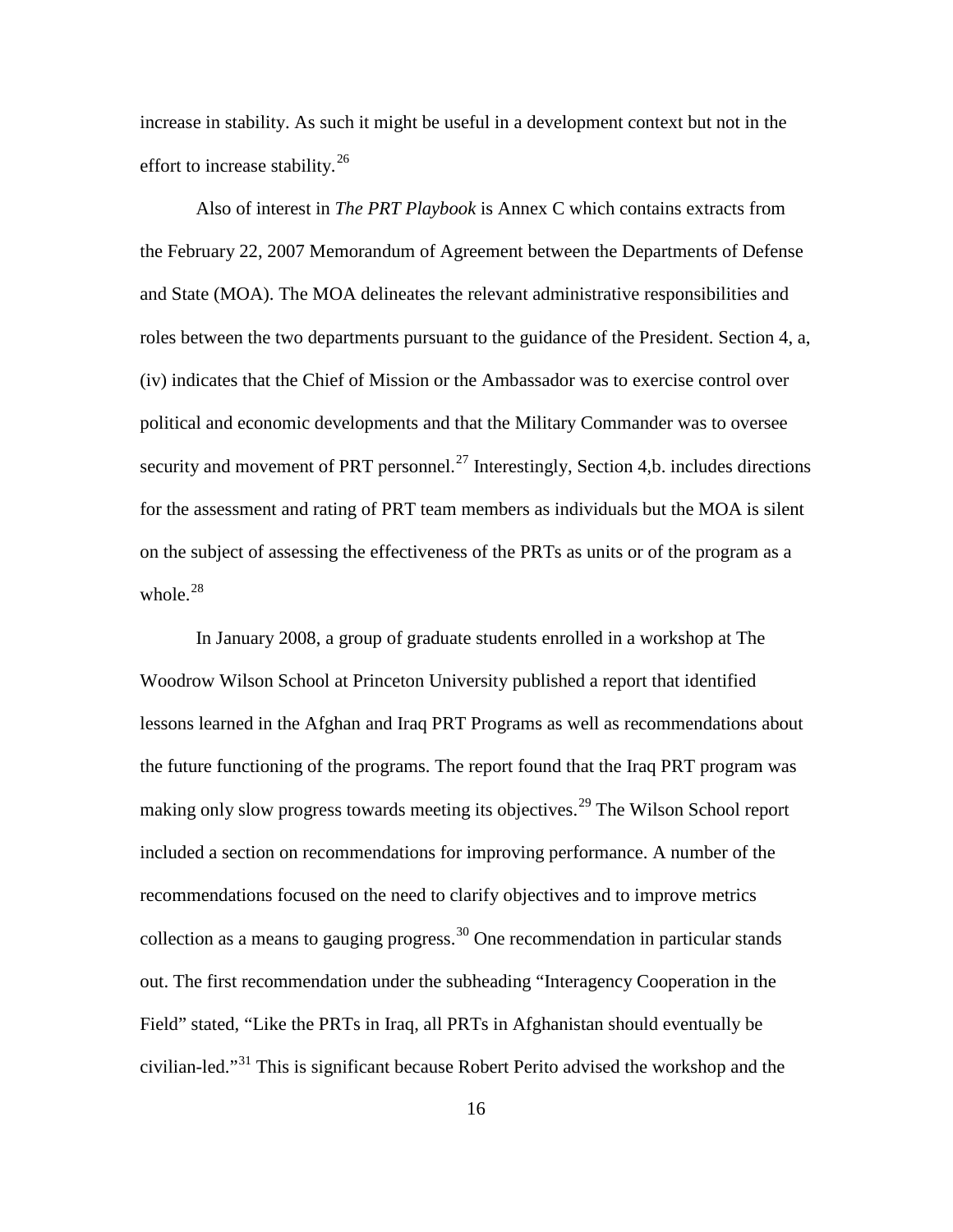rcommendation reverses Perito's position from the preceding year. The report concluded that the PRT Program lacked sufficient metrics and supporting data but that enough anecdotal evidence of success existed to keep the program going.<sup>[32](#page-39-0)</sup>

In April of 2008, the Subcommittee on Oversight and Investigations of the House Committee on Armed Services published the findings of a six-month investigation that strongly criticized the PRT Programs in Iraq and Afghanistan.<sup>[33](#page-39-1)</sup> The report concluded that interagency stovepipes hampered PRT operations and contributed to confused lines of accountability. The Subcommittee also noted that Congressional oversight of the executive branch in this instance also suffered from stovepiping.<sup>[34](#page-39-2)</sup> The report concluded by stating that planners were not working quickly enough to maximize the efforts of the PRTs.<sup>[35](#page-39-3)</sup> The subcommittee grouped its findings and recommendations into ten categories that broadly reflected the recommendations contained in the Wilson School report.

Numerous additional reports published by a variety of sources repeated these types of findings and recommendations through 2008. It is possible to read too much into this however, as the Iraq PRT program evolved slowly after its inception in October 2005 as DoD and DoS hammered out the details of what a PRT was supposd to be and do. Further, the so called "PRT surge" that accompanied the military surge in 2007 took several months to stand up because of the time needed to recruit and train team members. Most of the new team members arrived in Iraq in a series of waves over the course of 2007, not in a single surge, and some PRTs did not receive full staffing until early 2008. Many of the new hires went to newly created PRTs that were struggling with all the logistical and administrative tasks that accompany startup operations. Most of the reports published through mid-2008 reflect this state of affairs and make recommendations on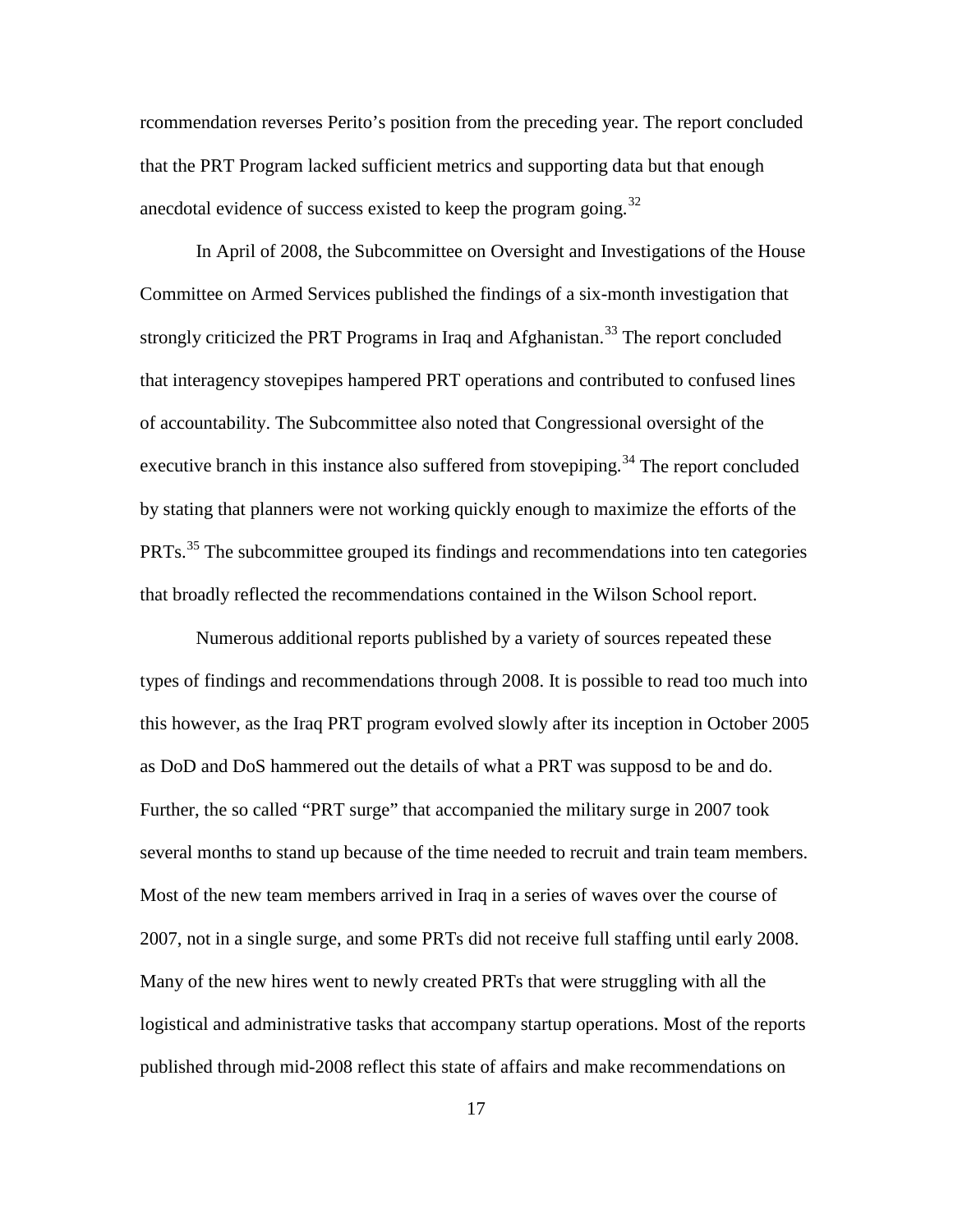how to improve PRT operations. In addition, they all minimized or downplayed the important role that the Office of the Special Inspector General for Iraq Reconstruction (SIGIR) was already fulfilling.

Congress created SIGIR as an independent agency in October 2004 to monitor U.S. government reconstruction efforts. It provided regular oversight and reports on the PRTs from the earliest days of the program. In fact, SIGIR had made twelve specific recommendations for improving the PRT program in three separate special reports between October 2006 and October 2007.<sup>[36](#page-40-0)</sup> In January 2009, SIGIR issued another special report and found that the U.S. Embassy in Baghdad's Office of Provincial Affairs (OPA) had in fact been making steady progress on its past recommendations. SIGIR reported that OPA had completed or closed out eleven out of its twelve previous recommendations.[37](#page-40-1) Most significantly SIGIR found that one area in particular had improved since its previous report:

OPA has not consistently required the PRTs and ePRTs to develop and submit work plans that identify planned activities to address areas of weakness identified by the assessment system. This limits OPA's oversight of PRT activities and whether the PRT activities effectively address identified weaknesses at some locations. During the course of this review, OPA improved its procedures for preparing, submitting, and reviewing work plans.<sup>[38](#page-40-2)</sup>

SIGIR made only two additional recommendations in that report, andissued only one additional report specific to the PRT program. This last report made an additional three recommendations, mostly concerned with financial accountability, but DoS took exception to the recommendations and officially registered its dissent.<sup>[39](#page-40-3)</sup> DoS insisted that it had sufficient accounting mechanisms in place to adequately plan and make budgetary decisions. SIGIR and DoS continued to disagree on PRT and other reconstruction issues through the remainder of the PRT program. Prior to the start of the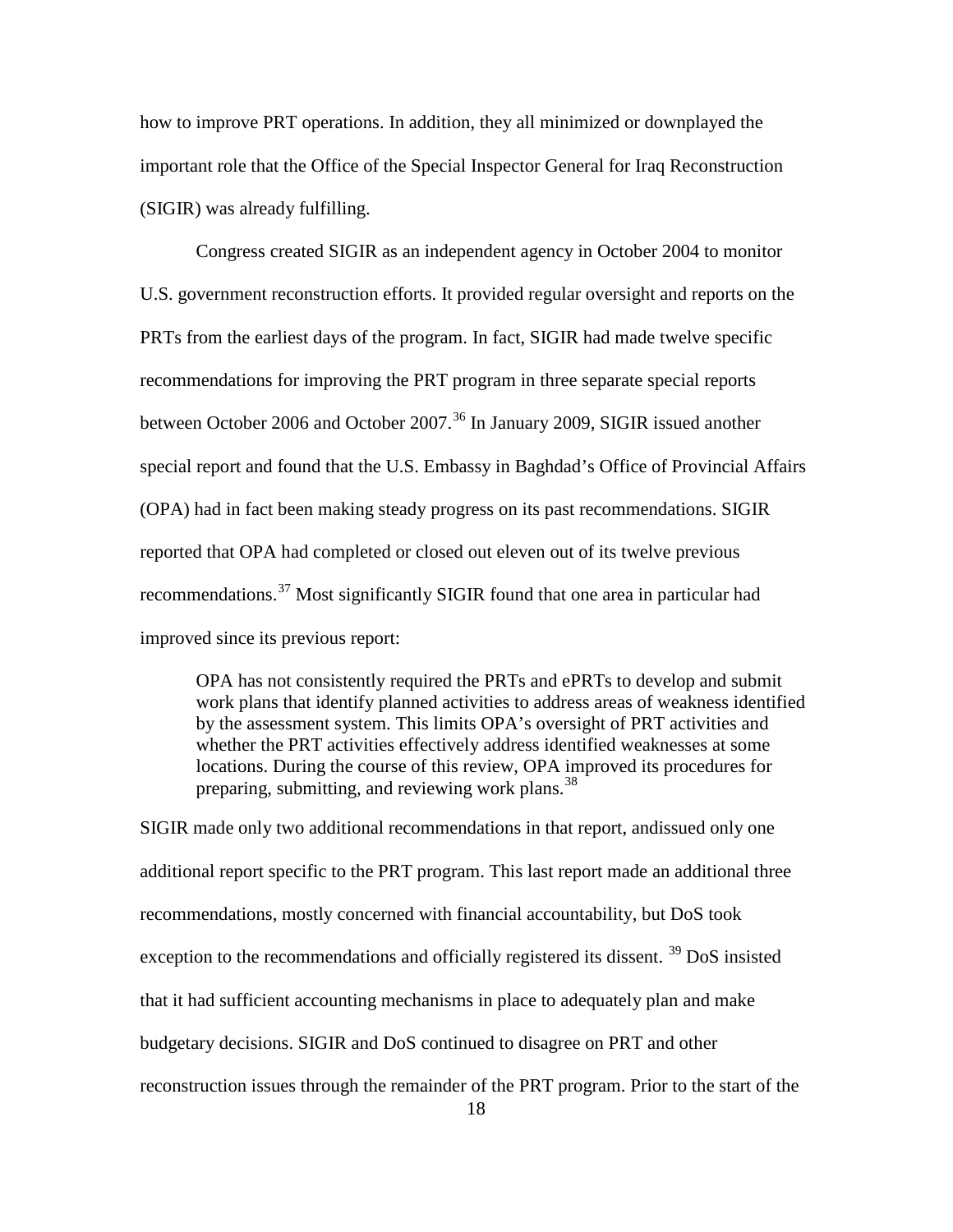interagency quarrel however, OPA made significant progress on closing SIGIR recommendations and SIGIR approved of the work and responsiveness of the PRT program.

In this chapter, I have reviewed a sampling of the literature related to developmental aid and the questions that persist regarding its effectiveness or utility. I have also examined primary documents relating to the Iraq PRT program and which created the rules under which it operated. In Chapter 3 I will discuss the Institutional Analysis Development Framework (IAD), the research methodology that I will use in Chapter 4 to analyze the Iraq PRT program. I hope that an analysis of the Iraq PRT program using the IAD will lead to a better understanding of how developmental aid efforts in conflict or post conflict environments can avoid becoming bound by their own institutional rules.

 $\overline{a}$ 

4 James Boughton, "Ten Events That Shaped the IMF," *IMF In Focus: A Supplement of the IMF Survey* 33 (September 2004): 5-6.

5 Milton Friedman, "Foreign Economic Aid: Means and Objectives," *Yale Review* 47, no. 4 (Summer 1958): 500-516.

6 USAID, USAID History, http://www.usaid.gov/who-we-are/usaid-history (accessed June 6, 2013).

7 Peter T. Bauer, *Dissent on Development* (Cambridge: MA: Harvard University Press, 1972).

<sup>&</sup>lt;sup>1</sup>The World Bank, *Assessing Aid: What Works, What Doesn't, and Why* (Oxford: Oxford University Press, 1998), 6.

<sup>2</sup> David W. Ellwood, "The Marshall Plan: A Strategy That Worked," *Foreign Policy Agenda* 2, no. 1 (April 2006): 18.

 $3$ The International Monetary Fund, The IMF and the World Bank, http://www. imf.org/external/np/exr/facts/pdf/imfwb.pdf (accessed June 6, 2013).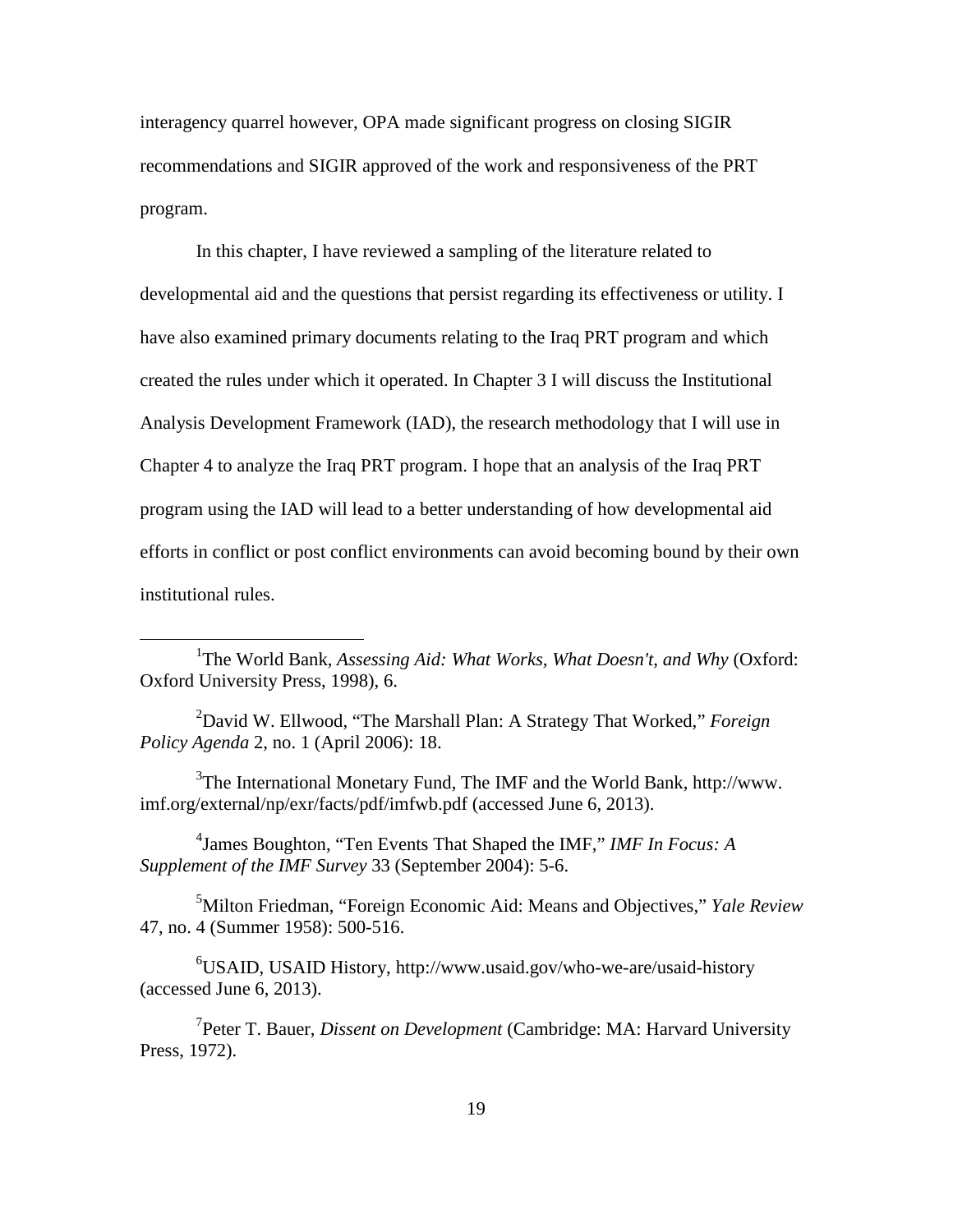<sup>8</sup>Howard White, "The Macroeconomic Impact of Development Aid: A Critical Survey," *The Journal of Development Studies* 28, no. 2 (January 1992): 163-240.

9 The World Bank, *Assessing Aid,* 115-119.

 $10$ Ibid., 91.

<sup>11</sup>David Sogge, *Give and Take: What's the Matter with Foreign Aid?* (London: Zed Books, 2002).

<sup>12</sup>Roger C. Riddell, *Does Foreign Aid Really Work?* (Oxford: Oxford University Press, 2004).

 $^{13}$ Gibson, 3.

 $14$ Ibid., 131-159.

 $15$ Ibid., 38-40.

 $16$ Ibid., 223-234.

17Gilbert Rist, *The History of Development: From Western Origins to Global Faith,* 3rd ed. (London: Zed Books, 2008).

18Robert M. Perito, Special Report 185, *Provincial Reconstruction Teams in Iraq* (Washington, DC: United States Institute of Peace, March 2007), 1.

 $19$ Ibid.

 $^{20}$ Ibid., 3.

 $^{21}$ Ibid., 7.

 $^{22}$ Ibid., 10.

23Center for Army Lessons Learned (CALL), *The PRT Playbook,* http://usacac.army.mil/cac2/call/docs/07-34/07-34.pdf (accessed June 4, 2013).

 $^{24}$ Ibid., 6.  $^{25}$ Ibid., 9.  $^{26}$ Ibid.  $^{27}$ Ibid., 74  $^{28}$ Ibid., 75.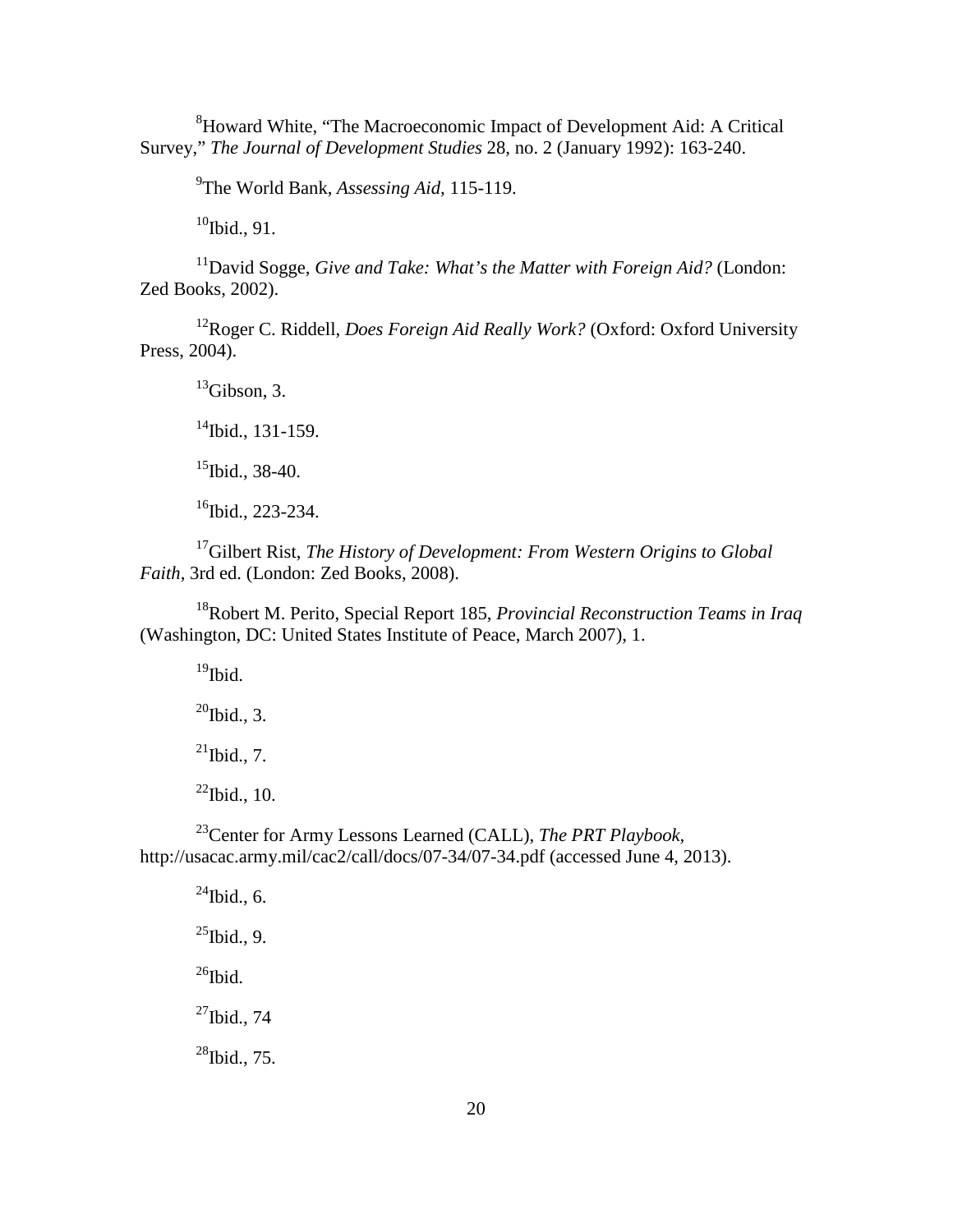$^{29}$ Nima Abbaszadeh et al., "Provincial Reconstruction Teams: Lessons and Recommendations" (The Woodrow Wilson School Graduate Workshop on Provincial Reconstruction Teams, Princeton University, Woodrow Wilson School of Public and International Affairs, January 2008), 15.

 $30$ Ibid., 17.  $31$ Ibid., 16.  $32$ Ibid., 4.

<sup>33</sup>U.S. Congress, House Committee on Armed Services, Subcommittee on Oversight and Investigations, *Agency Stovepipes vs Strategic Agility: Lessons We Need to Learn from Provincial Reconstruction Teams in Iraq and Afghanistan.*, 110th Cong. 2nd sess., 2008, 55.

 $34$ Ibid., 53.

 $35$ Ibid., 55.

36Special Inspector General for Iraq Reconstruction, SIGIR 06-034, *Status of the Provincial Reconstruction Team Program in Iraq* (Washington, DC: SIGIR, October 29, 2006); Special Inspector General for Iraq Reconstruction, SIGIR 07-014, *Status of the Provincial Reconstruction Team Program Expansion in Iraq* (Washington, DC: SIGIR, July 25, 2007); Special Inspector General for Iraq Reconstruction, SIGIR 07-015, *Review of the Effectiveness of the Provincial Reconstruction Team Program in Iraq* (Washington, DC: SIGIR, October 18, 2007).

37Special Inspector General for Iraq Reconstruction, SIGIR 09-013, *Provincial Reconstruction Teams' Performance Measurement Process Has Improved* (Washington, DC: SIGIR, January 28, 2009), 14.

38Ibid., unnumbered page following coversheet.

39Special Inspector General for Iraq Reconstruction,SIGIR 09-020, *Provincial Reconstruction Teams: Developing a Cost Tracking Process Will Enhance Decision-Making* (Washington, DC: SIGIR, April 28, 2009), 12.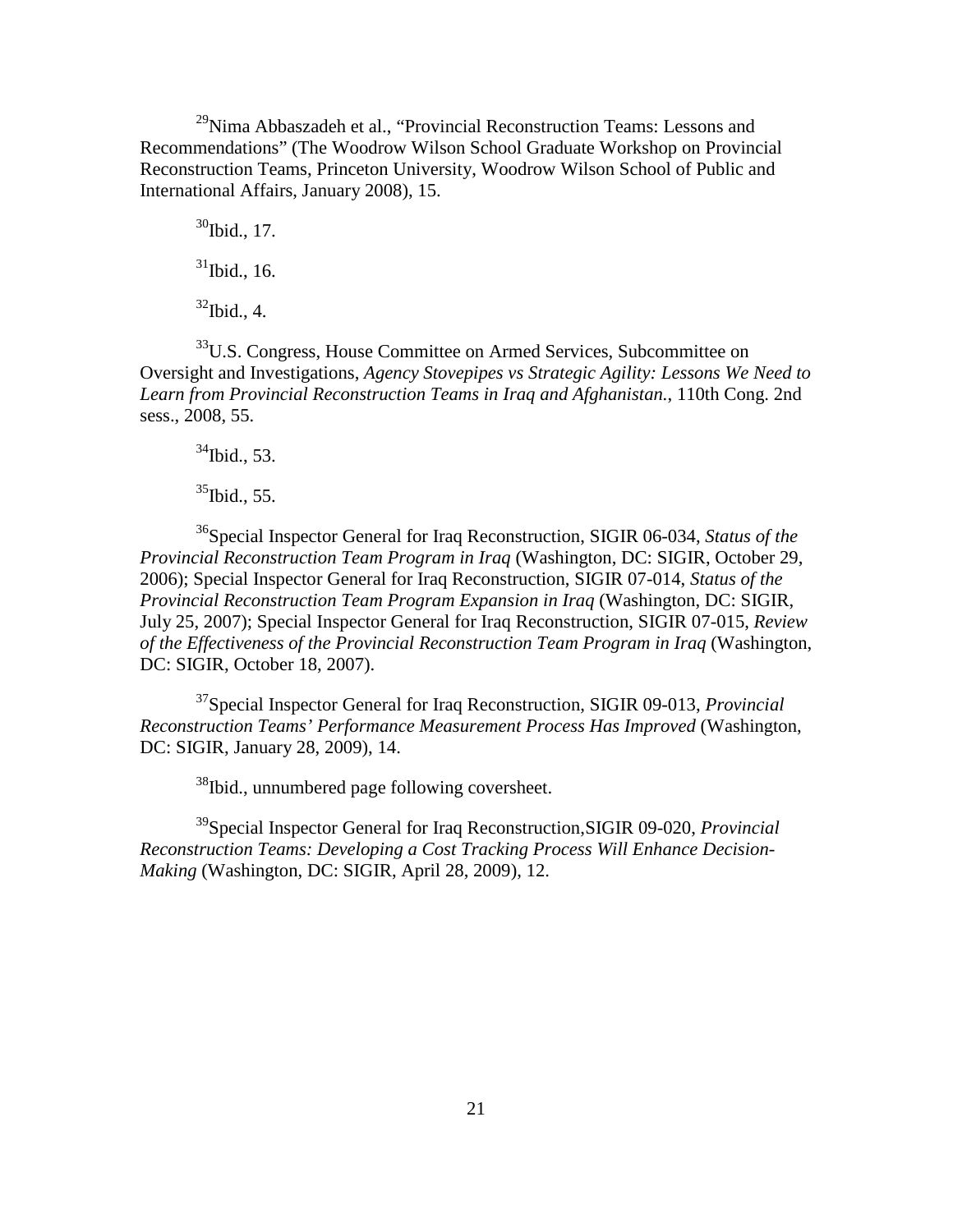#### CHAPTER 3

#### RESEARCH METHODOLOGY

#### Introduction

This paper is concerned with the rules affecting the Iraq PRT program and how those rules generated negative outcomes and perverse incentives. This chapter discusses the methodological framework I have employed to analyze representational case studies drawn from the Iraq PRT primary evidence. Chapter 2 examined the ongoing debate over the utility of developmental aid. Since the PRTs were in large part developmental aid facilitators, reconstruction being a form of development, I have chosen to analyze the Iraq PRT program using the Institutional Analysis and Developmental Framework (IAD). Below, I will discuss the framework and explain how I will use it to analyze a number of case studies from which we can infer patterns of interactions.

#### Methodology

This study uses the Institutional Analysis and Development Framework (IAD) to examine the relationship between the Iraq PRT program and its outcomes. The IAD is a theoretical tool developed by Indiana University's Workshop in Political Theory and Policy Analysis.<sup>[1](#page-37-5)</sup> The IAD framework is a multidisciplinary approach to analyzing developmental aid and other problems in public policy and economics. The IAD posits three levels of analysis; operational, policy-making/collective choice, and constitutional.<sup>[2](#page-37-6)</sup> The operational level examines the ground-level day-to-day execution of a project or program. The policy making/collective choice level deals with the rules that govern the structures of the operational level. Finally, the constitutional level addresses who makes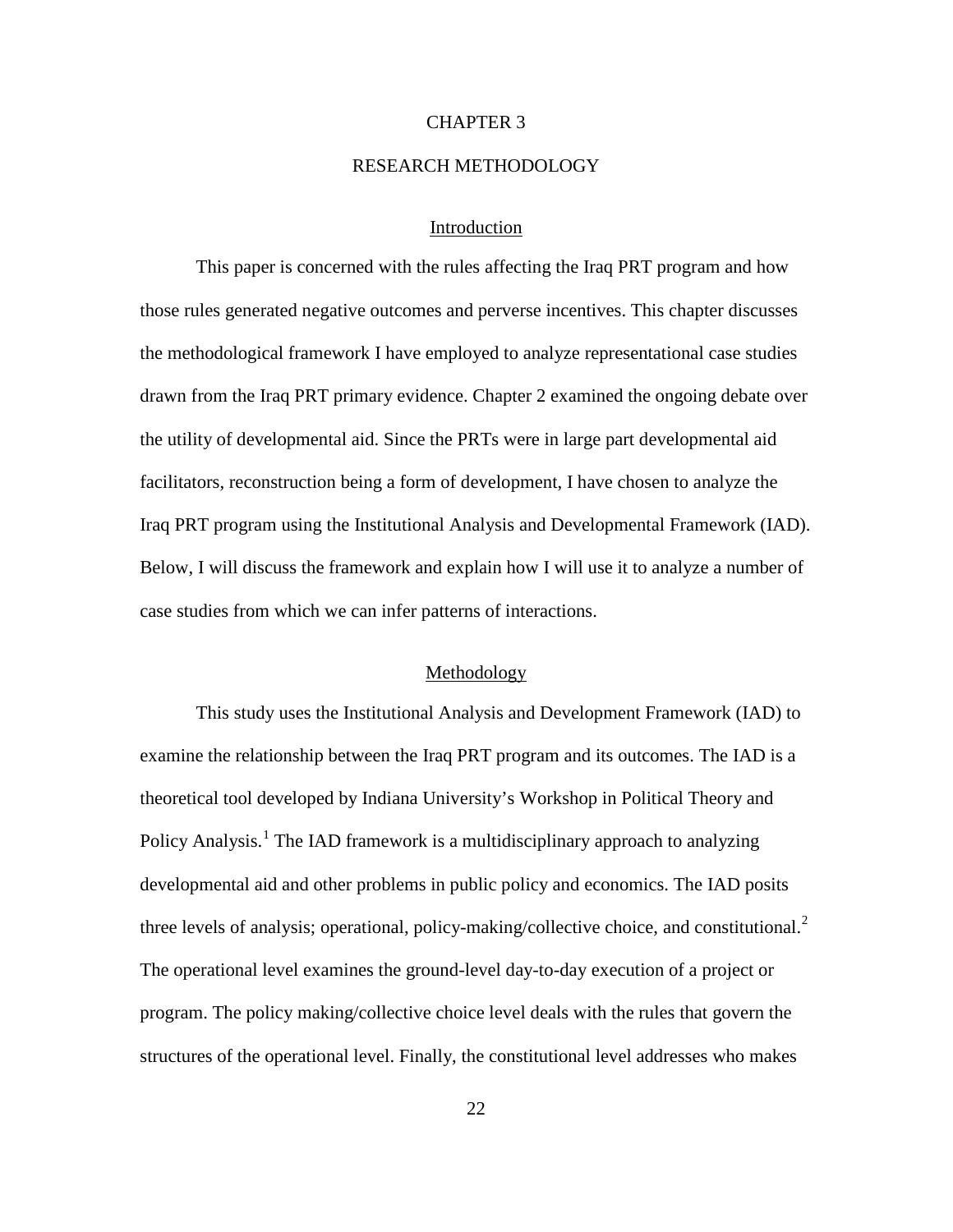the rules governing the collective choice level and how they make those rules. This study considered incentives at all three levels but focused primarily on the operational and collective action levels.

The IAD proposes a number of elements that should be common to all case studies considering rules and incentives which are: context, action arena, incentives, interactions, outcomes, and evaluations. $3$  The analyst using the IAD framework works through these elements in order when developing his analysis. Context is composed of three parts. First are the physical or material conditions or environment. Next are the attributes of community, the social structures or cultures present in the environment. Rules-in-use are the final piece of the context. Rules-in-use include both formal rules and laws in the context as well as informal rules, customs, and practices along with taboos and prohibitions.<sup>[4](#page-37-1)</sup>

<span id="page-32-2"></span><span id="page-32-1"></span><span id="page-32-0"></span>The action arena emerges from the analysis of the context. It is composed of two parts, the actors and the action situation. Actors are either individuals or corporate bodies about whom the analyst makes assumptions regarding motives, beliefs and values, abilities, and decision making strategies.<sup>[5](#page-37-2)</sup> Analysts chose from a number of available models to conduct their analyses, such as the rational choice model which is most common, the bounded rationality model, the game theory model, or any number of competing models depending on the needs of the study or the interests of the analyst.<sup>[6](#page-37-7)</sup> Within any action arena, there are a number of actors who interact with each other and their environment thus creating an infinite number of actions which impact the question under consideration. A further discussion of actors follows below. The IAD framework analyst narrows down the number of actions and results by identifying the action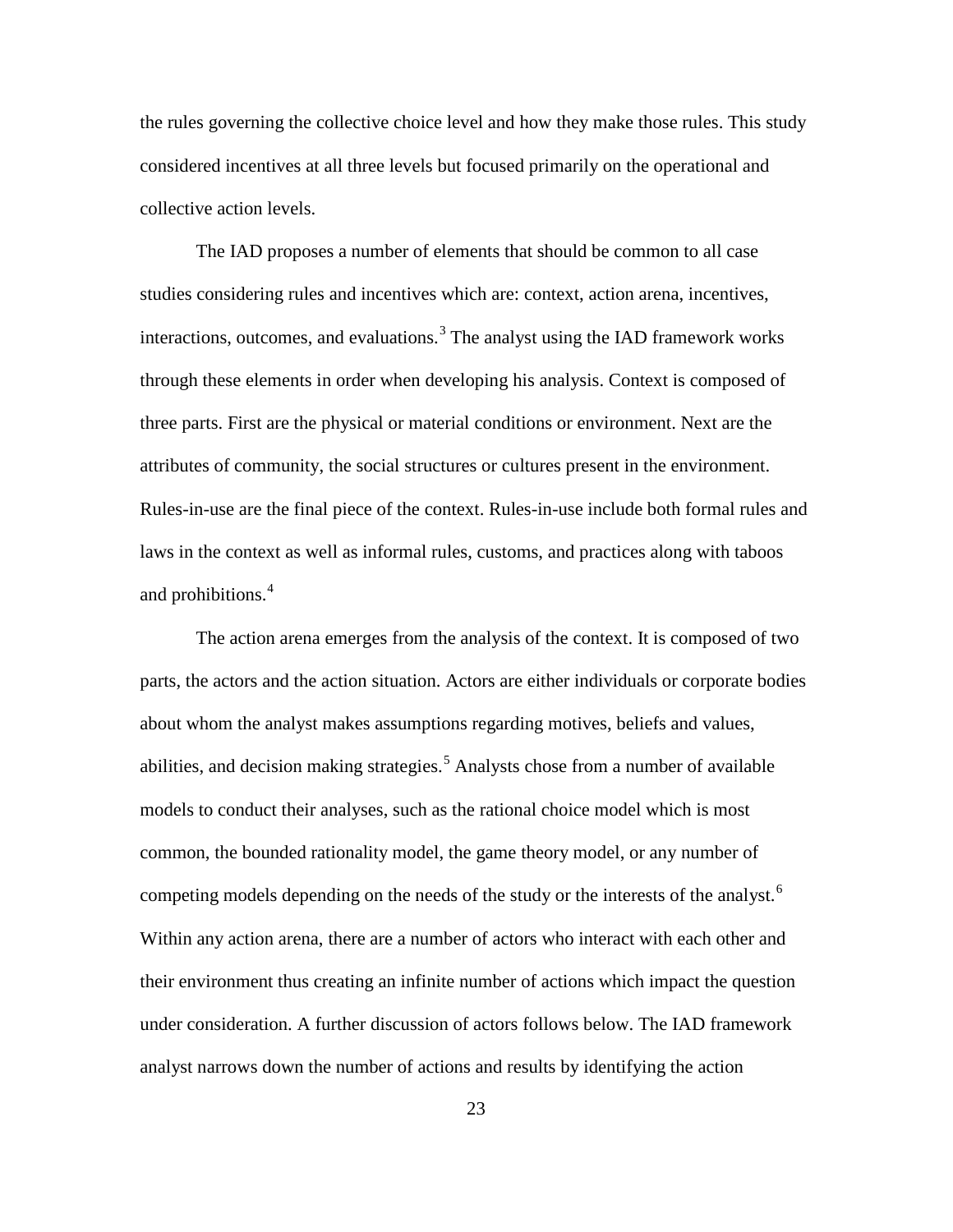situation. The action situation includes the various actors, their roles, the rules-in-use governing them, as well as the actor's awareness of their abilities and limitations and their motivations.<sup>[7](#page-37-8)</sup>

Incentives are both the motivations and the payoffs or rewards that drive each actor's decision making process within the action arena and which drive the interactions of the actors. A number of action situations may yield similar results which allow the analyst to identify patterns of interactions yielding various outcomes.<sup>[8](#page-37-9)</sup> The analyst must then apply evaluative criteria to those outcomes to make a value judgment on them. The most important criteria used in evaluating developmental aid are efficiency, accountability, sustainability, and equity.<sup>[9](#page-37-10)</sup>

The number and variety of actors in an action arena becomes critical when applying the IAD framework to questions relating to developmental aid. Any developmental aid action arena will have multiple actors. Gibson and his associates have identified eight actors typically involved in developmental aid:

1. the donor government; 2. the recipient government; 3. other donors; 4. the donor's international development agency; 5. sectoral ministries and agencies within the recipient government; 6. third-party implementing organizations, including NGOs and private consultants and contractors; 7. organized interest groups and civil society organizations within the donor and recipient countries; and finally 8. the target beneficiaries.<sup>[10](#page-37-11)</sup>

<span id="page-33-2"></span><span id="page-33-1"></span><span id="page-33-0"></span>Gibson and his associates have developed a useful tool for mapping the actors involved in developmental aid. They call their mental map the international development cooperation octangle or the octangle (see figure 1).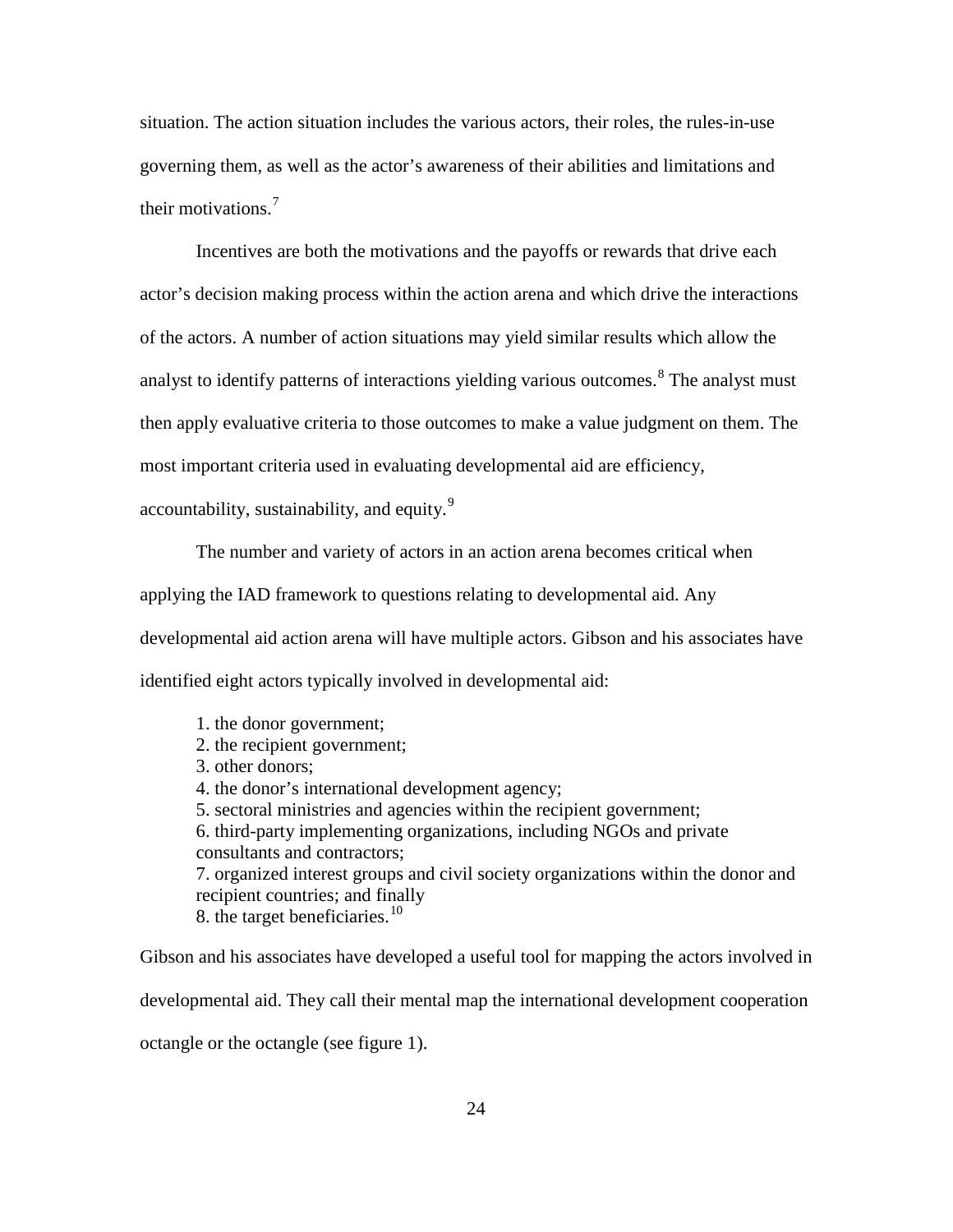<span id="page-34-2"></span><span id="page-34-1"></span>

Figure 1. The international development cooperation octangle

*Source*: Clark C. Gibson, Krister Andersson, Elinor Ostrom, and Sujai Shivakumar, *The Samaritan's Dilemma: The Political Economy of Development Aid* (Oxford: Oxford University Press, 2005), 64.

<span id="page-34-0"></span>The actors are linked to each other in a complex network and the various incentives that motivate and rules that govern the actors impact not only the relationships with other actors, but the outcomes of the aid projects or programs. Gibson maintains that, "the sustainability of aid depends on how incentives structure interactions between or among the key corporate and individual actors involved in developmental cooperation."[11](#page-37-12) Most of the actors in the octangle are in fact corporate actors. Governments, ministries, aid agencies, and NGOs are all groups of people or organizations. The IAD framework draws a distinction between organizations and institutions. Institutions are societal systems that include organizations and the rules that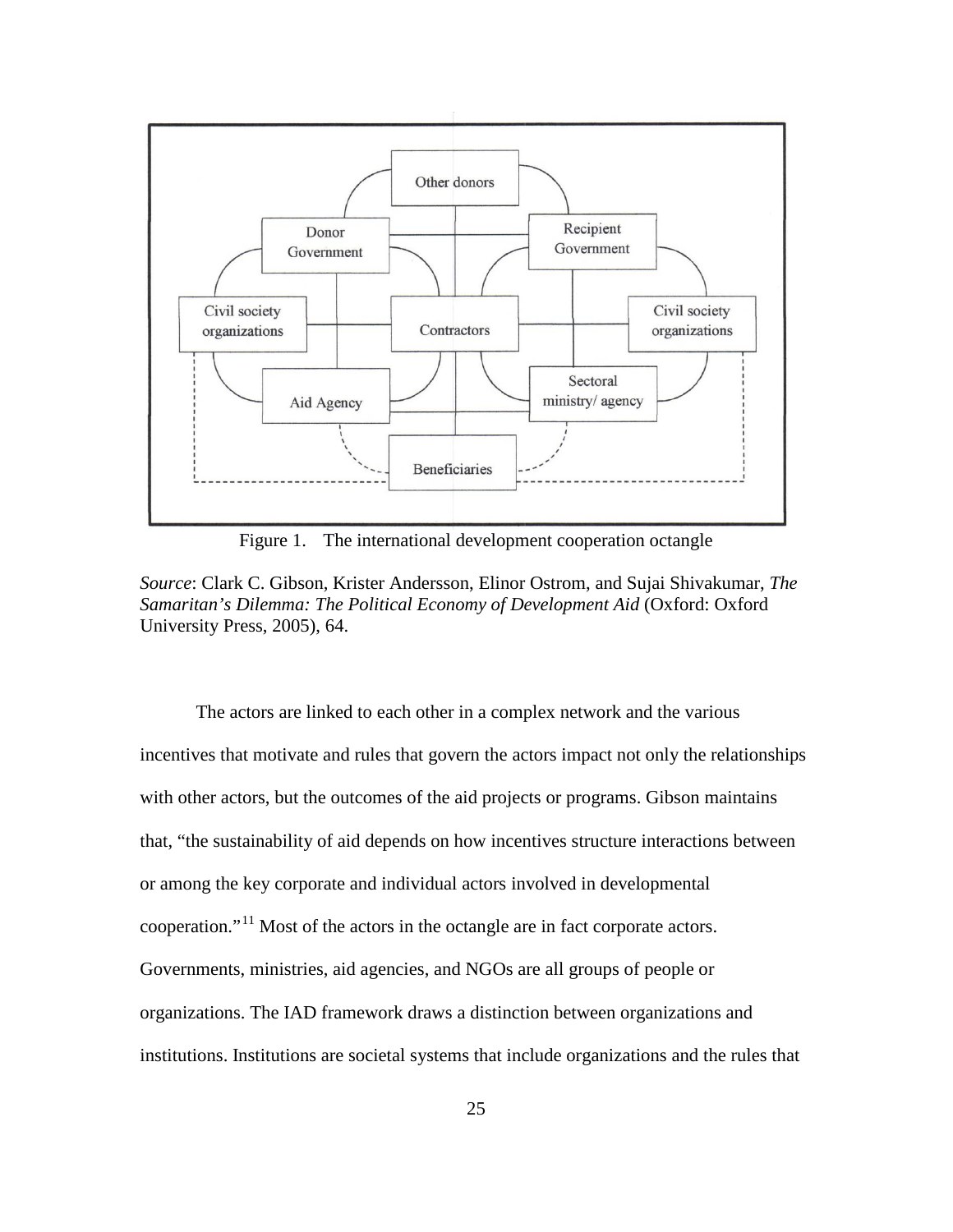govern the individual members both internally and in relation to other groups or individuals.<sup>[12](#page-37-13)</sup> In IAD framework parlance rules are, "shared understandings among those involved that refer to enforced prescriptions about what actions (or states of the world) are required, prohibited, or permitted."<sup>[13](#page-37-14)</sup>

<span id="page-35-4"></span><span id="page-35-3"></span><span id="page-35-2"></span><span id="page-35-1"></span><span id="page-35-0"></span>The rules governing institutions tend to produce a variety of negative outcomes or "core dysfunctional problems."[14](#page-37-15) The problems fall into two categories, motivation problems and information asymmetry problems.<sup>[15](#page-37-16)</sup> Motivation problems occur when the actors do not have adequate motivation to act in a manner that produces mutual benefits.<sup>[16](#page-37-17)</sup> Several motivational problems exist, but only one of them, rent-seeking, is evident in this study. Rent-seeking is an economic activity in which an actor accrues to himself financial benefits without contributing to the creation of additional wealth.<sup>[17](#page-37-18)</sup>

Information asymmetry problems are those that arise from an imbalance of information.[18](#page-37-19) In the case studies below, we will encounter moral hazard problems, principal-agent problems, signaling problems, and adverse selection problems. Simply defined, a moral hazard is a situation in which one party to an agreement engages in risky behavior, the potential costs of which will be borne by another party.<sup>[19](#page-37-20)</sup> Principal-agent problems are those where a principal experiences difficulty in motivating one of its representatives or branches to act in the best interests of the principal. Instead the agent acts in a way that maximizes some other actor's best interests.<sup>[20](#page-37-21)</sup> Signaling problems are informational asymmetry problems in which at least one party to an agreement transmits information about itself that turns out to be inaccurate, false, or incomplete, regardless of the motive or intent of the sender.<sup>[21](#page-37-22)</sup> Signaling problems can lead to additional problems when the missing information becomes available in the action arena. The closely related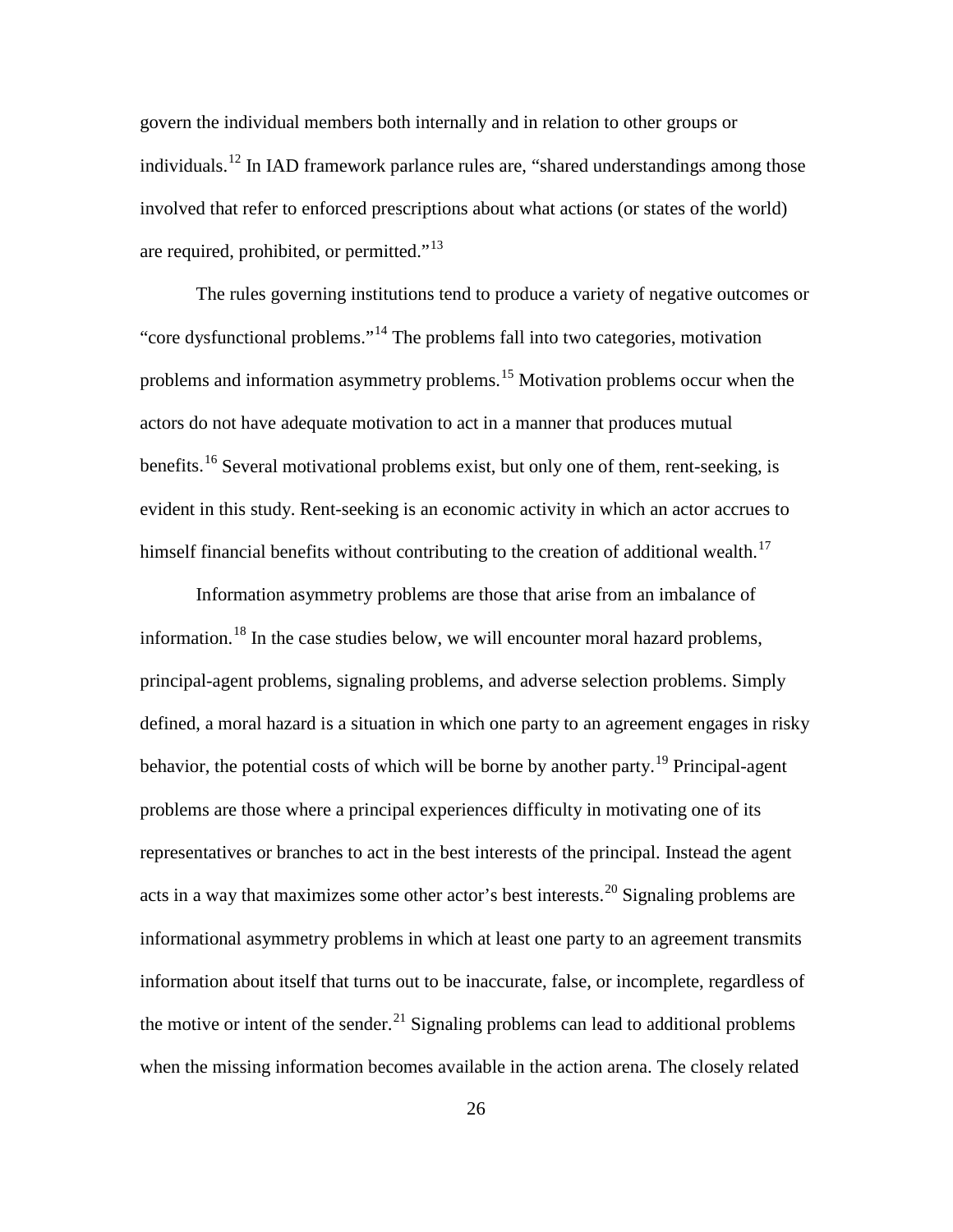adverse selection problem occurs when both parties to an agreement do not share the same information, resulting in an information asymmetry. When this happens, the parties tend to select bad products.<sup>[22](#page-37-0)</sup> These five problems, one motivational and four information asymmetries, occur a number of times in the case studies in Chapter 4.

This study applies the IAD framework and the octangle to the U.S. Iraq PRT program and examines how the rules governing the interactions between actors led to perverse incentives and negative outcomes. It is beyond the scope of this study to attempt a comprehensive analysis; rather I have tried to provide a sampling of the types of outcomes that the PRT programs has produced by examining several different projects and programs related to the Iraq PRT program. I have chosen four case studies to analyze using the IAD framework. I used the bounded rationality model in my analysis of the case studies. The bounded rationality model does not assume that actors have complete or perfect knowledge, rather that they make the best decisions they can, given the information that they have at the time that they make their decisions.<sup>[23](#page-37-1)</sup>

In this study, I have viewed the individual PRTs as agents of the donor nation's developmental aid agency within the octangle map of the actors involved in developmental aid. The structure of the PRTs was multifaceted, involving multiple chains of command, numerous sources of funding, and a variety of local environments. However, within each action arena as defined by the IAD framework, the PRTs functioned as the local agents of the U.S. Government's broad developmental aid efforts. Traditionally this is USAID's role. In the case of the Iraq PRT program, the developmental aid efforts of the U.S. government were so vast that USAID was only one participant. The departments of Defense and State both functioned as developmental aid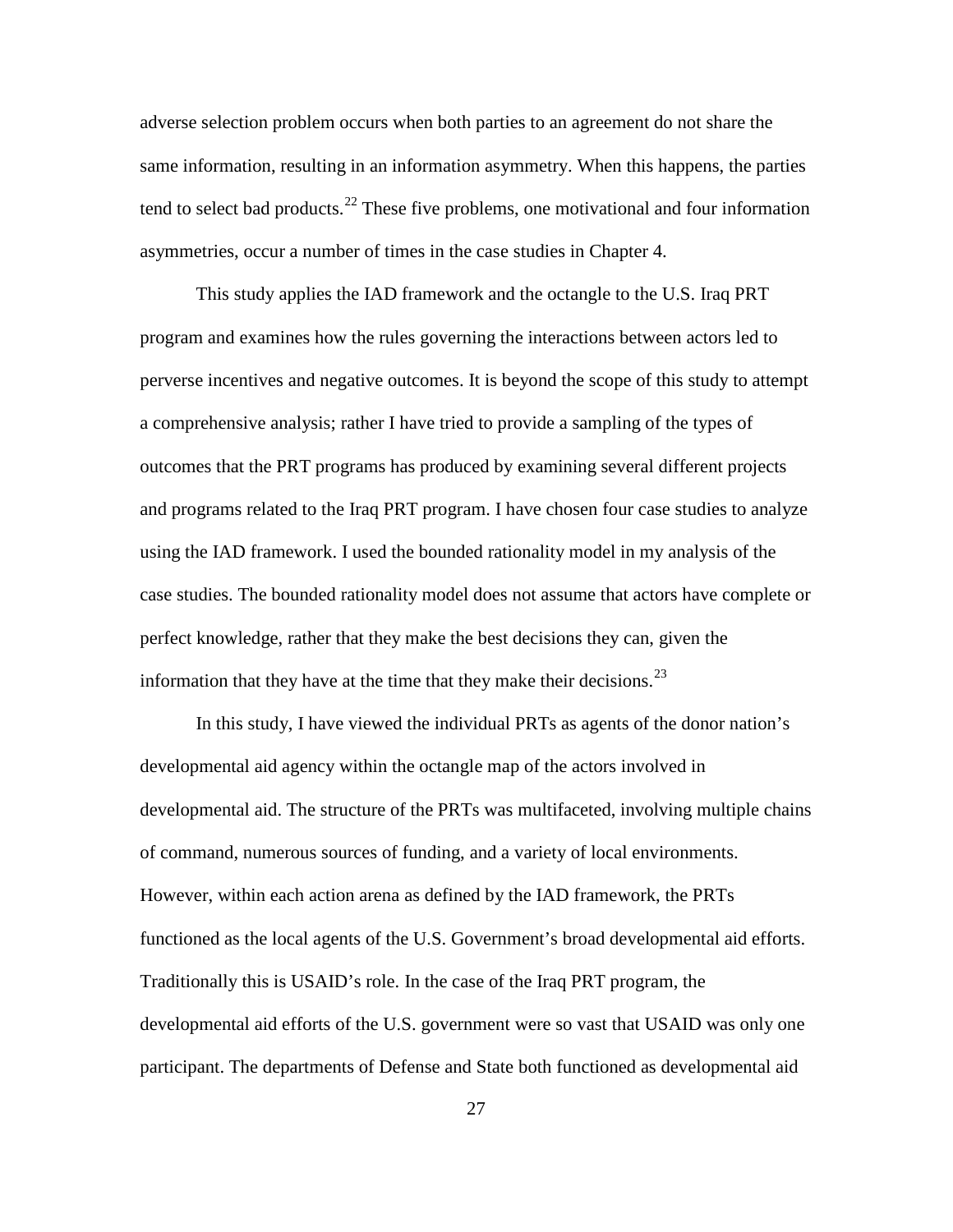agencies individually and through their joint Iraq PRT program. Indeed, personnel from a number of U.S. government agencies as well as temporary contracted employees staffed the Iraq PRTs. Viewing each of these as independent or additional actors would have unnecessarily complicated the octangle and led to a multiplication of actors where an abundance of actors already exists.

## Conclusion

<span id="page-37-0"></span>This chapter has given an overview of the IAD framework and the international development octangle. It shows how an analyst can apply the IAD to the action arenas where the rules governing actors can produce negative outcomes and perverse incentives. In the following chapter, I will analyze four Iraq PRT case studies using the IAD framework with particular attention paid to the rules governing the PRTs and the outcomes produced in the six individual action situations.

 ${}^{1}$ Gibson, 24.  $\mathrm{^{2}Ibid.}, 24.$  $3$ Ibid., 25-26. 4 Ibid., 25-26.  $<sup>5</sup>$ Ibid., 27.</sup>  $<sup>6</sup>$ Ibid., 27.</sup>  $\int$ <sup>7</sup>Ibid., 31.  ${}^{8}$ Ibid., 27.  $<sup>9</sup>$ Ibid., 25.</sup>  $10$ Ibid., 63.  $11$ Ibid., 63.

<span id="page-37-1"></span> $\overline{a}$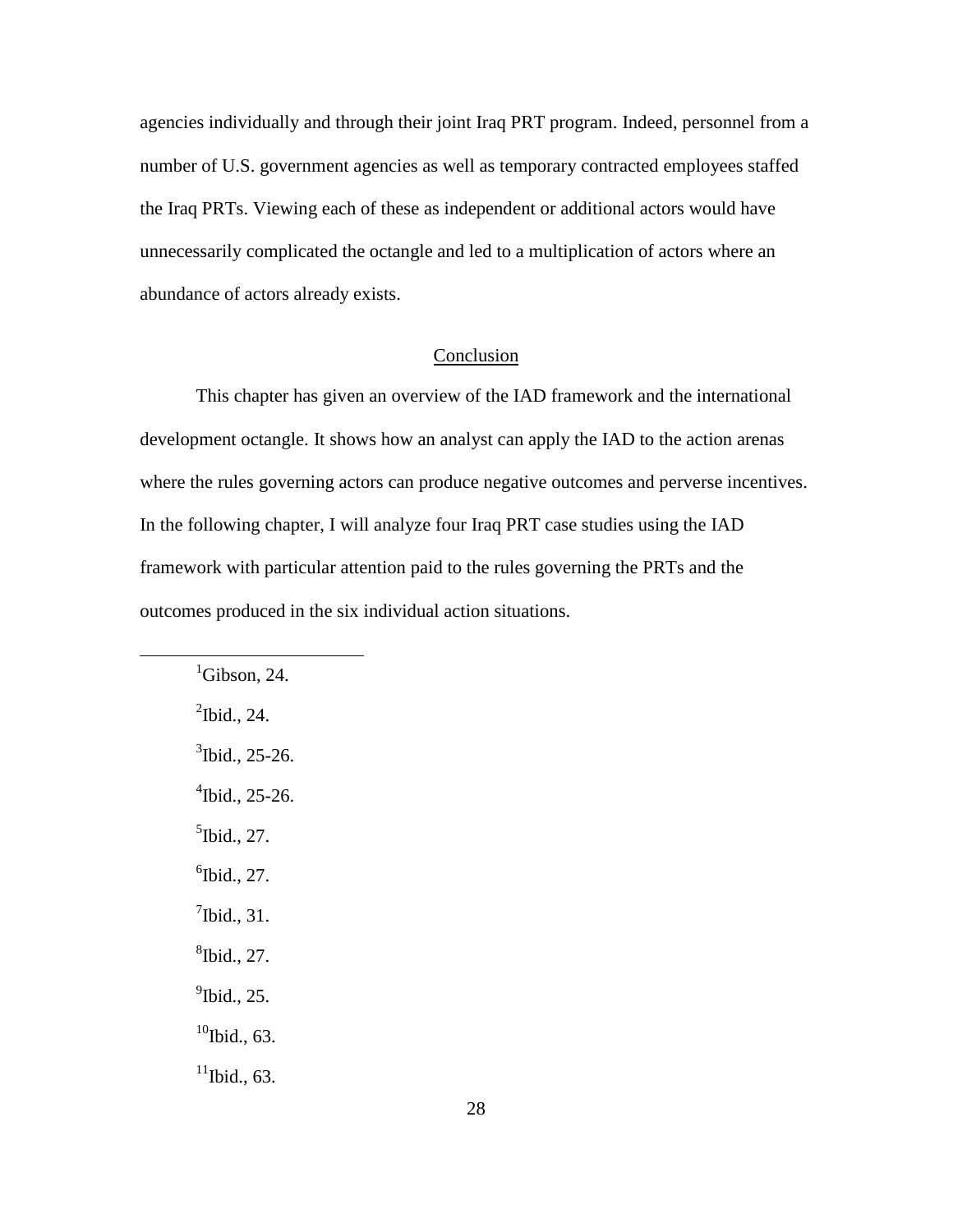$12$ Ibid., 33. <sup>13</sup>Ibid., 33.  $14$ Ibid., 35. <sup>15</sup>Ibid., 35 and 41.  $16$ Ibid., 35.  $17$ Ibid., 53-54.  $18$ Ibid., 41 <sup>19</sup>Ibid., 42.  $^{20}$ Ibid., 43.  $^{21}$ Ibid., 45.  $^{22}$ Ibid., 45.  $^{23}$ Ibid., 28.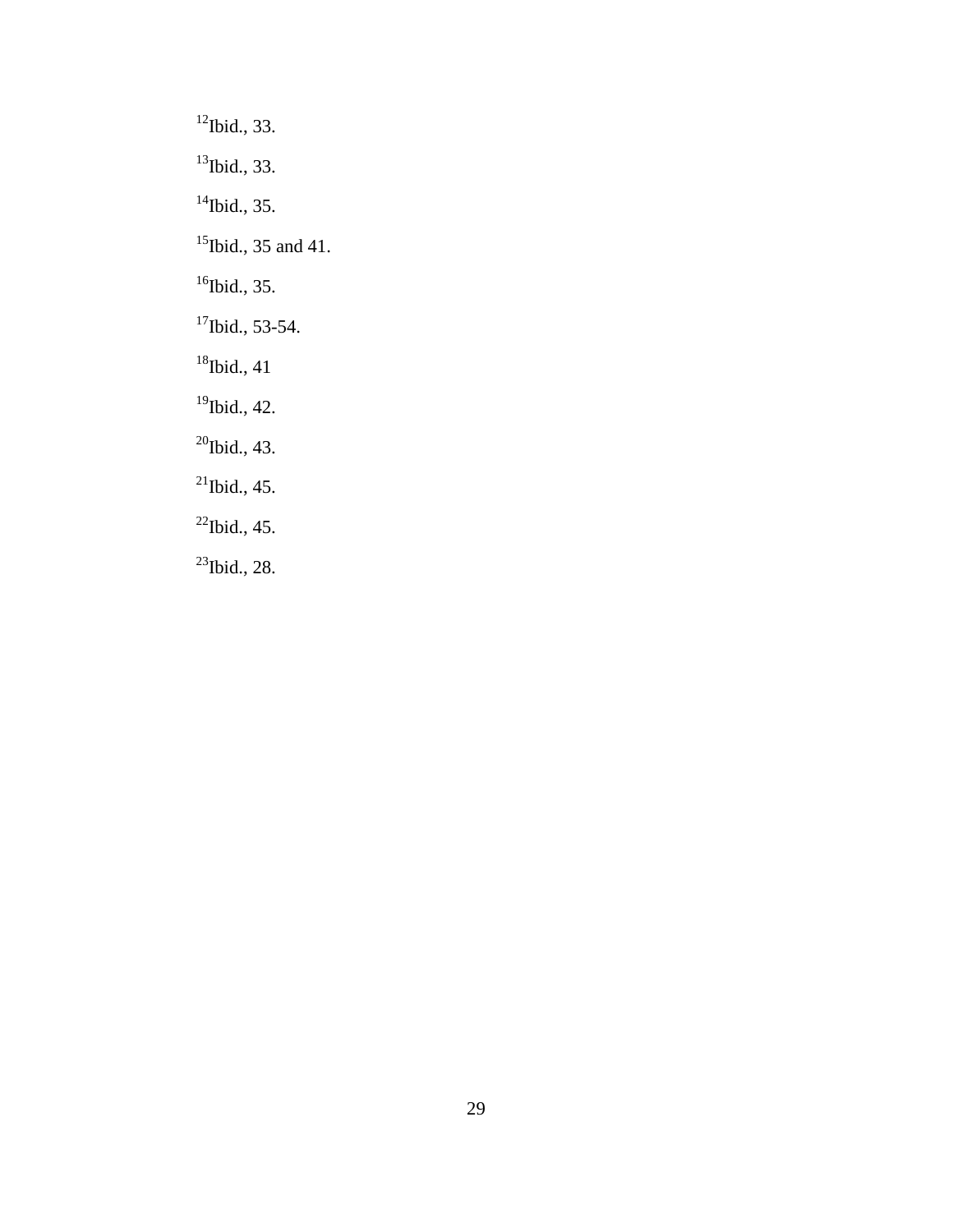## CHAPTER 4

#### ANALYSIS

## Introduction

The preceding chapter discussed the Institutional Analysis and Development framework (IAD) I used to analyze the Iraq PRT Program and some of the incentives for the various actors in the international development cooperation octangle. This chapter will demonstrate that the Iraq PRT program, like many other developmental aid programs and projects, was riddled with a host of negative and perverse incentives. I will begin by describing a typical PRT and offer a brief overview of how the PRTs operated. Then I will provide examples in the form of brief case studies that illustrate how the structure of the PRT program produced negative outcomes.

I have tried to avoid drawing conclusions from PRT reporting documents that had not previously been subjected to a review of some sort. PRTs regularly self-reported on their activities through cables and weekly activity reports. However it is the nature of such reporting to emphasize successes and to gloss over or omit efforts that were less successful. In an effort to identify a suitable list of candidates for inclusion, I turned to programs that either SIGIR or USAID's Office of Inspector General (USAID/OIG) had reviewed. Both offices completed a number of investigations, audits, and reviews of developmental aid programming conducted during the duration of the Iraq PRT program. The Inspector General documents provided a ready source from which to draw examples that had been subjected to as rigorous and objective a scrutiny as conditions in a frequently kinetic environment permitted.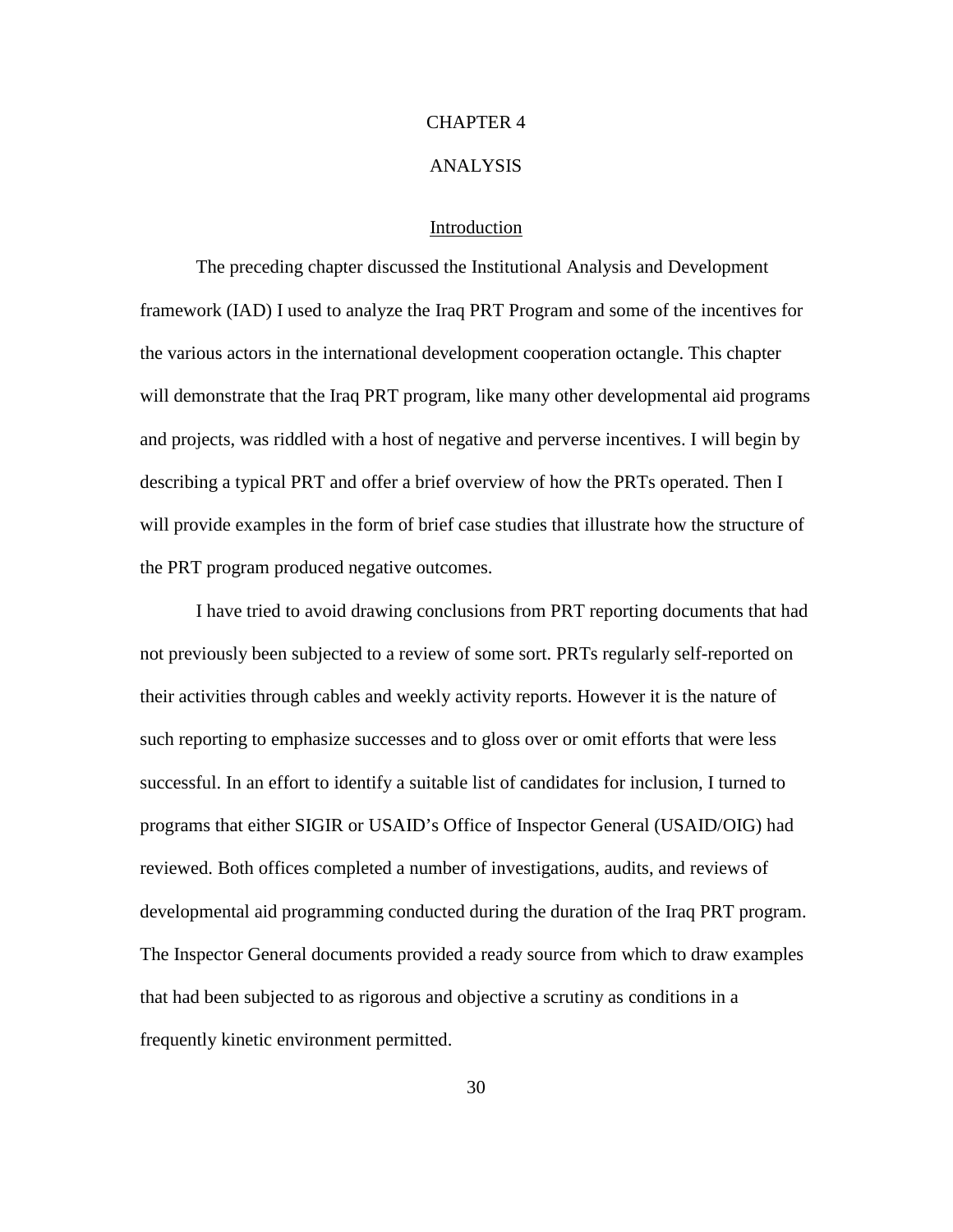I have selected four case studies from across the PRT experience that are broadly representative of the types of programs and projects that were typical of the Iraq PRT program. The four case studies represent three types of programs or projects. The first two cases examined aspects of funding for the Iraq PRT program. The Commander's Emergency Response Program (CERP) provided a significant source of funding for the PRTs from the Department of Defense (DoD) side of the partnership. The Quick Response Fund (QRF) similarly provided a source of funding, albeit significantly smaller, from the Department of State (DOS). The second category I reviewed was governance. USAID administered the Local Governance Program (LGP) through its contracting partner RTI International (formerly Research Triangle Institute) and was the primary provider of the PRT team members hired to facilitate provincial and local government capacity building. The third category is economic development for which I selected the Basrah Modern Slaughterhouse project. The U.S. Army Corps of Engineers administered this project in cooperation with the Basrah PRT.

## Iraq PRT Program Structure

The first years of the Iraq PRT program were difficult as both DoS and DoD officials struggled to synchronize two very different agencies with no example to follow. The publication of National Security Presidential Directive 36, United States Government Operations in Iraq, dated May 11, 2004 (NSPD 36), established the authority for the PRTs in Iraq, although the term PRT was not used in the directive.<sup>[1](#page-79-0)</sup> About a dozen other memoranda of agreement, presidential letters of instruction, and regulations followed NSPD 36 and sought to create an institutional context in which the PRTs were to operate.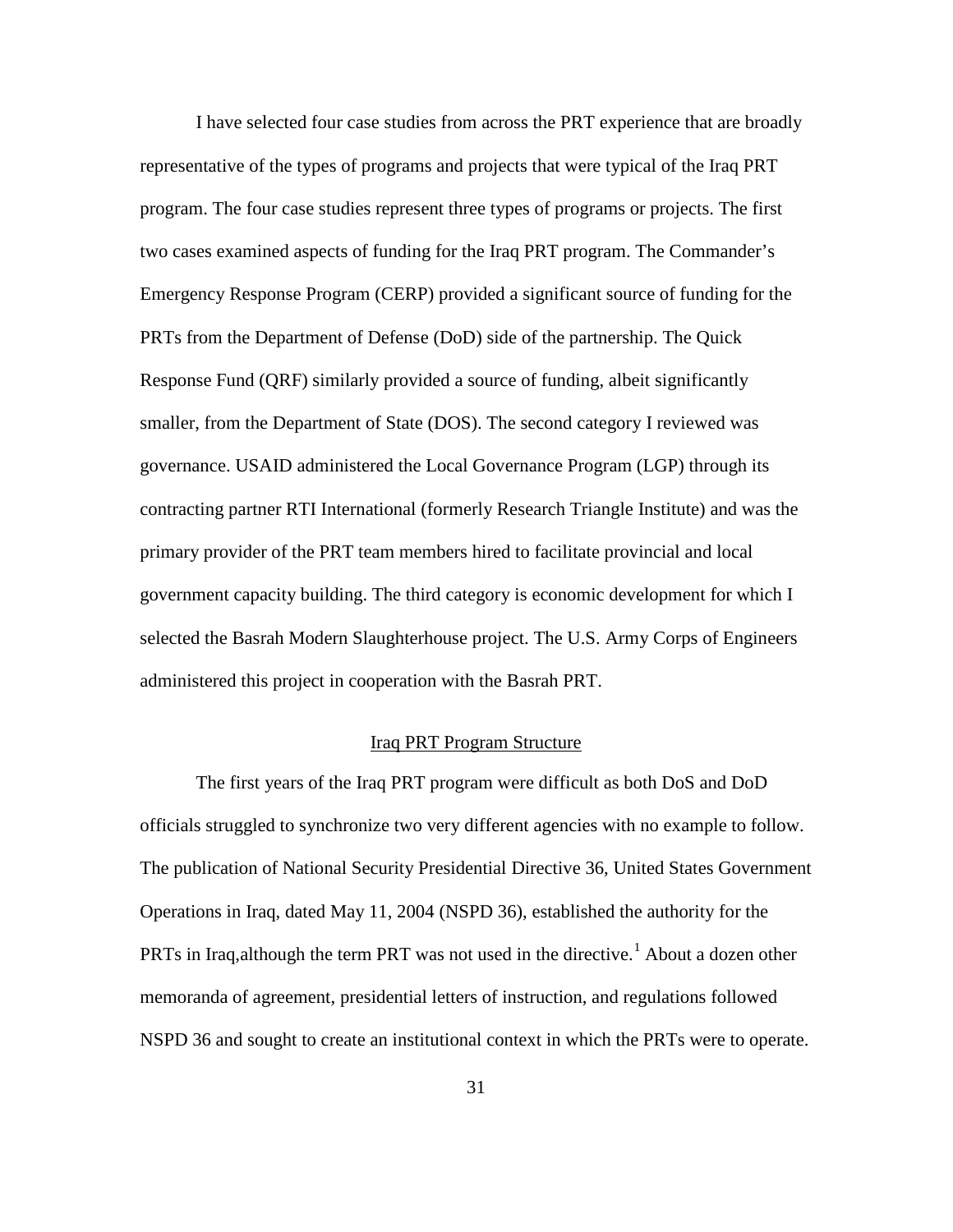The United States had developed a PRT program in Afghanistan before it invaded Iraq in 2003 and U.S. Ambassador Zalmay Khalilzad who served in Kabul from 2003- 2005 brought the PRT idea to Iraq with him when he was assigned to Baghdad in [2](#page-80-0)005.<sup>2</sup> However, the Iraqi PRTs had little in common with their Afghan predecessors.<sup>[3](#page-80-1)</sup>

Although ten PRTs had been established in Iraq in 2005 and 2006, President Bush significantly expanded the program in January 2007 when he announced the "New Way Forward," a change in policy in Iraq that came to be known as "the Surge."<sup>[4](#page-80-2)</sup> The "New Way Forward" included not only additional ground troops, but also renewed emphasis on the Iraq PRT program. The New Way Forward listed two coalition elements as key factors in the new approach. They were to "Expand and increase the flexibility of the Provincial Reconstruction Team (PRT) footprint," and to "Focus U.S. political, security, and economic resources at local level to open space for moderates, with initial priority to Baghdad and Anbar."<sup>[5](#page-80-3)</sup>

In February 2007, the two departments signed a new Memorandum of Agreement that resolved a number of outstanding issues that had hampered PRT operations in 2005 and 2006. Chief among these issues had been provision of life and office support services as well as security and transportation for PRT personnel.<sup>[6](#page-80-4)</sup> With such mundane but important administrative matters out of the way, the DoS turned to recruiting team members to fill the slots in the expanded program.

Most of the PRTs were located on Forward Operating Bases and partnered with a Brigade or Regimental Combat Team (BCT/RCT). The original PRTs were envisioned as having about seventy members, thirty of whom might be locally employed Iraqis. Of the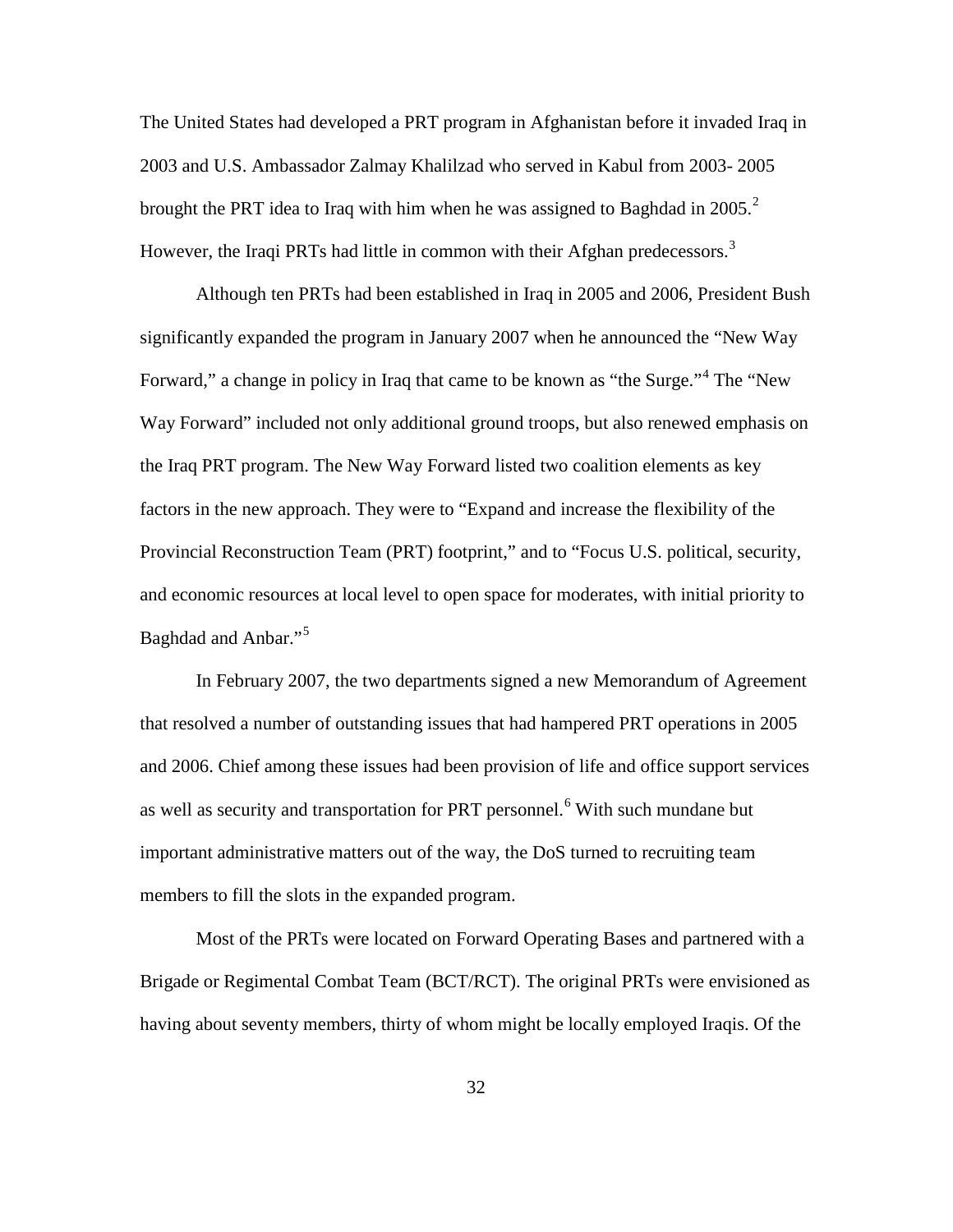remainder, half were to be civilian and half military. The PRT Team Leader was a Foreign Service Officer, usually a member of the Senior Foreign Service, while the Deputy Team Leader was an Army colonel or lieutenant colonel assisted by a military staff to run the office.<sup>[7](#page-81-0)</sup> State Foreign Service Officers also filled the slots of Provincial Action Officer and Public Diplomacy Officer, along with Foreign Service colleagues from USAID and Agriculture and a Justice Department officer filling their respective subject matter expert slots. A Governance team of between one and three contractors supplied through a USAID contract with RTI International rounded out the civilian side. The Army provided a Multi-National Force Iraq (MNFI) Liaison Officer, an Engineer from the Gulf Region Division of the U.S. Army Corps of Engineers, a DoD contract hired Bilingual-Bicultural Advisor and a complement of Civil Affairs soldiers. If the Army was not providing a Military Movement Team for the PRT from the ranks of the BCT then a contracted Protective Security Detail would be added.<sup>[8](#page-81-1)</sup> In fact few PRTs achieved this ideal; instead they developed organically to meet local needs or in response to available staffing.<sup>[9](#page-81-2)</sup>

In theory, the PRTs did not function in isolation. Military members reported through their chain of command to MNFI. The civilian side was accountable to a dizzying array of home agencies and contract providers as well as to the OPA and the various desk officers and Embassy sections in Baghdad. Despite this wealth of accountability on paper, the reality is that very little programmatic direction and coordination came out of OPA and PRTs collaborating with their host BCTs worked to find local solutions to local problems.<sup>[10](#page-81-3)</sup>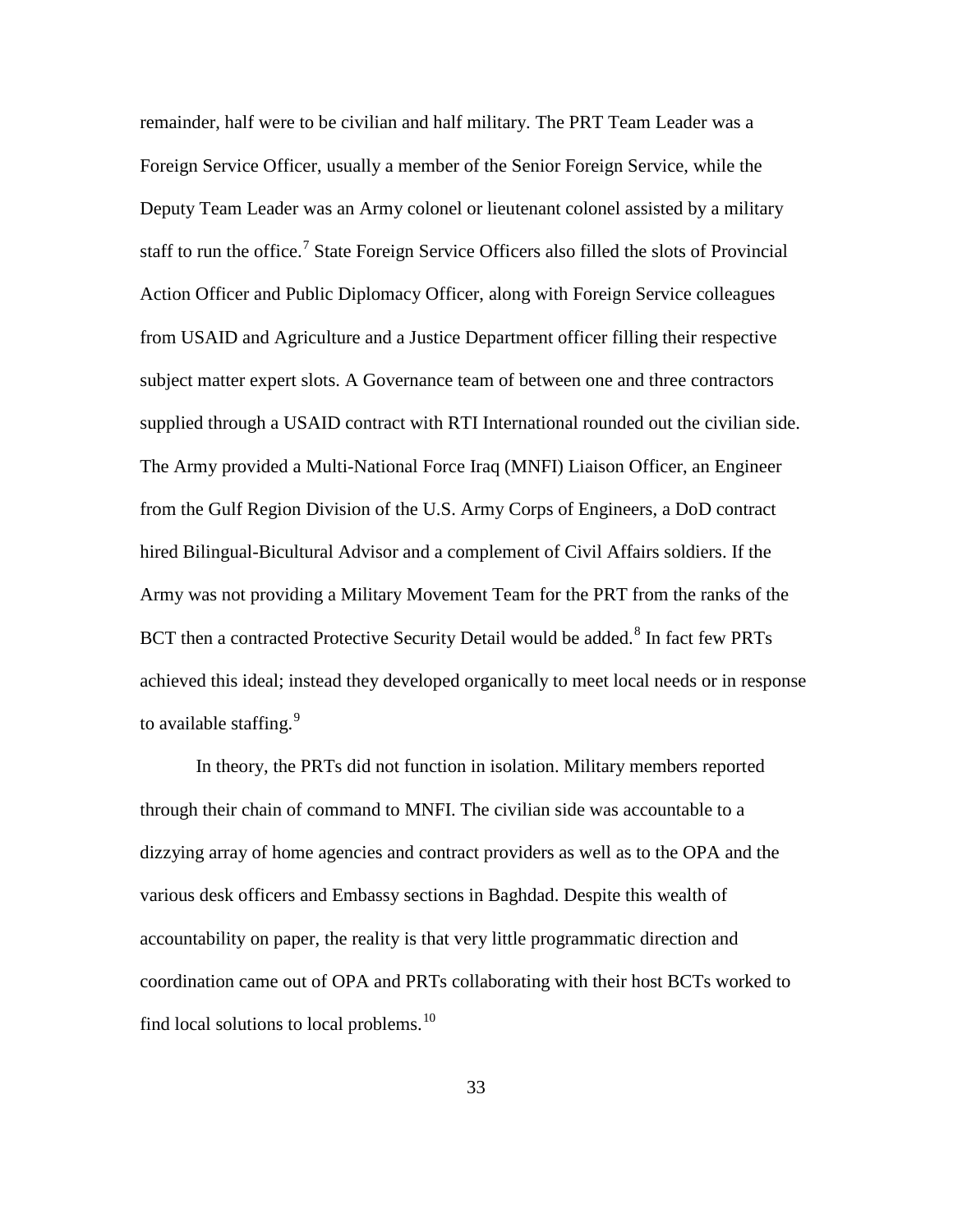Additionally, all of the civilian agencies experienced varying degrees of problems with internal recruiting that led to the assignment of junior officers and retirees to challenging and physically demanding jobs. Most resorted to hiring contractors to fill vacant PRT positions.<sup>[11](#page-82-0)</sup> While contractors could be subject matter experts, most did not have an adequate institutional knowledge of the DoS or USAID and consequently spent significant portions of their time familiarizing themselves with not only their new surroundings but with their new employers as well. Few PRT members had the necessary language skills to work without interpreters, and most received only between one and three weeks of generalized training prior to their assignments. Most PRT team members set off for Iraq with little location-specific information on what to do or how to do it.<sup>[12](#page-82-1)</sup>

When the team members arrived in Iraq, they quickly discovered that program development was not subject to a countrywide standard operating procedure. The MOAs and other foundational documents clearly defined how the two departments were supposed to interact with each other but did little to expand upon the President's broad direction in The New Way Forward. The February 22, 2007 MOA stated that the PRT program's purpose was to, "bolster moderates, support U.S. counterinsurgency strategy, promote reconciliation and shape the political environment, support economic development, and build the capacity of Iraqi provincial governments to hasten the transition to Iraqi self-sufficiency."<sup>[13](#page-82-2)</sup> The individual PRTs were by design left to their own devices when it came to program development in an effort to reduce micromanagement from Baghdad or even Washington, DC.<sup>[14](#page-82-3)</sup> Initially, under MNFI, the Coalition Provisional Authority (CPA), and then the Embassy in Baghdad, most of the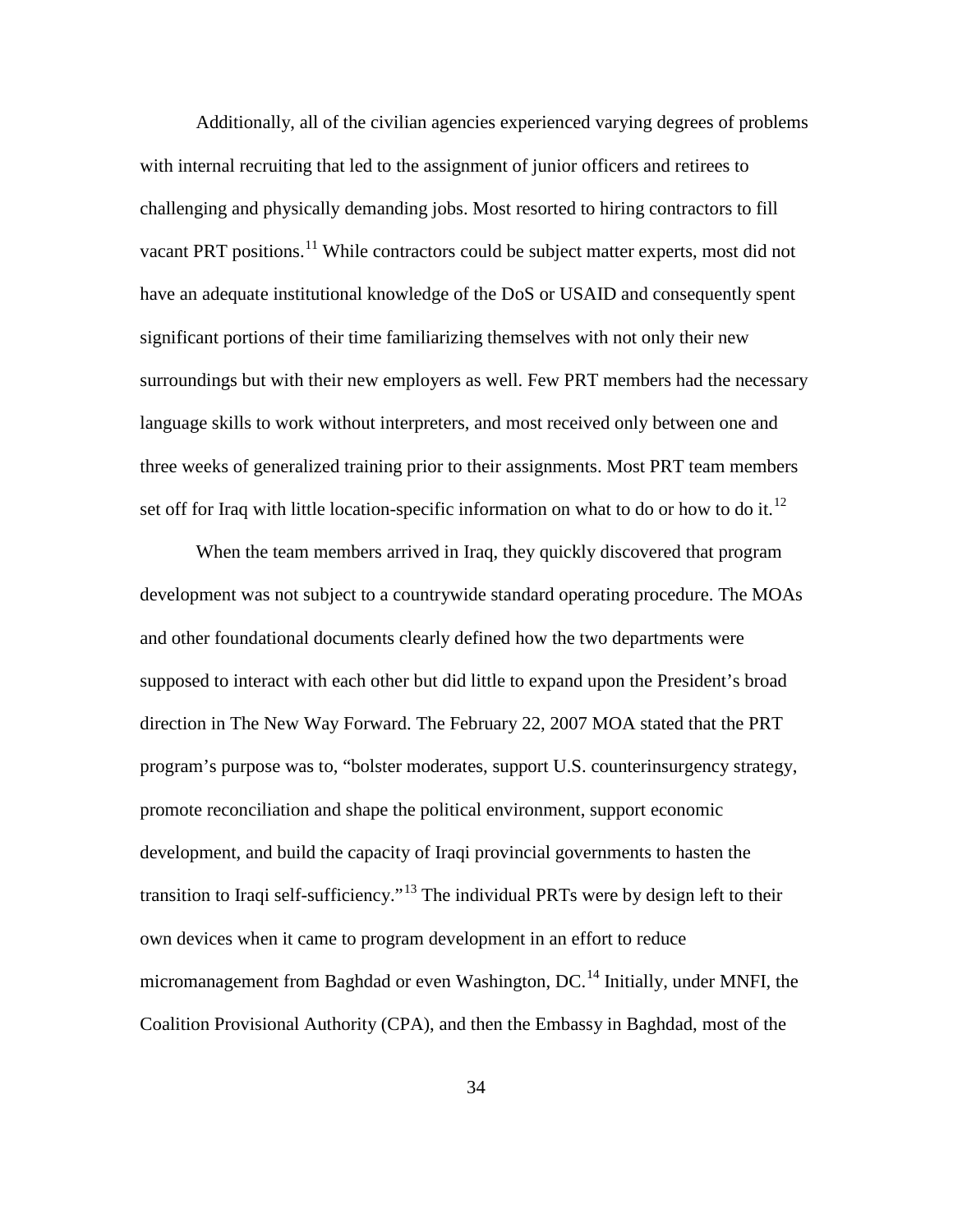decisions and planning had come from the top down, a structure frequently referred to as stovepiping. The PRT creators wanted the PRTs to be more responsive to local conditions and to have the freedom to consult with provincial partners and to creatively experiment with responses to local situations.<sup>[15](#page-83-0)</sup> Decentralized decision-making with a civilian face was the model for the PRTs. Team members developed programs and projects at the local level and then sought funding for them from centralized funding program sources.

## Funding Programs

The PRTs did not receive program funding directly, instead they submitted proposal requests to administrators of a number of funds designated for projects of a particular nature, among them the Economic Support Fund, the Development Fund for Iraq, and the Iraq Relief and Reconstruction Fund. Over time, two other funds became increasingly important for PRT-designed programing, CERP and QRF. Analysis of both of these funding programs shows evidence of institutional rules that produced information asymmetry and motivation problems. CERP was plagued by both moral hazard and adverse selection problems while the QRF was beset with principal-agent and rent-seeking.

CERP was a DoD program administered by American military commanders to respond to immediate local problems and crises directly affecting the Iraqi people. CERP provided funding to BCTs and PRTs to carry out projects and programs and was governed by the DoD regulations and after its publication in 2009 the CALL Handbook, *Commander's Guide to Money as a Weapons System* (MAAWS). [16](#page-83-1) CERP was original envisioned as a counterinsurgency tool to assist with winning the hearts and minds of the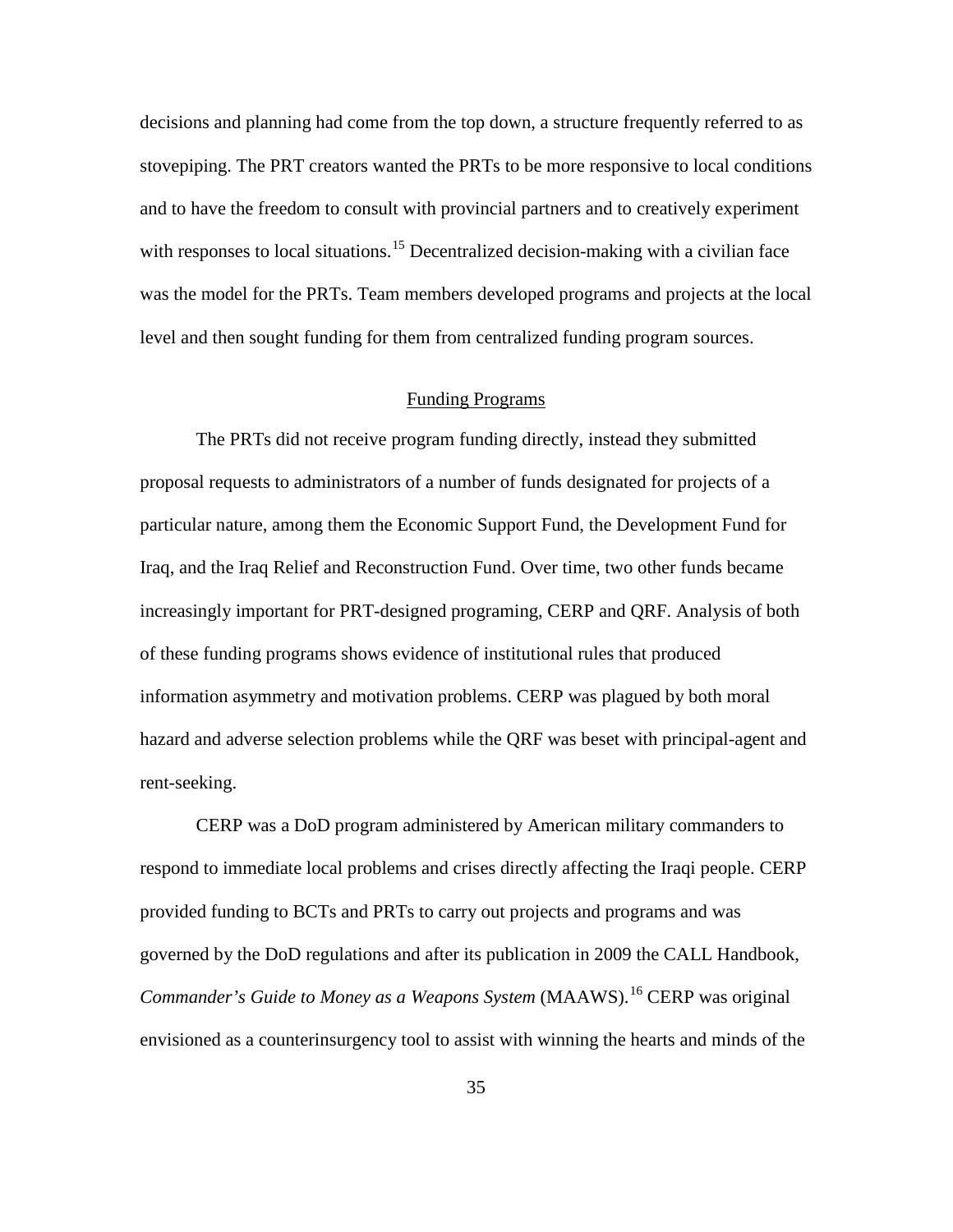Iraqis. Commanders could use up to \$25,000 from the fund for urgent construction and repair projects, micro-grants to facilitate new commercial enterprises, and even to make condolence payments. CERP allocations from 2004 through 2011 topped \$4 billion with the largest annual tranches disbursed from 2005 through 2009 . Over \$3.7 billion of that money was obligated between 2004 and 2011.<sup>[17](#page-84-0)</sup>

Over the years, however, pressure mounted to spend all the allocated money and CERP program funds increasingly funded projects larger than \$25,000. SIGIR found in a January 2008 report that a small number of expensive projects (\$500,000 or greater) accounted for a large percentage of the total money allocated.<sup>[18](#page-84-1)</sup> The report found that "While the CERP program guidance emphasizes small-scale, urgent humanitarian relief and reconstruction projects, the program devotes a major portion of its funding to larger-scale, more expensive projects, many estimated to cost over \$500,000 in value."<sup>[19](#page-84-2)</sup> The report acknowledged the change in the scope and duration of many CERP projects due to changing conditions on the ground in the provinces, but made no judgment about the fact that many of the projects were multi-year undertakings that could hardly be categorized as emergency responses. A second SIGIR report additionally found that program managers were increasingly using CERP funds for civil capacity development projects rather than for projects aimed at countering insurgency.<sup>[20](#page-84-3)</sup> In relation to these larger projects SIGIR did find, "management weaknesses related to maintaining project files; and, despite some improvements, continuing challenges in planning for the transition of completed projects to the Iraqi people and in fostering long-term sustainment of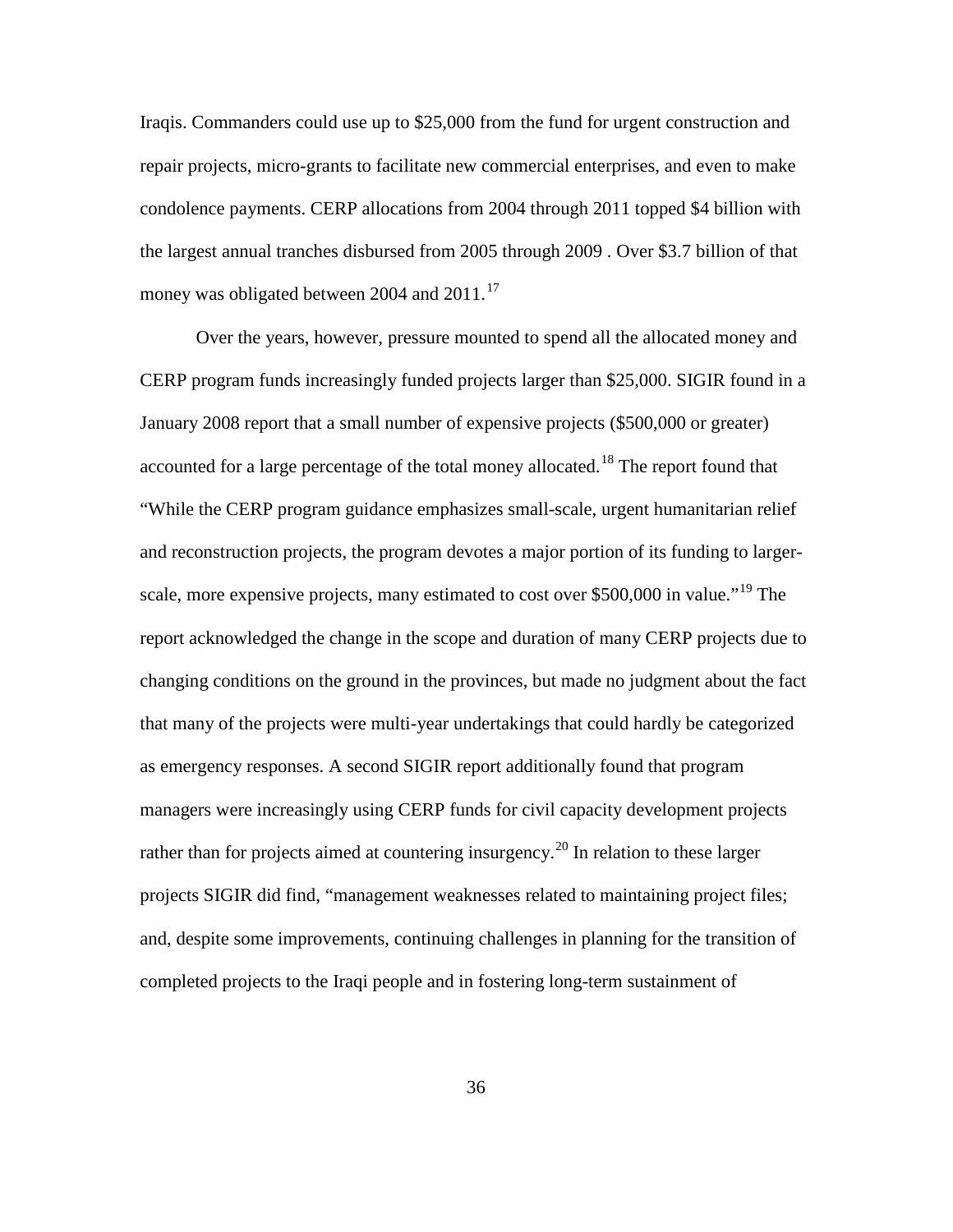completed facilities."<sup>[21](#page-84-4)</sup> In other words, CERP funded projects were at risk of failure after they were turned over to the beneficiaries.

One of the problems that aid agencies face is the need to obligate funds that legislators have allocated. Gibson has asserted that, "A nearly universal pressure exists within almost all development agencies, however, to spend the money that is allocated in one budgetary cycle," out of fear that legislators will cut their funding if all of it is not spent.<sup>[22](#page-84-5)</sup> This appears to have been the case with CERP funds until 2011 when the USF-I had to return money to the DoD because it could only spend \$66.5 million of the \$100 million that it had been authorized in the FY 2011 budget.<sup>[23](#page-84-6)</sup> Despite this failure, for budget constrained FY 2012, with the end of OIF approaching, the DoD requested \$25 million for Iraq CERP even though the Status of Forces Agreement between Iraq and the U.S. called for U.S. troop withdrawal by December 31 2011.<sup>[24](#page-84-7)</sup> Following its inability to spend \$100 million in FY 2011, it was still planning the same quarterly rate of CERP spending for FY 2012. Thus, in an environment where it was increasingly difficult to obligate all allocated funds, PRTs and BCTs collaborating as aid agents had incentives to green light larger projects. However, larger projects take more time and require greater vigilance in their oversight, both of which proved challenging for CERP project managers. The relatively transient nature of BCTs with twelve to eighteen month deployments and the ever changing roster of PRT team members whose annual assignment and contract cycles bore no relation to their military counterparts meant that longer term projects might pass through multiple hands between design and completion.<sup>[25](#page-84-8)</sup> Loss of competent oversight by the PRT contributed to gaps in record keeping, missed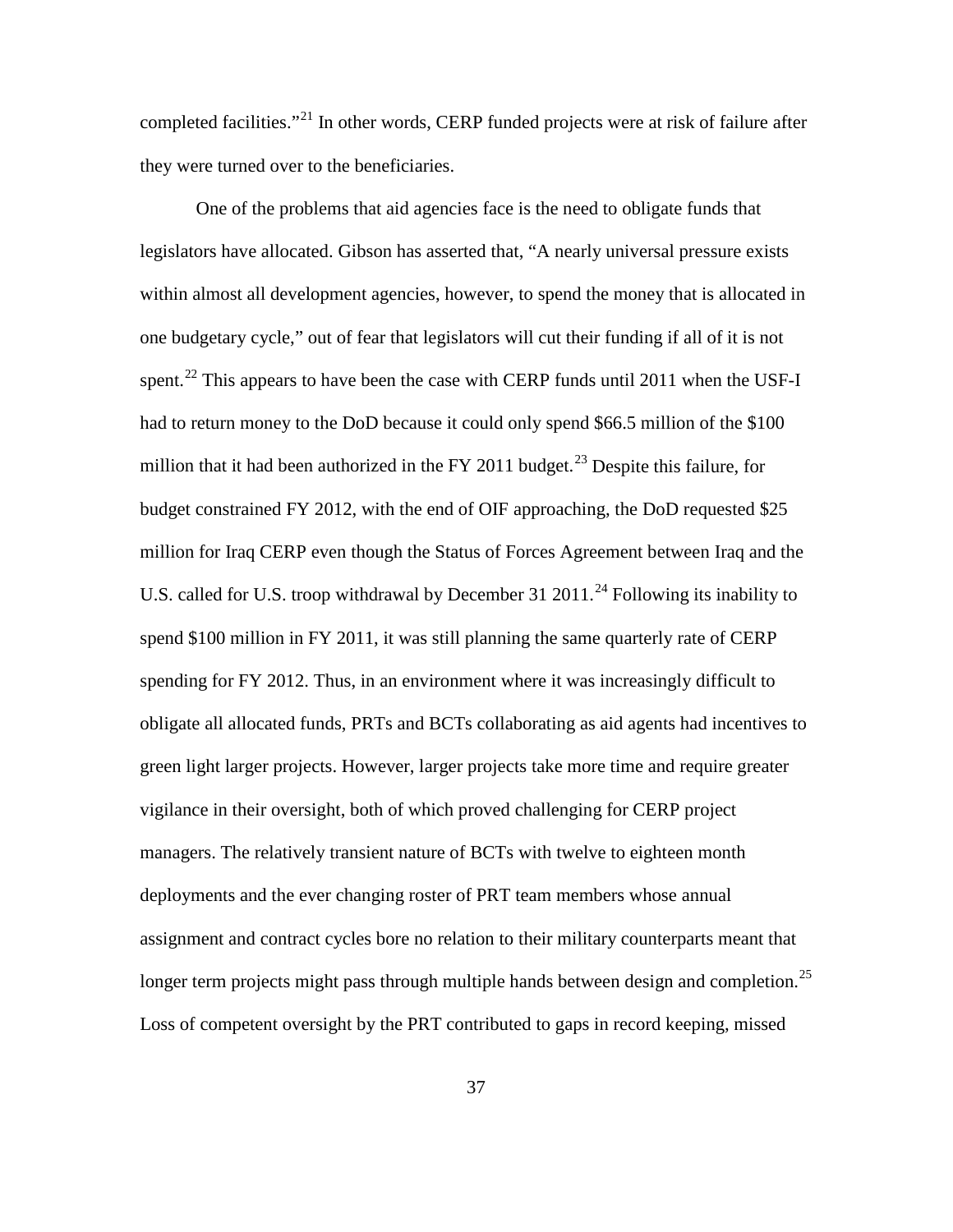inspections, and other enforcement measures. SIGIR stated that these problems led to, "inadequate CERP project file maintenance, we believe they also highlight the importance of maintaining up-to-date project files in order to reduce the learning curve for incoming personnel and improve ongoing project management."<sup>[26](#page-84-9)</sup> Larger projects were risky not only because of their high dollar amounts but because their size made them more difficult to oversee and decreased the likelihood of successful transfer to the ultimate beneficiaries.

The high degree of risk associated with these types of CERP projects is an indicator of moral hazard. PRTs, acting as the octangle aid agency, had an incentive to engage in high risk behavior by green-lighting overly large and expensive programs for which they lacked adequate oversight mechanisms. SIGIR found that in a series of CERP projects conducted at Baghdad International Airport personal ambition was a motivating factor for CERP project personnel who said that they "wanted to complete as much as possible during their tours in Iraq."<sup>[27](#page-84-10)</sup> The wording here is interesting in that it implies a quantitative approach, completing "as much as possible," without reference to the quality of what is accomplished.

Gibson and his co-authors discuss a similar situation in their case study on Sida, Sweden's aid agency. The authors conducted a series of interviews with Sida staff and discovered that while Sida had highly motivated and committed staff, the majority of the staff did not believe that the success or failure of the projects for which they were responsible directly impacted their careers.<sup>[28](#page-84-11)</sup> They found further that there existed at Sida pressure to "move the money," and that Sida staff were not sufficiently motivated by the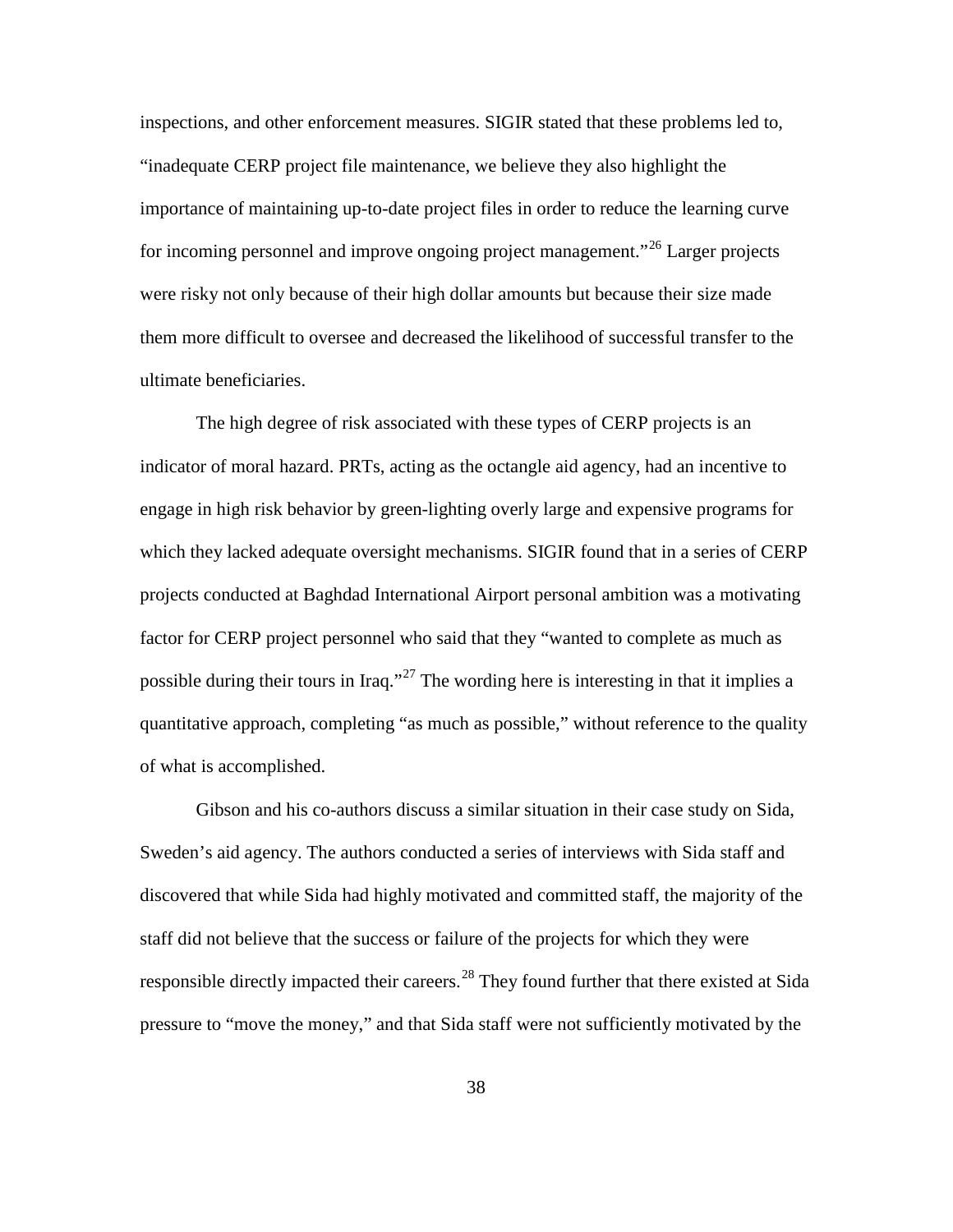long term sustainability of projects because of that pressure.<sup>[29](#page-84-12)</sup> No similar survey of the motivations and perceptions of the CERP project managers at Baghdad International Airport exists, but we observe similar results. SIGIR drew the conclusion that over a four year period at Baghdad International Airport, "24 projects valued at \$16.1million have had generally unsuccessful outcomes and these funds are at risk of being wasted without further action."<sup>[30](#page-84-13)</sup> The potential costs of the failures of those projects however were not born by the CERP project managers because they had all moved on to other assignments before the projects were completed. They were trying to "move the money" and no institutional mechanism was in place to hold them accountable for unsustainable or failed projects.

The short window available to complete work during a rotation to Iraq also led to information asymmetry problems. PRTs and CERP project managers attempted to overcome project continuity problems by selecting projects that PRT members could identify and execute quickly and easily. Success bred imitation and PRT members developed a cookie-cutter approach, using the same basic format to duplicate successful projects. However, defining success became a problem as the various actors in the octangle had differing perceptions of what made a project successful. Let us consider in detail one frequently used cookie-cutter type project, school construction, and examine the incentives for the relevant actors in the octangle.

School construction in much of the developing world has shifted from the traditional construction techniques favored through the mid-1980s to modern construction techniques by 2002.<sup>[31](#page-84-14)</sup> School construction and rehabilitation projects in Iraq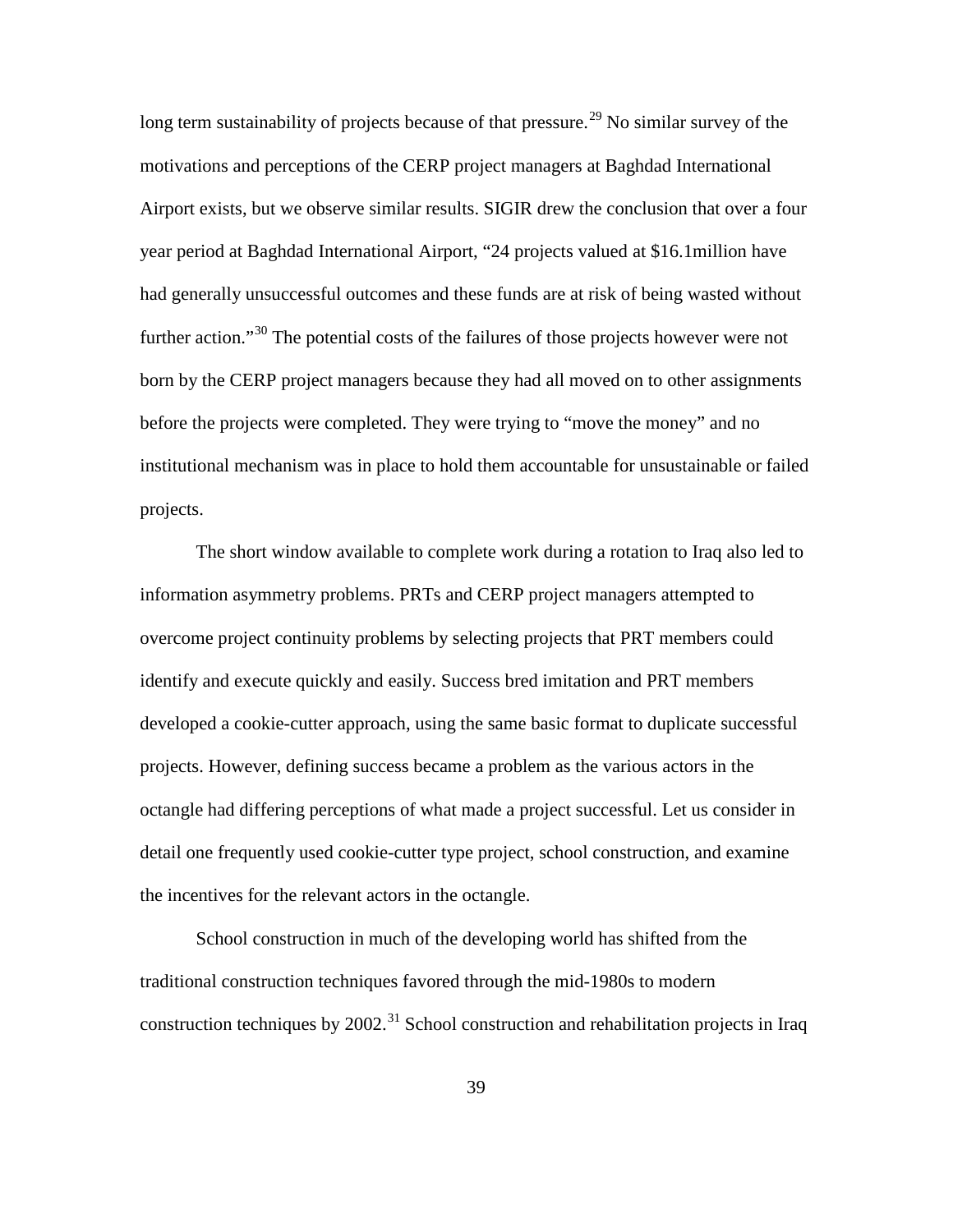have followed this trend. Each of the school construction projects that SIGIR visited for on-site assessments, and for which assessment reports are listed on the SIGIR website, include either technical language on, or photographic evidence of, modern concrete construction techniques.<sup>[32](#page-84-15)</sup> The costs are relatively low and build times are usually short. Seven of the nine schools mentioned above were CERP projects initiated by American PRTs and the average cost was \$267,000.<sup>[33](#page-84-16)</sup> In another example, SIGIR reports that school construction and rehabilitation projects in the Rusafa political subdivision of Baghdad were generally under  $$100,000$ <sup>[34](#page-84-17)</sup> PRT members as agents of the development agency have an incentive to promote school construction projects because they are quick and provide a good metric, X number of schools constructed. The U.S. is the donor government and its belief that education can be used as a counterinsurgency and democracy building tool is its motivation. The local residents, the intended beneficiaries may have collaborated closely with the PRT team to plan and build the school seeing a new school as an incentive.

However, both the recipient government and the provincial ministry of education may have good reasons to be unhappy with the new school. This might be due to a lack of teachers available to staff the school, because it was built in a village that did not have sufficient population to require their own school, or because the construction was substandard.<sup>[35](#page-84-18)</sup> The school stands empty, the local population has a persistent reminder of perceived local government failure, and the provincial ministry of education must hear a constant stream of complaints from dissatisfied citizens about its neglect of the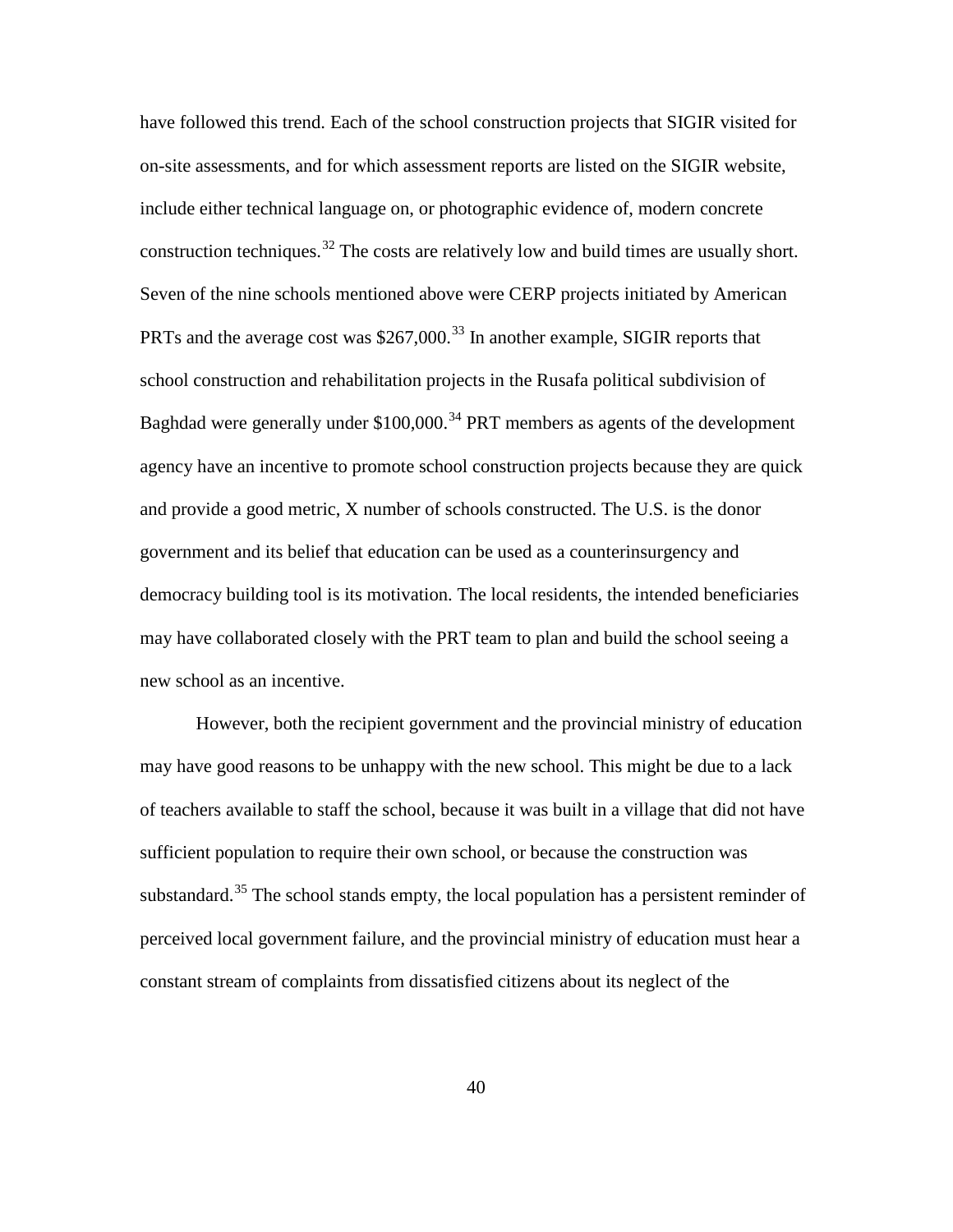community. Further, potentially hostile actors might appropriate the vacant school for other uses.

The problem of the construction of schools that beneficiaries will never use is an example of an information asymmetry problem known as an adverse selection problem. In the school construction example discussed above, the omission of one of the IAD octangle actors that should have been involved in the process aggravated the problem. Initially, the provincial ministry of education had no information about the project at all.

A final problem with the use of CERP funds by PRTs is that it is difficult to measure their effectiveness in meeting their initial goals. By focusing on the number of projects completed or the number of dollars allocated, actors on the donor side of the octangle can mistakenly assign too much value to such measures of performance. However, if the true objective is something that defies simple measurement, say improving education in a province, then a simple count of the number of schools built is not a measure of effectiveness. This is especially true if the schools prove to be unsustainable by, or a burden to the beneficiaries. Unfortunately, PRT-designed CERPfunded school construction projects proliferated in Iraq, especially in the early years of the program because of the incentives to the PRTs, the donor's agents.

In considering the PRT experience with CERP funded projects, we must conclude, as did SIGIR, that the loose oversight of project design and the CERP approval process combined with the lack of coordination between PRT members and beneficiaries and led to ineffective use of an immeasurable but significant amount of developmental aid money.<sup>[36](#page-84-19)</sup> The problems that SIGIR identified can be understood as moral-hazard and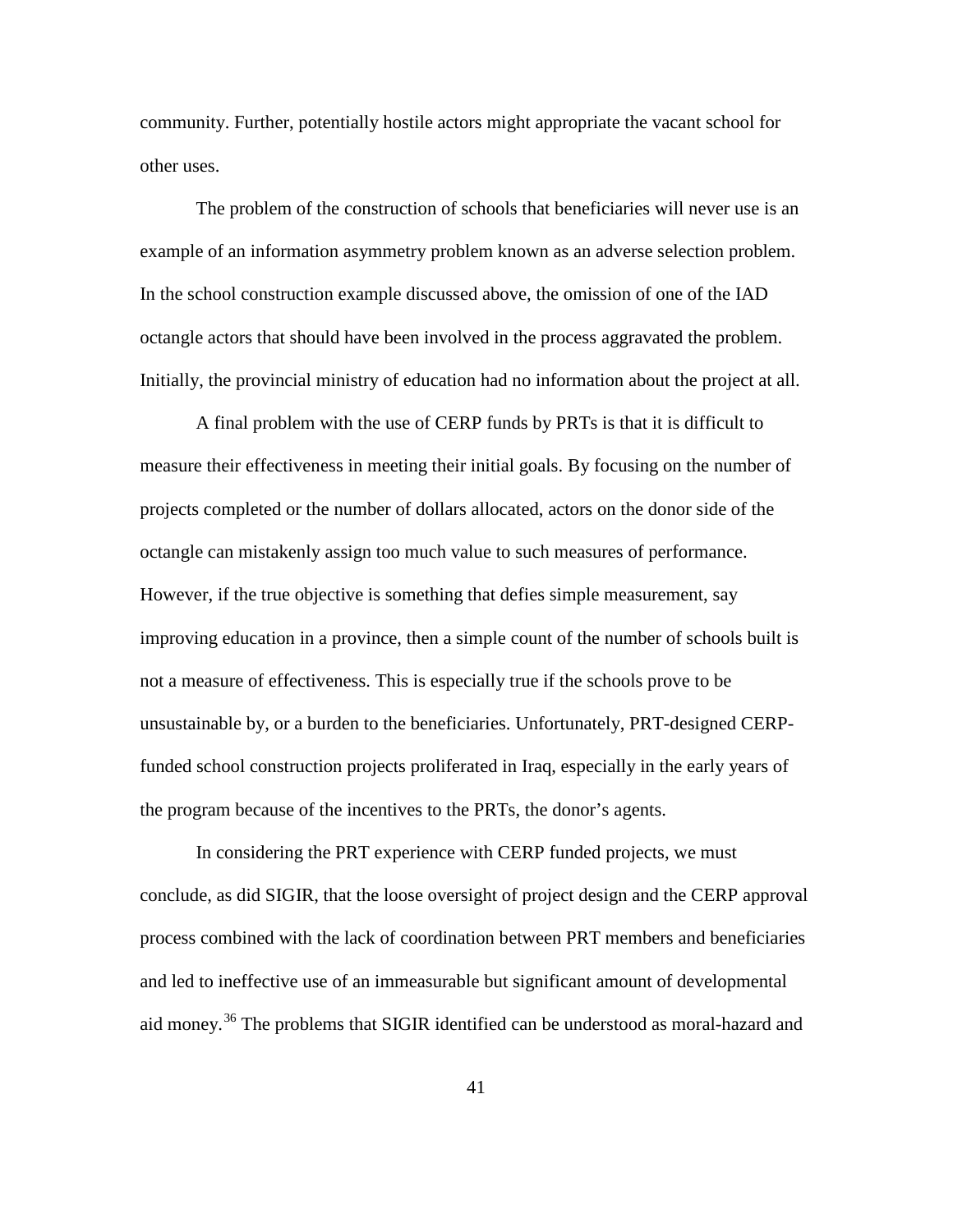adverse selection problems that resulted from incentive structures inherent in the rules governing both PRTs and CERP itself.

DoS also had an aid fund analogous to CERP called the Quick Response Fund (QRF). QRF had two components QRF State (QRF-S) and USAID's Iraq Rapid Assistance Program (IRAP). OPA, at the Embassy in Baghdad, nominally oversaw both programs but was more intimately involved with QRF-S. QRF-S disbursed funds up to \$25,000 to PRTs who submitted project requests with a short window of opportunity for project completion. OPA disbursed the QRF-S funds and PRTs could usually start approved projects within a week to ten days after reviewal by committees in Baghdad and Washington. A USAID contractor administered the IRAP which was responsible for grants between \$25,000 and \$500,000.

SIGIR looked at both parts of the QRF program several times and found that persistent problems plagued both through the end of the Iraq PRT program. In a January 2009 report, SIGIR found that both QRF components lacked effective means for assessing outcomes and also that serious questions existed regarding unintended outcomes, sustainability, and effectiveness as well as relevancy and impact.<sup>[37](#page-84-20)</sup> This was a serious problem for a program that was responsible for \$135 million dollars and it is similar to the problems discussed above in relation to CERP.

Of further concern to SIGIR was the cost associated with administering the USAID IRAP contract. SIGIR reported that USAID's estimated administrative costs associated with the contract were "approximately \$.61 per \$1.00 in grants disbursed as of January 20, 2009."[38](#page-84-21) When administrative costs are in such an elevated range it is an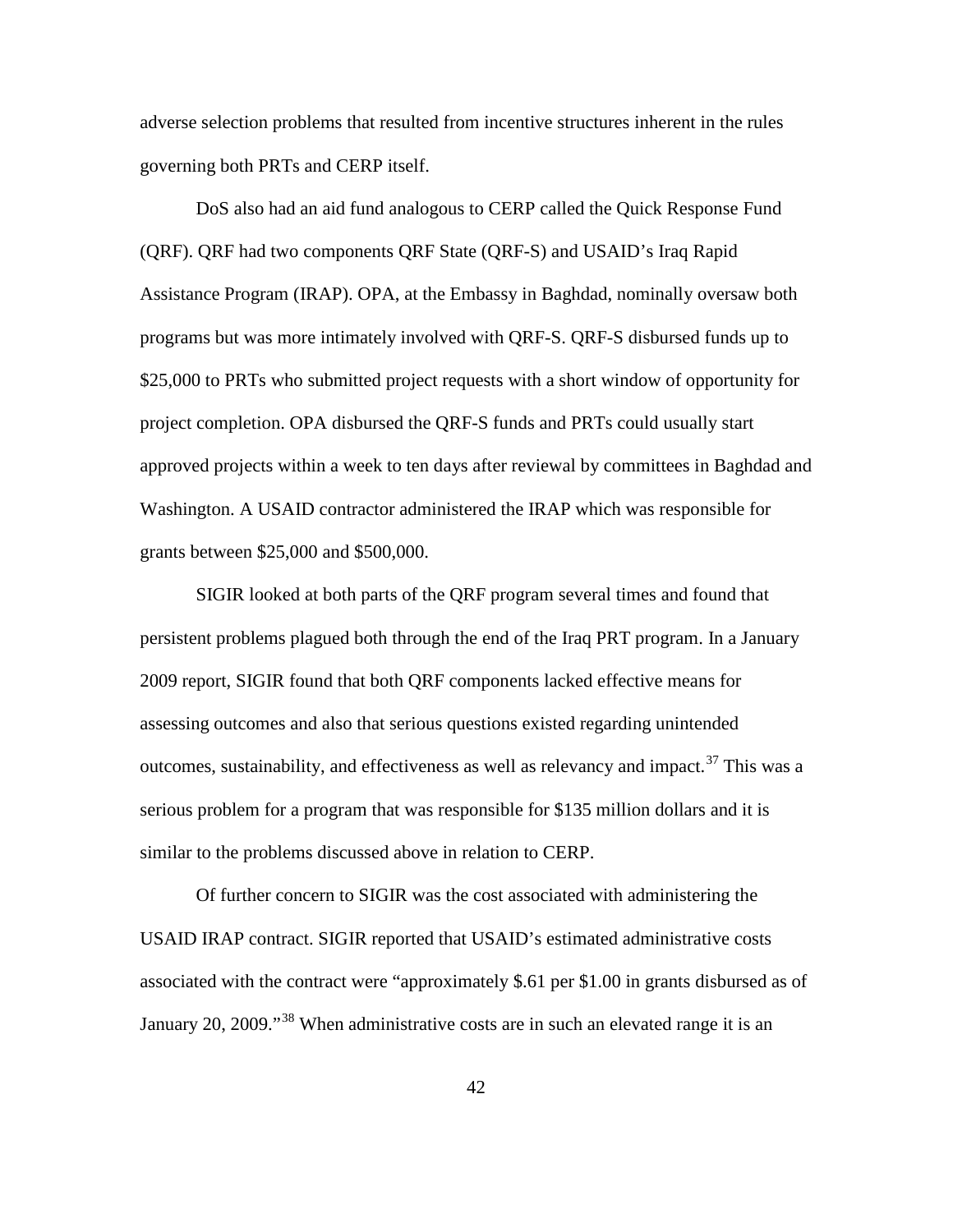indication that something is amiss. In this case, several actors benefited from organizational incentives that were tantamount to rent-seeking.

Both the main USAID IRAP contractor and its subcontractors benefited from rent-seeking behavior. Obviously, the contractor was receiving a financially lucrative package of benefits to oversee the program and only a small fraction of those costs created wealth in the Iraqi economy. Further, the program was so large that the IRAP contractor hired subcontractors to perform the local disbursements of the grants. SIGIR reports that the contractor paid an 8 percnet commission to subcontractors to disburse the grants to beneficiaries.<sup>[39](#page-84-22)</sup> At between \$2000 and \$40,000 per grant, subcontractors received substantial incentives to disburse grants quickly. This represents a nearly textbook example of rent-seeking behavior.

USAID itself had institutionally structured incentives to create an environment favorable to rent-seeking behavior. USAID had only about 1000 officers to cover its worldwide mission, a number insufficient to meet the demands imposed by the PRT program and the increase in staffing at the Embassies in Baghdad and Kabul.<sup>[40](#page-84-23)</sup> By contracting out the IRAP, USAID maintained nominal control over a significantly expanded budget providing increased prestige and clout within bureaucratic circles. At the same time, it husbanded its scarce human resources for service elsewhere providing a maximized gain for minimal output. This is an example of a principal-agent problem. In this case, the U.S. Government was the principal and USAID its agent. USAID farmed out responsibility for the IRAP to a contractor and failed to implement adequate control measures to keep administrative costs low and otherwise oversee the contract. USAID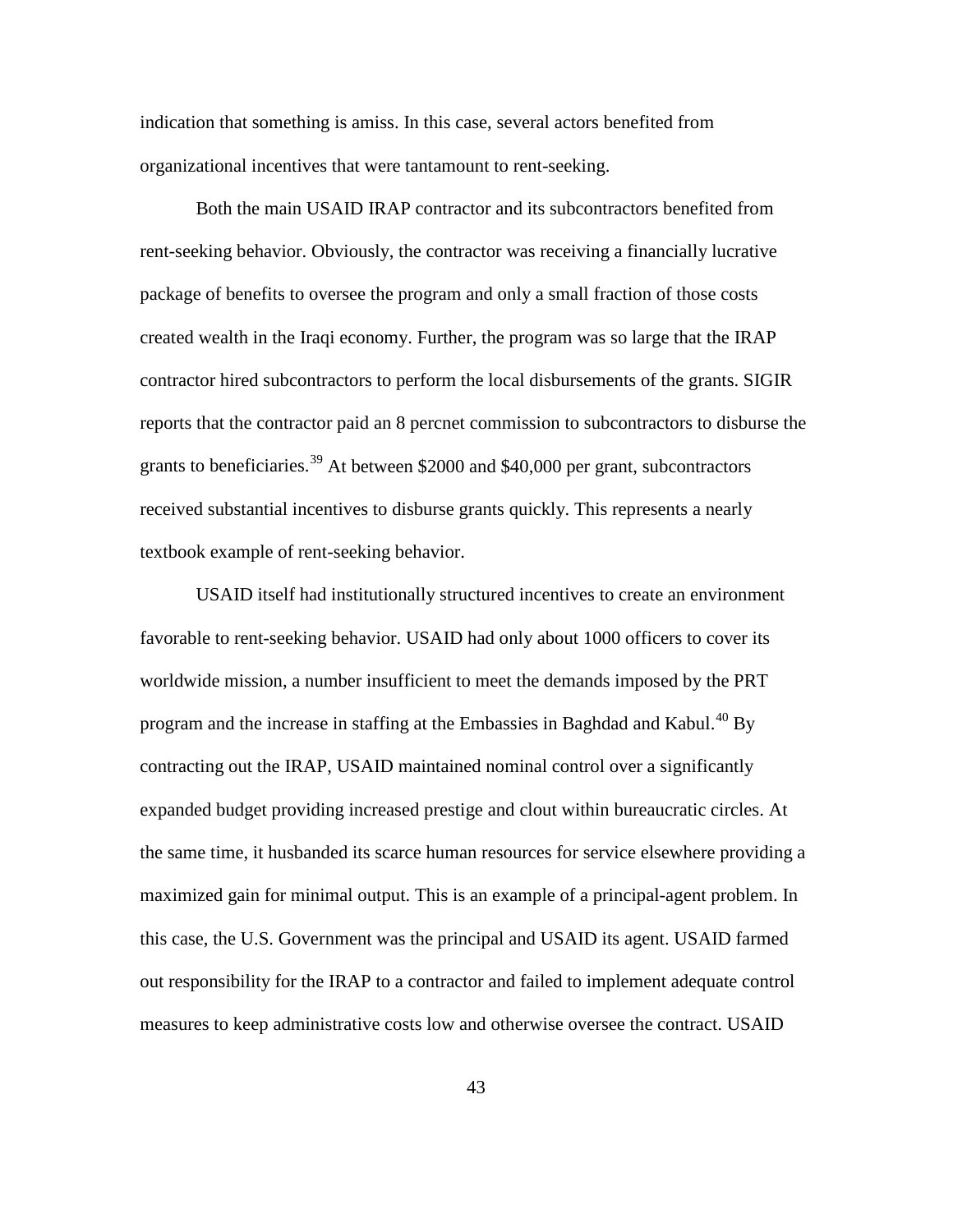did so in a manner that protected its own operations and budgets while failing to work towards the best interests of the principal, which in this case would have been the lowest possible administrative costs. Because of this failure, fewer developmental aid dollars made it to the beneficiaries.

Both the QRF and CERP programs represent a lopsided octangle with almost all of the power and control as well as a large portion of the incentives accruing to the donor and contractor sides of the octangle. In this case, a lack of significant input from the recipient country government and beneficiaries resulted in ineffective programing, unsustainable projects, and waste of developmental aid money.

## The Local Governance Program

A second PRT program that produced unintended outcomes as a result of perverse incentives was USAIDs Local Governance Program (LGP) which provided contract employees to the PRTs to serve as members of the individual PRT Governance Teams. USAID contracted with RTI International to serve as the contracting agent for the LGP through two contracts awarded in 2003 and 2005 and valued at nearly \$600 million.<sup>[41](#page-84-24)</sup> RTI hired a variety of civilians with a wide range of experience in local and federal government as well as private sector enterprise and academia to serve as PRT Governance Team members. These Governance Team members served as advisors to the various provincial and local governments and were charged with coaching, teaching, training, and mentoring both elected local officials and their civil service staff.<sup>[42](#page-84-25)</sup>

The LGP was supposed to strengthen provincial and local governments, the sectoral ministry or agency actors in the IAD octangle. The provincial and local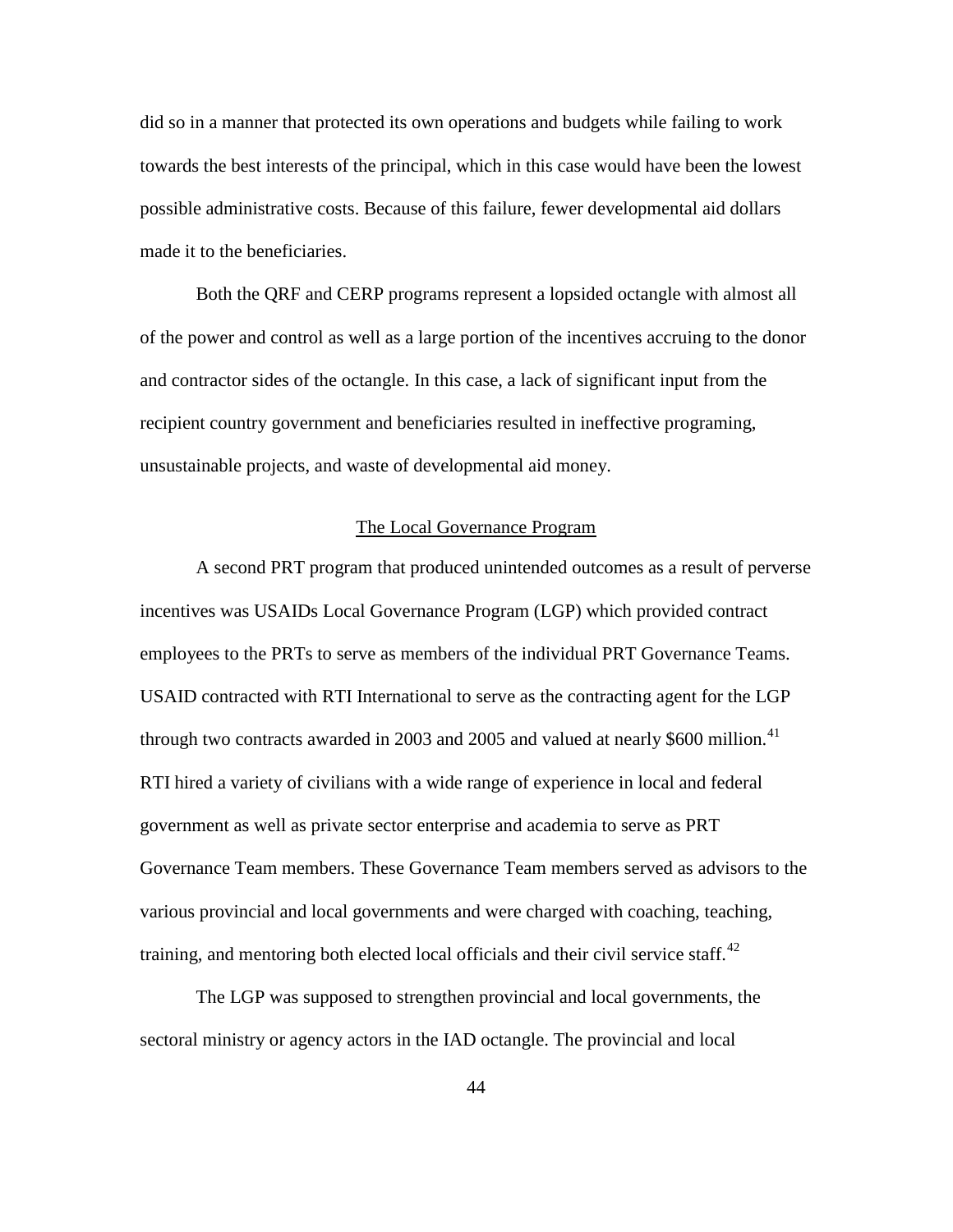governments functioned as beneficiaries of PRT developmental aid. This blending of two of the eight octangle actors requires only a slight adjustment to our understanding of the IAD framework. We must see the provincial and local governments not as beneficiaries of the aid project or program itself, but merely as intermediaries or conduits. The ultimate benefits of better governance deriving from the LGP would devolve to the local and provincial populace, the primary beneficiaries. USAID intended the \$600 million LGP to improve provincial and local government performance by cooperatively developing a framework of democratic governance and improved provision of public sector services while concurrently building or strengthening civil society organizations through programmatic training.[43](#page-84-26)

USAID and RTI struggled to meet the stated goals of the LGP. In October 2008, after USAID had spent or obligated over \$513 million of the LGP contract, SIGIR found that USAID could not demonstrate that the LGP was meeting the objectives of the program.<sup>[44](#page-84-27)</sup> The SIGIR report highlighted patterns of behavior that can be categorized as rent-seeking and moral hazard. The SIGIR report criticized USAIDs oversight of, and RTIs accounting for, the LGP's first four years and it identified two specific areas of concern. First, USAID did not establish a system to identify objectives for the LGP, nor did it identify a method for assessing the outcomes of the program.<sup>[45](#page-84-28)</sup> Second, RTI did not effectively account for the money that it was spending on the LGP. RTI reported on the aggregate costs of its various projects instead of using individual activity cost reporting.  $46$ Because of these circumstances, SIGIR concluded that it was impossible to determine if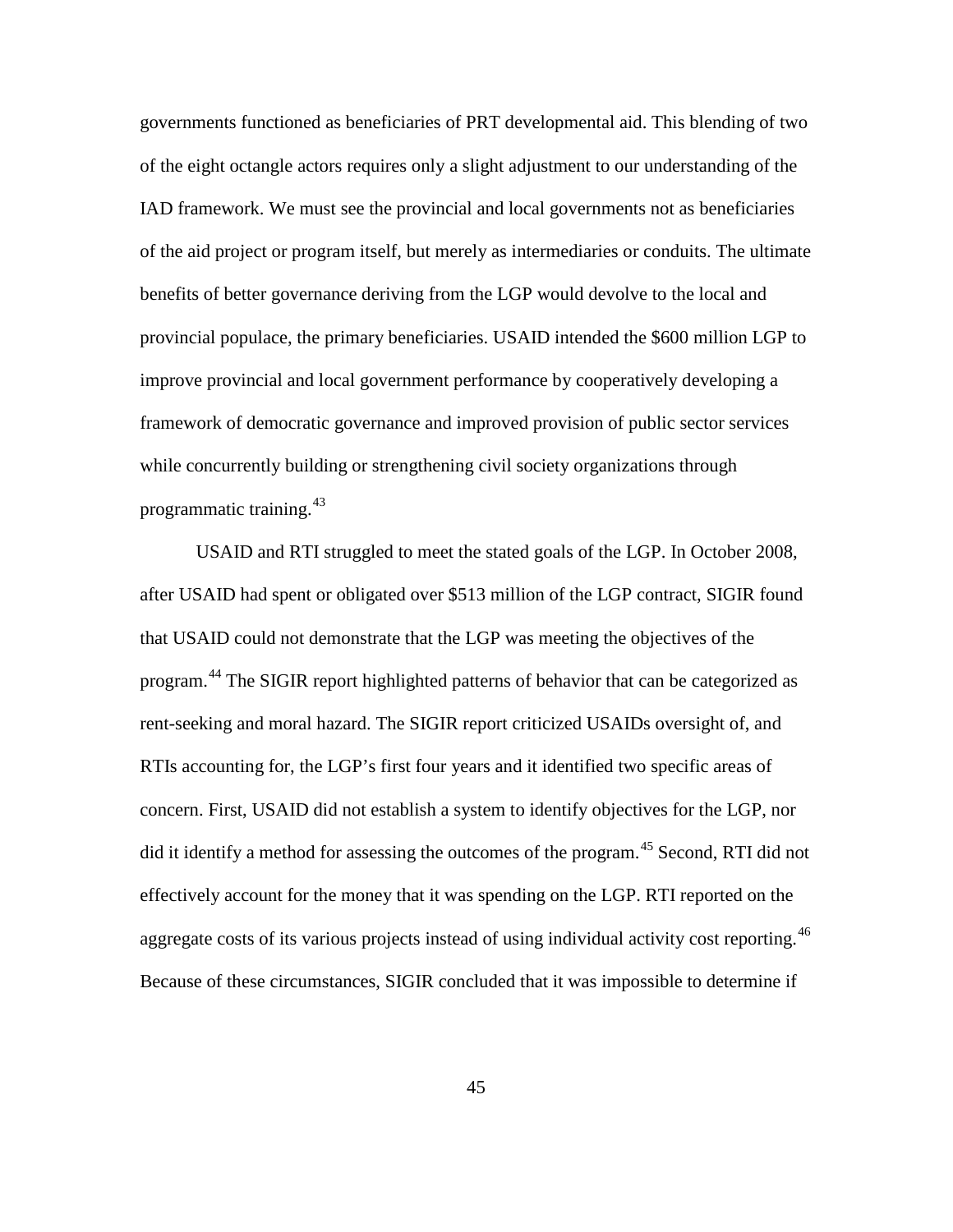the U.S. Government was receiving adequate value for its development dollars. Both of these practices are moral hazard problems.

To restate from chapter 3, a moral hazard is a situation in which one party to an agreement engages in risky behavior, the potential costs of which will be borne by another party. Risk may be undertaken either willfully, to maximize benefits to one self, or unintentionally. It appears that USAID and RTI both participated in unintentionally risky behavior motivated by the incentives inherent in their organizational operating structure. Both organizations stood to lose little or nothing by their actions. The risk in these instances was borne by other parties, primarily the U.S. Government which in its role as donor government risked funding a program with outcomes that lacked value. Neither USAID nor RTI intended fraud or waste, yet both organizations followed logical courses of action in which the LGP spent a large amount of money but produced no demonstrable or quantifiable results.

USAIDs failure to establish objectives for the LGP and a means by which to assess the program's outcomes followed logically from how administrators created and structured the program. Congress funded the LGP through six different appropriations.<sup>[47](#page-84-30)</sup> USAID assigned the two LGP contracts as cost-plus-fixed fee contracts which are "contracts that require the contractor to provide a specified level of effort, over a stated period of time, on work that can be stated in general terms only."[48](#page-84-1) SIGIR noted that according to the Federal Acquisition Regulation Part 16.306(a), cost-plus-fixed fee contracts entice contractors to overcome perceived high risk projects, but that cost-plusfixed fee contracts provide the contractor with few incentives to ensure costs remain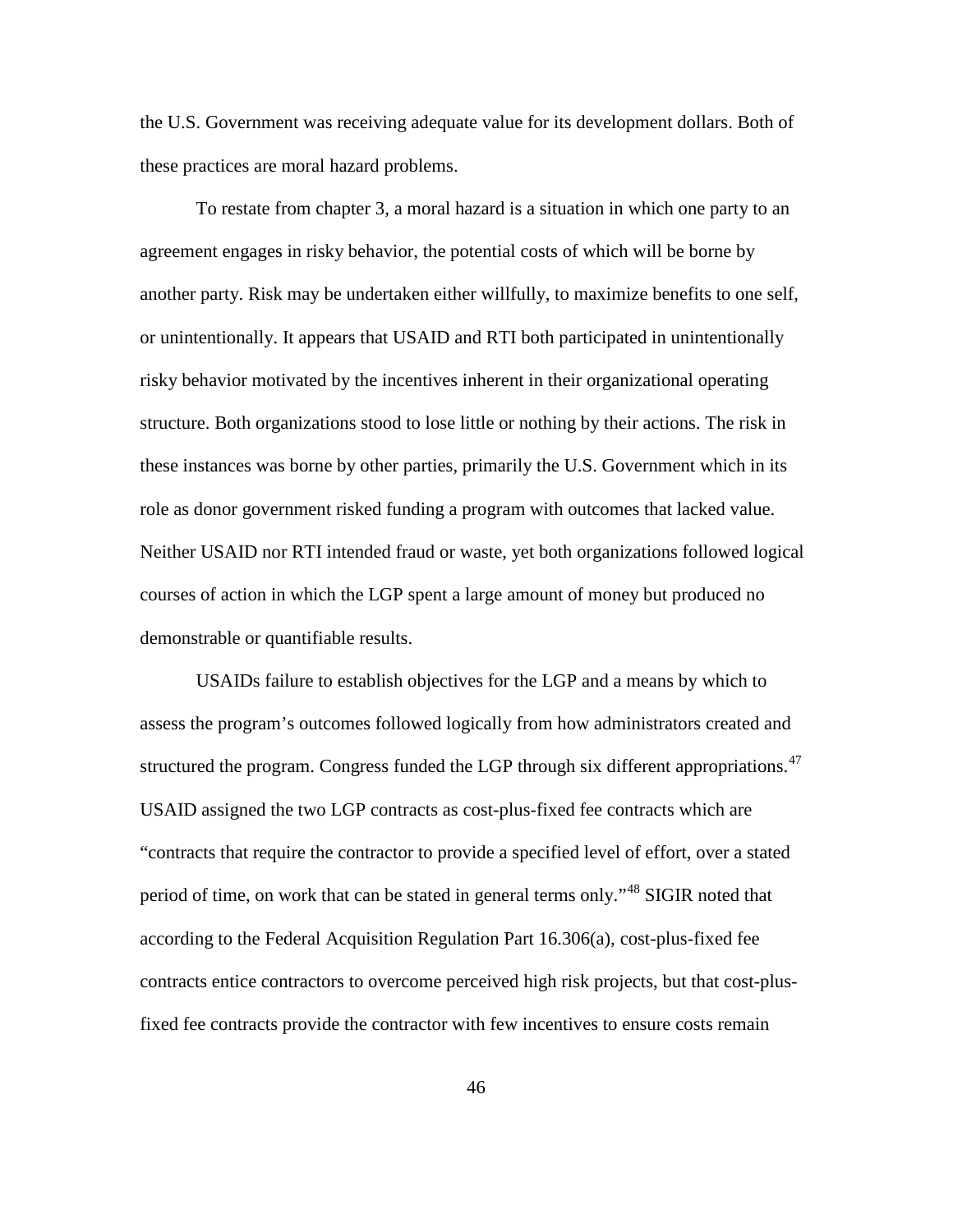low.<sup>[49](#page-84-31)</sup> So from the very start the LGP had characteristics of a moral hazard problem. The LGP contracts guaranteed RTI a fixed payment for its services, plus the costs associated with service provision merely for providing the effort stated in the contract. The contracts permitted RTI to engage in risky behavior the costs of which were over and above its fee under the contract and for which USAID was to reimburse it through a regular system of expense accounting. USAID's failure to create a system for identifying objectives and assessing outcomes for the LGP followed logically from the cost-plus-fixed fee contract format of the contracts. As noted above the cost-plus-fixed fee contract is suitable when the work to be performed can be stated only in general terms.

SIGIRs second concern, that RTI was not properly accounting for its work by reporting on aggregate efforts instead of individual activities, indicates that RTI was not even complying with the general terms of the contract. SIGIR draws heavily on reports submitted by USAID's own Regional Inspector General which found that USAID did not compel RTI to meet performance reporting benchmarks as required by the contracts.<sup>[50](#page-84-32)</sup> Further, even when RTI did submit reports the reports did not specifically link RTI's work to any measurable outcome. For example, RTI reports indicated that it had conducted 2,214 training activities over several reporting periods. The training activities fell into four categories that ranged from training modules conducted in individual provincial government offices to region-wide conferences and workshops. However, RTI's report did not link any of the training events to a specific outcome beyond completion of the training module nor did it group training events by like kind.<sup>[51](#page-84-33)</sup> These deficiencies reflected the realities of the rules in use in Iraq during the time period rather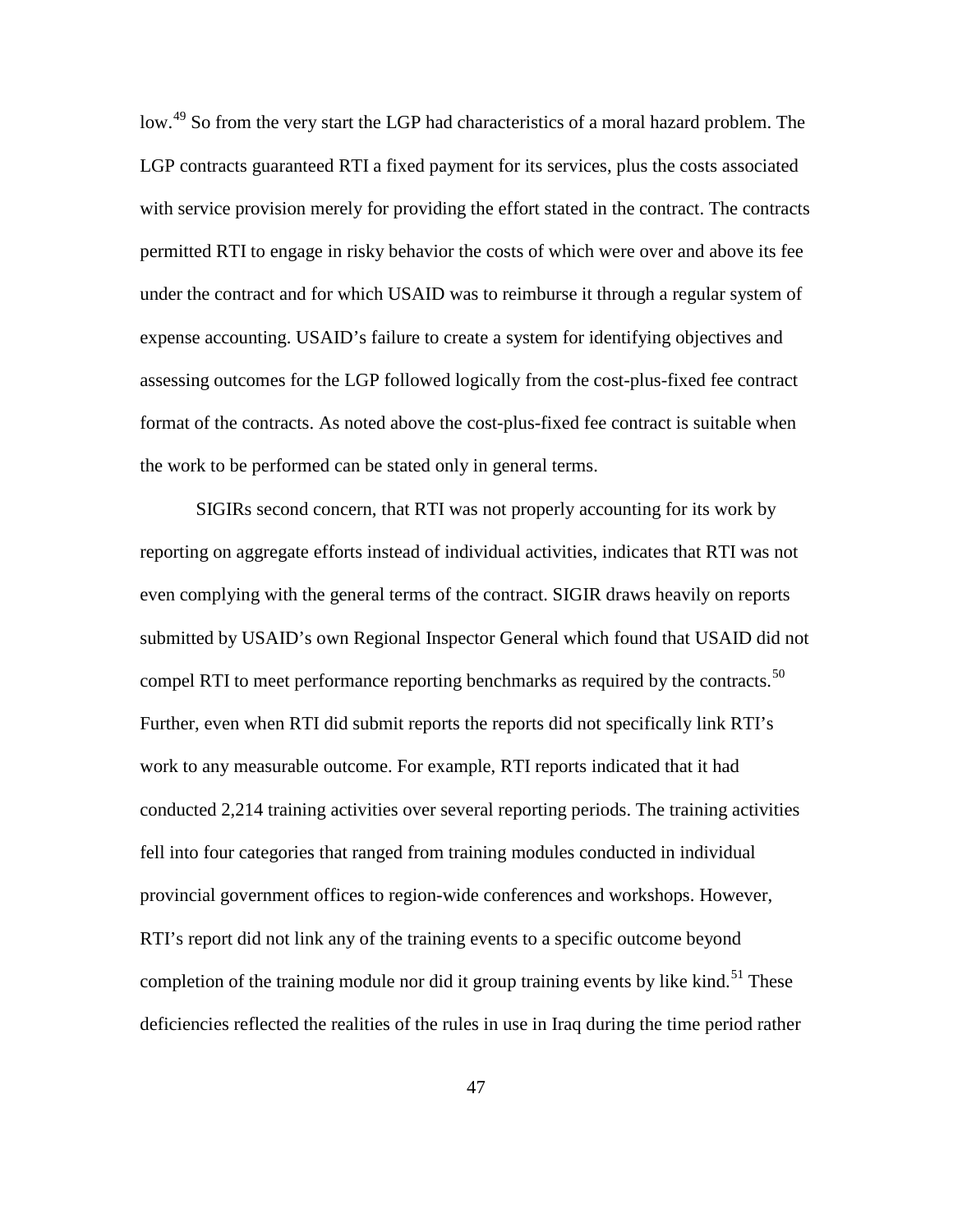than requirements laid out on paper in Washington at the time of the assignment of the contracts.

The U.S. mission in Iraq seems to have been in a nearly perpetual state of reinvention in its first four years. The mission began as a military operation, evolved into the controversial Coalition Provisional Authority which evolved into the U.S. Embassy in Baghdad, and saw frequent turnover of both civilian and military leadership at all levels. During this period, USAID-Mission Iraq focused on daily operations rather than administrative details.<sup>[52](#page-84-34)</sup> In such an environment, it made sense for RTI to focus more on doing than on reporting. In fact, in the early years of the LGP, RTI encountered all the details associated with a startup operation such as recruiting and training employees to serve on the various PRT Governance Teams. Once RTI Governance Team members arrived at their designated PRTs they not only needed time to design programs and activities that made sense in the local context, they had to make connections with Iraqi counterparts and develop mutual trust relationships, a task complicated by the number of military personnel actively soliciting the attention of the same Iraqis for their own programs and projects. The number of projects on which to report was small because they were still being initiated.

A further complication was a split chain of command or accountability. Once the Governance Team members arrived at their assignments, the reporting and operational demands of their PRT Team Leaders competed with the demands of their RTI employers or of USAID in remote Baghdad or the United States. This is especially important in light of USAID-Mission Iraq's own administrative turnover. From about mid-2003 through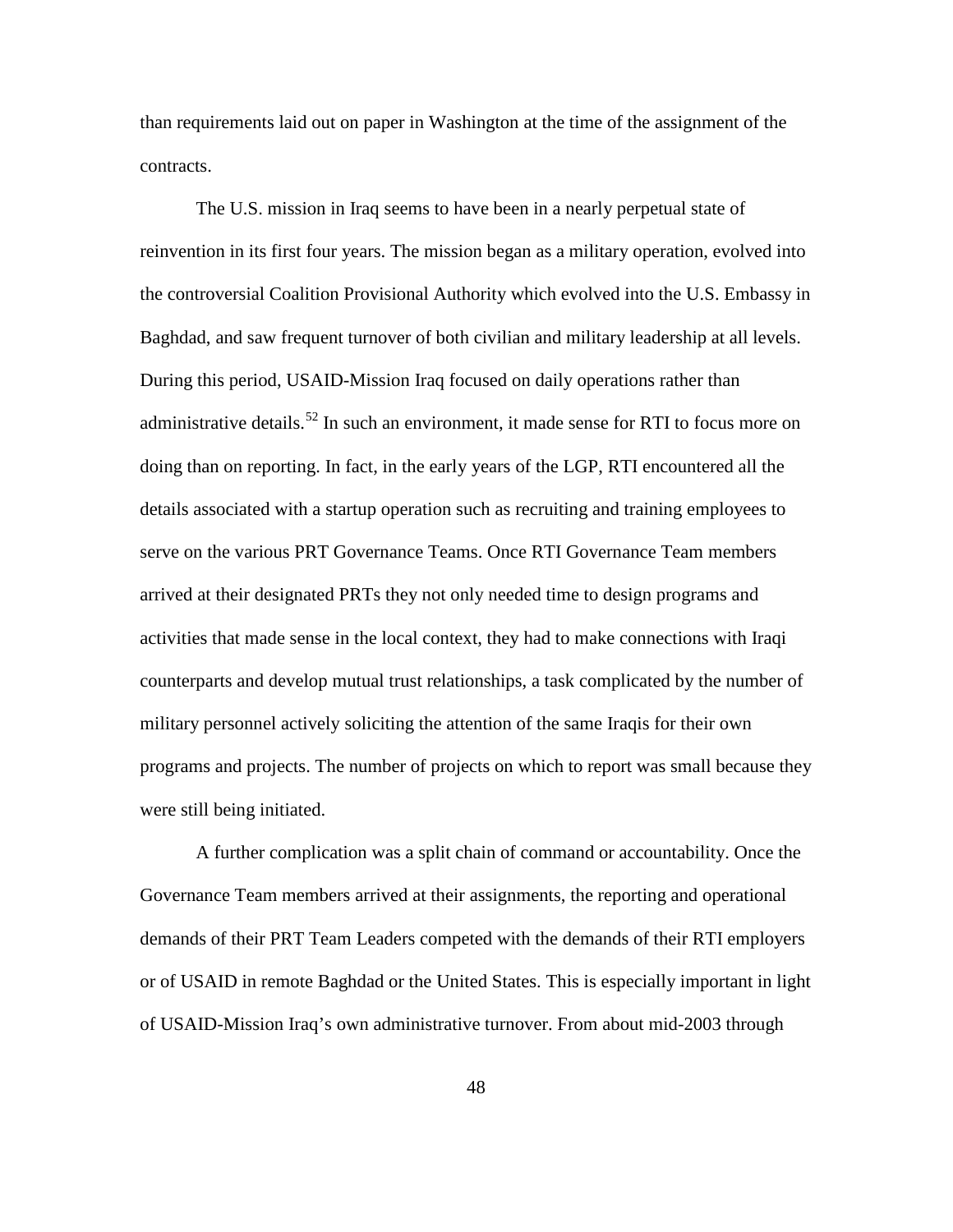mid-2005, five cognizant technical officers (CTOs) in the USAID-Mission Iraq worked on the LGP contracts, contributing "to inefficiencies and lapses in program management."<sup>[53](#page-84-35)</sup> On average, each CTO spent less than five months working with the contract before replacement. SIGIR found no record of more than one CTO at time ever having been assigned to monitor the contracts in the first four years of the LGP.<sup>[54](#page-84-36)</sup> The rate of turnover meant that the CTOs had little familiarity with the contracts and the SOPs of the office let alone daily life in a highly kinetic insurgency environment. The fact that only one CTO was responsible for the actions of twenty-nine PRT Governance Teams meant that the CTO focused on the ensuring that RTI was making the required effort over the specified time. Reviews of reports were cursory at best and pro forma at worst. USAID's minimal staffing of Mission Iraq was a rational response to ongoing recruiting problems during this period in which USAID was rapidly expanding operations in Iraq and Afghanistan.<sup>[55](#page-84-37)</sup> USAID had ample incentive to understaff Mission Iraq. By doing so it ensured that a the highest number of its other offices remained operational even if they too were understaffed. The resulting inefficiencies and lapses in LGP enforcement in which RTI reported on aggregate rather than individual activities were unintended consequences.

Administrative reporting by the Governance Teams was minimalist and focused primarily on what types of things the team had done, such as the number of training events that it conducted. Absent were the links to how those training events advanced the stated goals of improving local governance capacity.<sup>[56](#page-84-38)</sup> This is an example of the use of a measure of performance rather than a measure of effectiveness. In July 2007, USAID's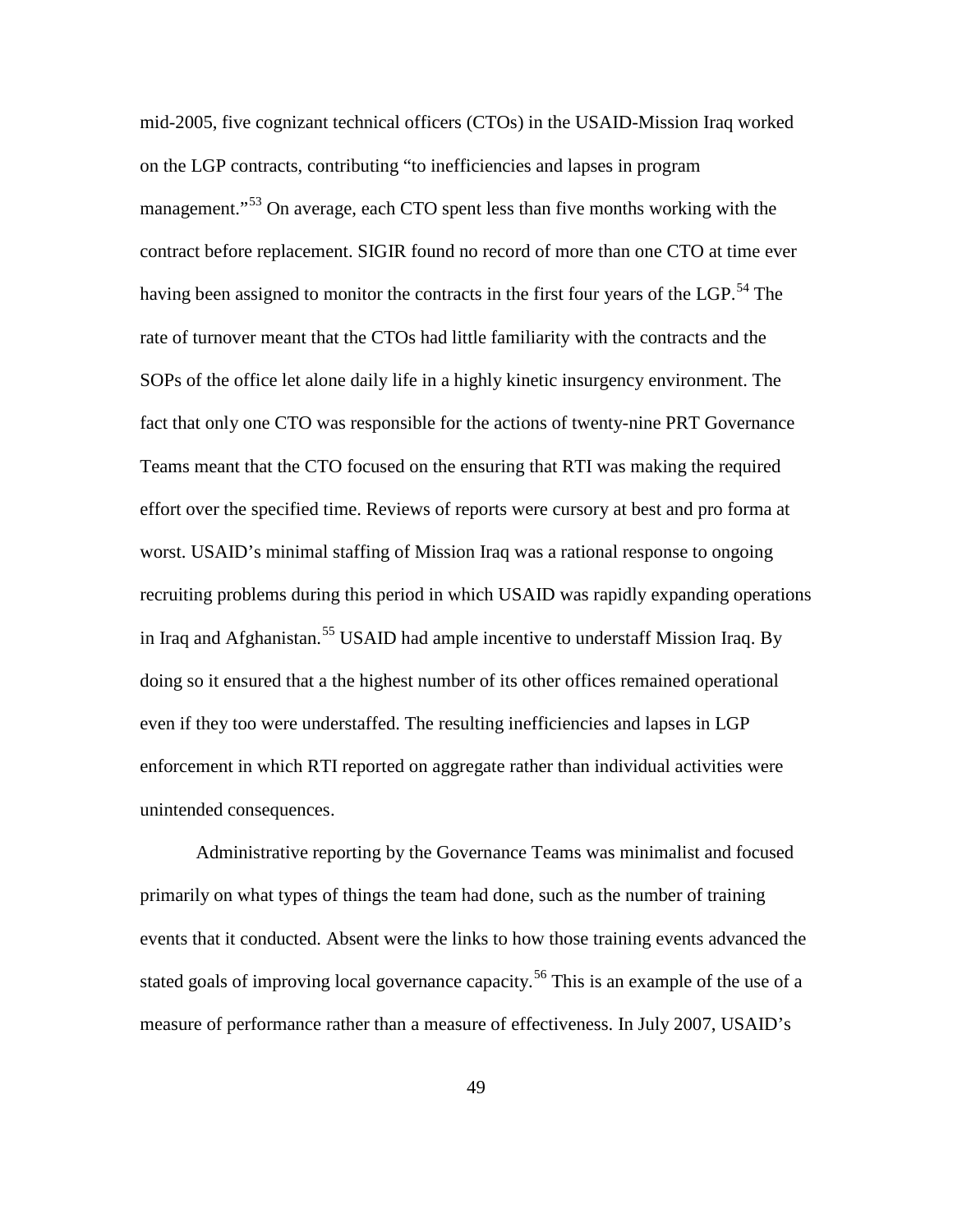own Regional Inspector General found no evidence that the LGP, "improved local government's ability to provide services."[57](#page-84-39)

This is a clear example of a moral hazard problem because both USAID and RTI had incentives to overlook certain contractual details in their efforts to meet the broadest contractual obligations. Those incentives led to the use of measures of performance rather than to measures of effectiveness in reporting documents. This placed at risk the efficacy of the LGP, but neither USAID nor RTI stood to lose from that risk. SIGIR determined that it was impossible to ascertain whether or not the LGP had increased provincial and local governance capacity. Neither USAID nor RTI intended a program that was unable to demonstrate its value, but both organizations had incentives to behave in a manner that produced that result.

Another problem with the LGP was that it functioned in a manner that produced the same end results as rent-seeking. There are many types of rent-seeking behavior but an example convenient to the present discussion is tied aid or conditional aid. In a hypothetical example, Country X Aid Agency offers to fund a new water purification plant in Recipient Country Y, but only if the water purification system machinery is purchased from Country X Manufacturer and is installed by Country X laborers and then managed by Country X technicians. In this example, Country Y benefits by receiving a working water purification plant but various actors from Country X receive most of the economic benefit. The structure of the LGP produced results similar to tied-aid rentseeking.

50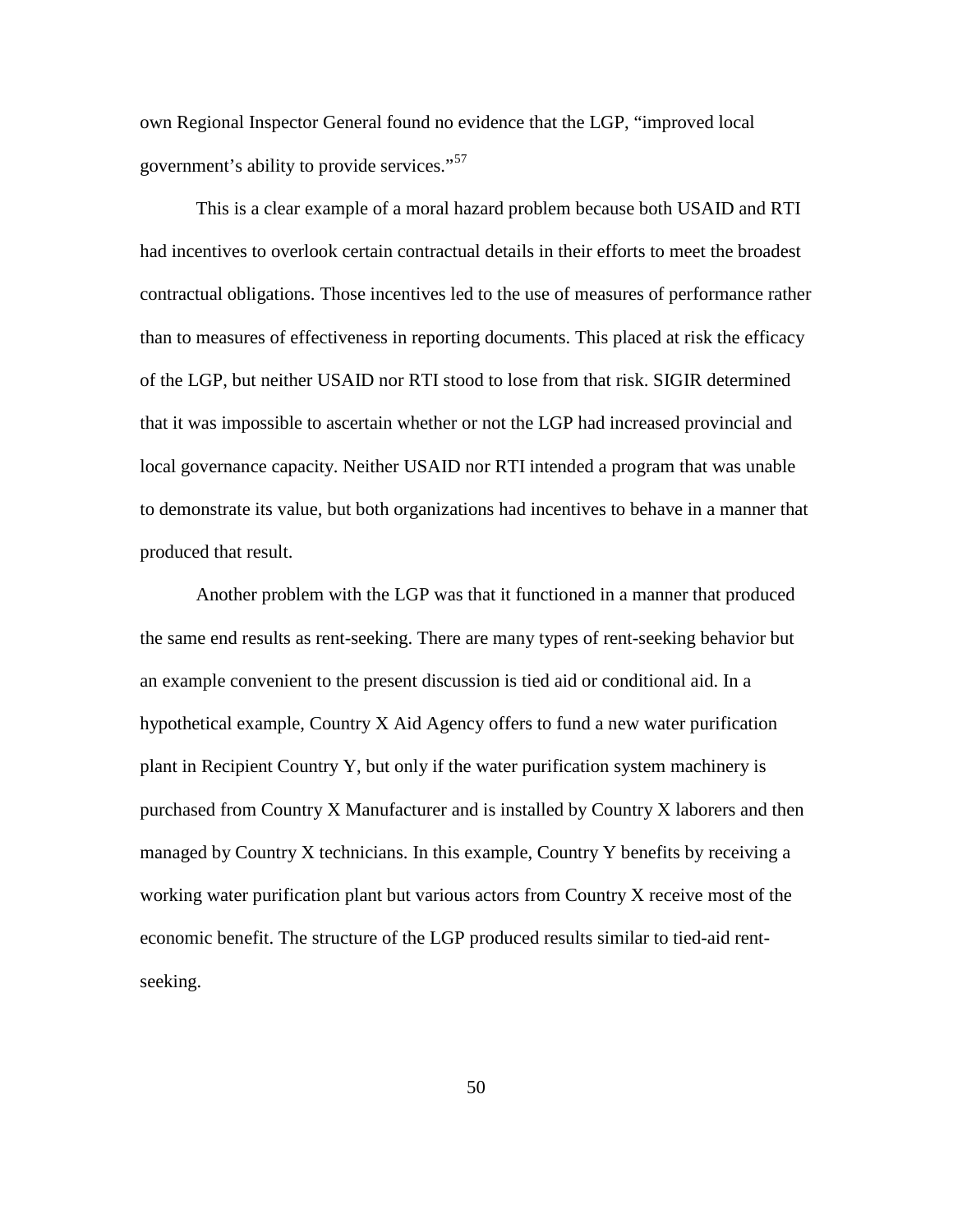USAID did not have the necessary staff to administer the LGP directly and so contracted the program out to RTI. RTI hired predominantly American employees to serve as the Governance Team members.<sup>[58](#page-84-40)</sup> USAID, as the donor government's primary aid agency, routinely partners with contractors.<sup>[59](#page-84-41)</sup> However, those contractors normally are nationals or residents of the recipient country, and the aid money in the form of salaries has a follow-on effect of staying within the local economy. The LGP was different from most other USAID programs in that it was, by design, heavily staffed with contractors from the United States in order to meet security clearance requirements. RTI was responsible for recruiting subcontractors, ostensibly subject matter experts, to work on the PRT Governance Teams. The RTI subcontractors received substantial pay packages, approximating upper level General Schedule employee salaries with additional incentives for overtime, danger pay, and rest and recuperation travel.

We can estimate the costs of the salaries of the LGP contractors. A recruiting industry survey published in 2011 stated that in 2010 average compensation for professionals with U.S. security clearances who were working in war zones was  $$148,427.$ <sup>[60](#page-84-42)</sup> The survey also reported that compensation in addition to base salary was 77 percent of the base salary.<sup>[61](#page-84-43)</sup> If we assume that the LGP contractors received benefit packages equivalent to a GS-14/Step 6 base salary, plus additional compensation at 77 percent of base salary for danger pay, overtime, and travel, we arrive at a conservative estimate of \$150,000 per team member per year.<sup>[62](#page-84-44)</sup> If we further calculate that the twentynine PRT Governance teams were staffed with three members each for six years, then the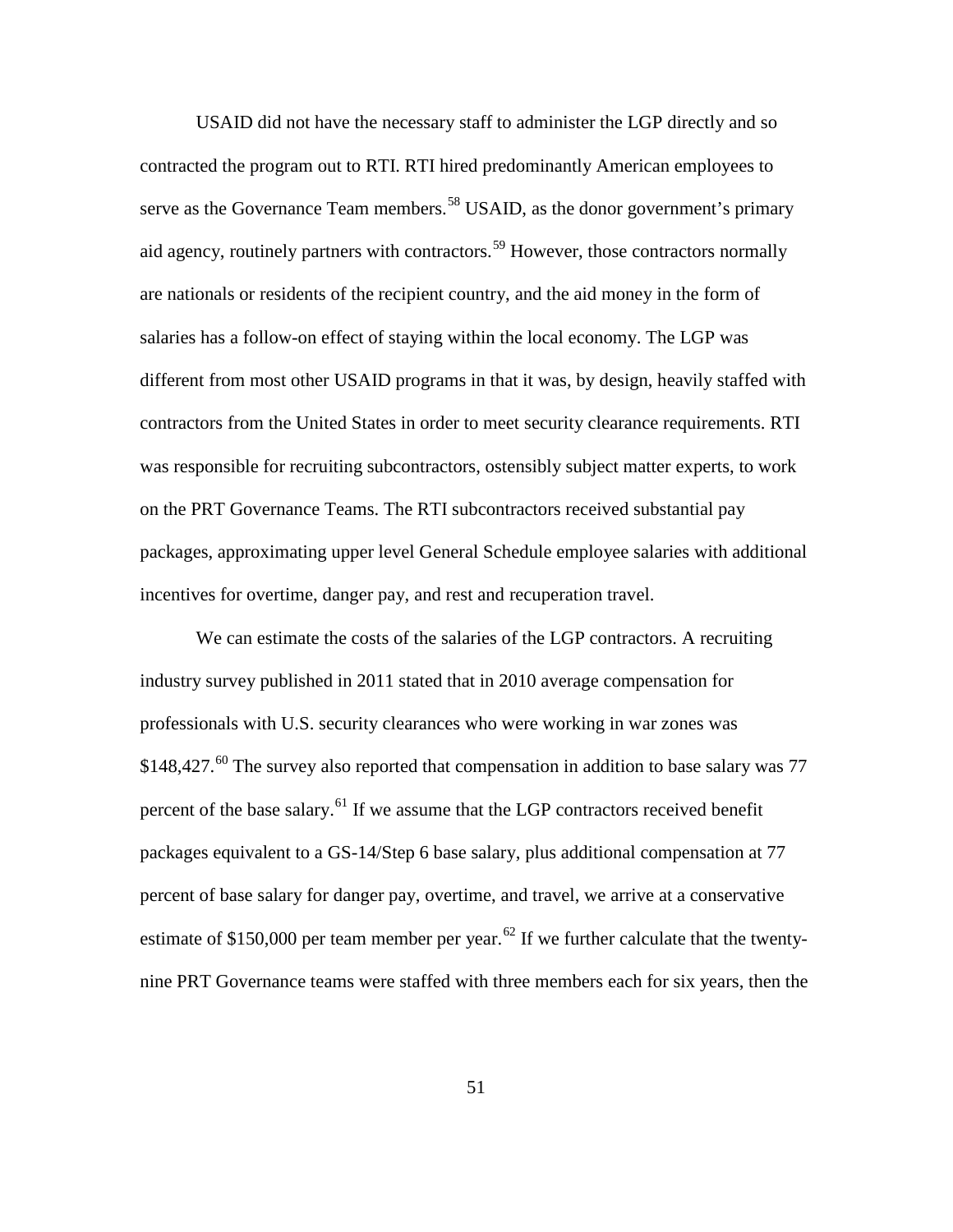cost of the LGP PRT Governance team members alone is conservatively in excess of \$78 million or roughly 13 percent of the LGP contract total of \$600 million.

RTI had an incentive to hire American subject matter experts to perform the LGP Governance Team duties in Iraq because of security concerns including security clearance levels, and the dearth of a suitable applicant pool in Iraq. Since the RTI employees had no personal expenses to speak of while in Iraq, they received the overwhelming majority of their compensation package outside of Iraq.<sup>[63](#page-84-45)</sup> As a result, a significant portion of the aid dollars slated for improving Iraqi provincial and local government capacities ended up in the bank accounts of American contractors. While we might not properly call the LGP Governance Team Members rent seekers of the traditional variety, USAID and RTI reliance on American contractors had the same economic impact as does tied aid, and thus qualifies as a rent-seeking problem.

#### Economic Programs

The *PRT Playbook 2007* advised that PRT Team Leaders should subdivide their PRTs into groups or sub-teams. In addition to the RTI-staffed Governance Team, an Economic Team was suggested.<sup>[64](#page-84-46)</sup> The suggestion was that the Econ Teams would group together the USAID representative, any U.S. Department of Agriculture representatives, business development contractors hired by DoS, any of the U.S. Army Civil Affairs personnel working on business related issues, and the United States Corps of Engineers Representative (USACE) as occasional members when USACE had an economic development project. This diverse group was supposed to work on a wide range of projects and programs aimed at promoting private enterprise and expanding economic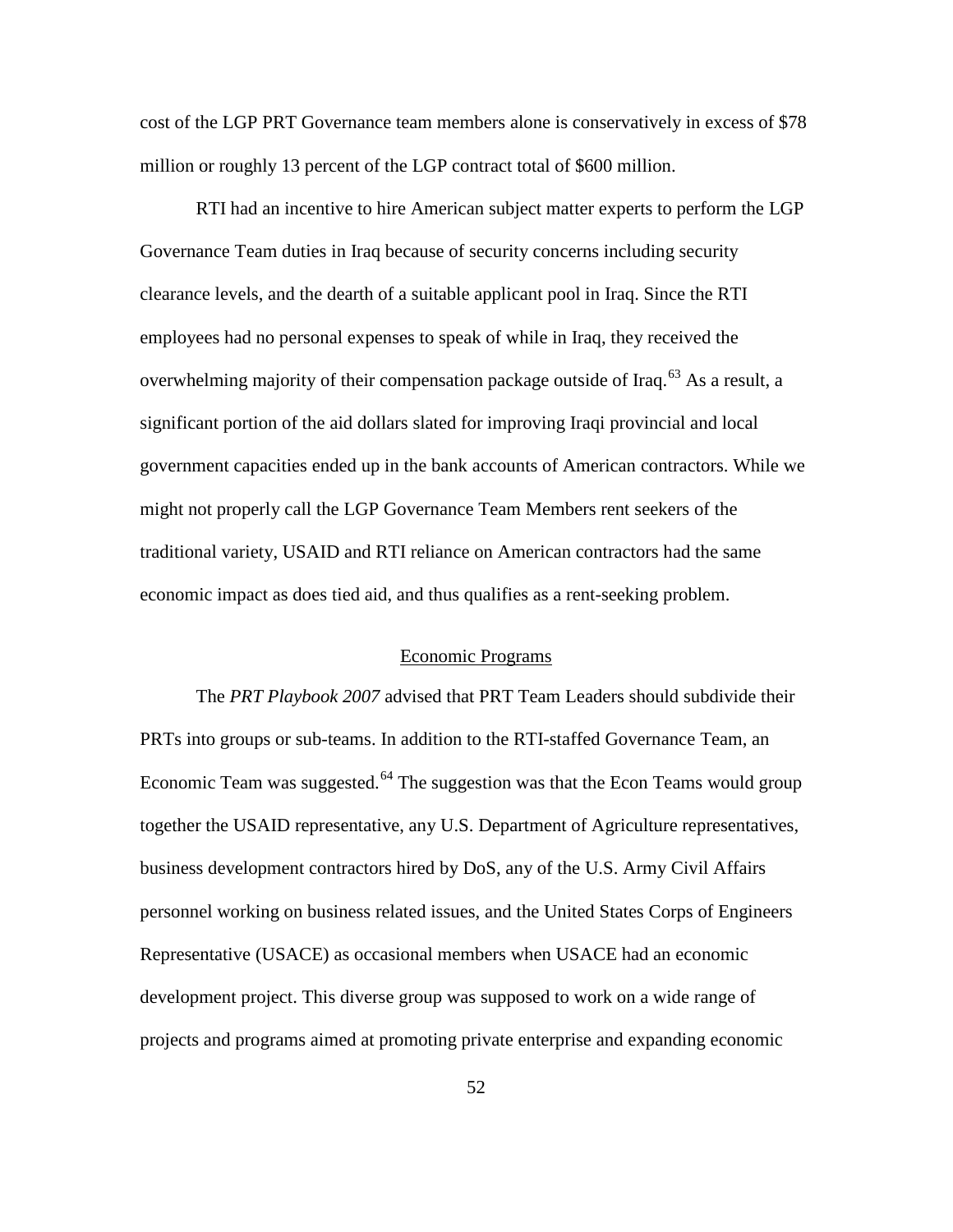capacity in the provinces. The goal was to jumpstart local businesses and to reduce reliance on a centrally planned economy.<sup>[65](#page-84-47)</sup>

The case of the Basrah Modern Slaughterhouse project (BMS) provides a convenient example of a more or less average economic development project and illustrates that something as straightforward as a building construction project designed to benefit a single locality contended with obstacles and incentives that led to unintended outcomes. In this case, the outcome was the construction of a slaughterhouse that was not likely to be used for its intended purpose at the completion of the project. The BMS project shows evidence of principal-agent, adverse selection, and signaling problems.

The Basrah PRT's Econ team developed the BMS project to provide a modern slaughterhouse facility to the community of Az Zubayr, a satellite of Basrah city.<sup>[66](#page-84-48)</sup> Because it was a new construction project with significant infrastructure components, the PRT submitted its funding request as an Economic Support Fund project to USACE's Gulf Region South office (GRS). In August 2008, GRS approved the BMS project and awarded a contract for  $$5,635,000$  to a local builder.<sup>[67](#page-84-49)</sup> The BMS project statement of work (SOW) called for a 6,000 square meter, fully modernized facility to be constructed and ready for operation (after an amendment to the SOW) in 315 days.<sup>[68](#page-84-50)</sup> The project immediately encountered the first of a series of problems that delayed construction and which endangered successful completion. On September 29, 2009, SIGIR conducted a single one hour site assessment of the BMS facility and found that the project was already over thirty days behind schedule and that it was only about 45 percent completed.<sup>[69](#page-84-1)</sup>

53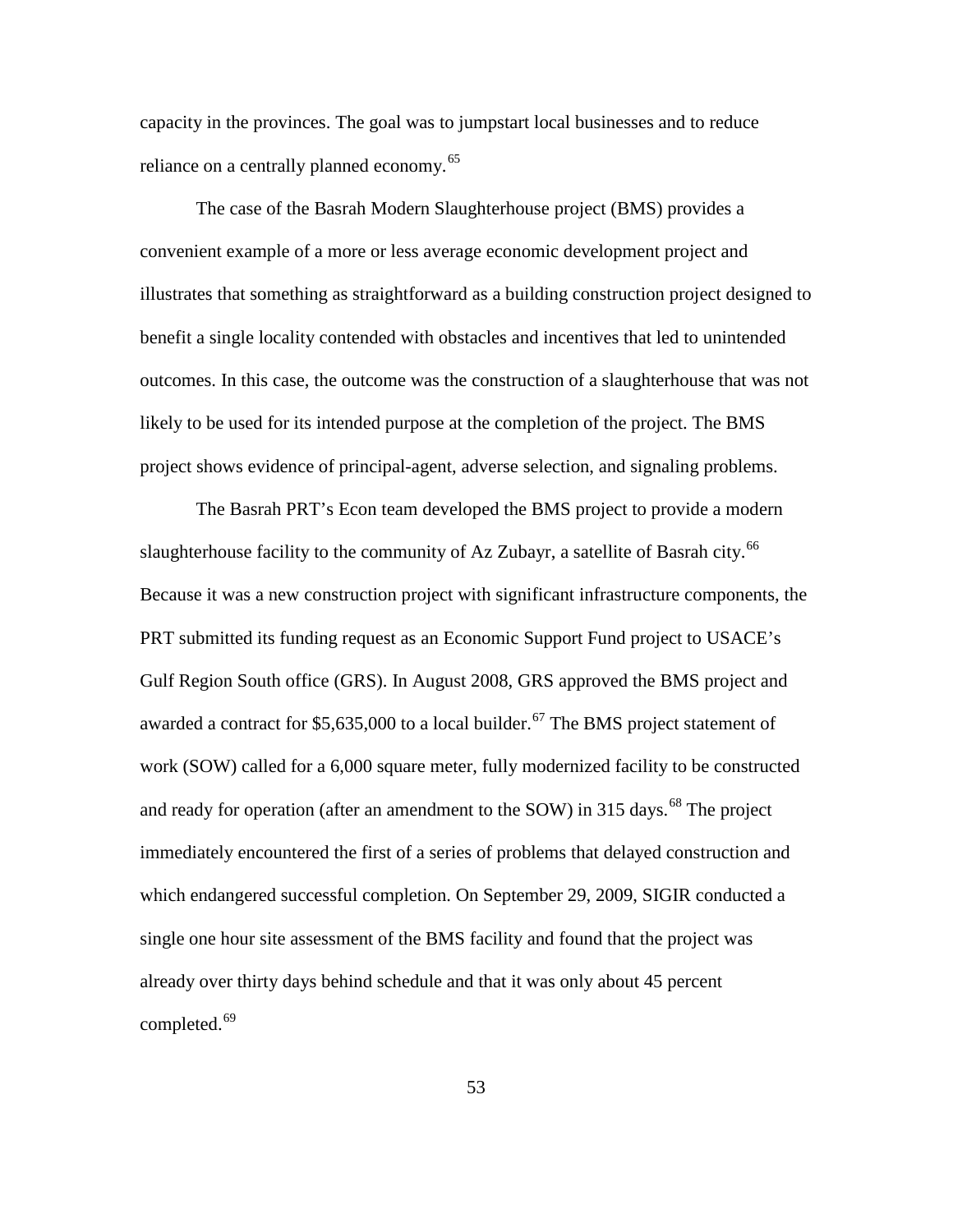SIGIR catalogued a number of problems beginning with the unsuitability of the initial site that the PRT selected for the BMS and the relocation to a new but smaller site which prompted extending the length of time for project completion as described above.[70](#page-84-31) SIGIR also discusses problems with the size of the BMS facility related to a revision of the plans to conform to the smaller dimensions of the new construction site. Throughout the report, SIGIR contends that the slaughterhouse facility as constructed was significantly smaller than the facility described in the governing SOW, and that GRS should have negotiated an equitable contract adjustment or price reduction.<sup>[71](#page-84-32)</sup> SIGIR cites a number of e-mails in which GRS and the PRT contract manager clearly indicate that they are aware of the smaller size of the structure.<sup>[72](#page-84-33)</sup> In its response to the SIGIR draft report however, USACE Gulf Region District (GRD), the superior office to GRS, disagreed with SIGIR's finding regarding a cost adjustment and accuses SIGIR of using the incorrect documents to evaluate the BMS project.<sup>[73](#page-84-34)</sup> SIGIR's comments on the GRD response to its draft report used uncharacteristically strong language in its rejection of the GRD response, bordering on an allegation of mismanagement or incompetence.<sup>[74](#page-84-35)</sup> SIGIR also reasserted the appropriateness of a contract adjustment.<sup>[75](#page-84-36)</sup>

The exchange between SIGIR and GRD is a clear example of a principal-agent problem. As the actor funding the project, USACE GRD was functioning as the octangle Aid Agency, an agent of the U.S. Government. SIGIR insists that GRD was obligated to negotiate a price adjustment in favor of the principal. However, GRD refused to do so for a number of reasons. First, both GRD and the PRT were highly invested in the completion of the project, even though it was over time and over budget for the eventual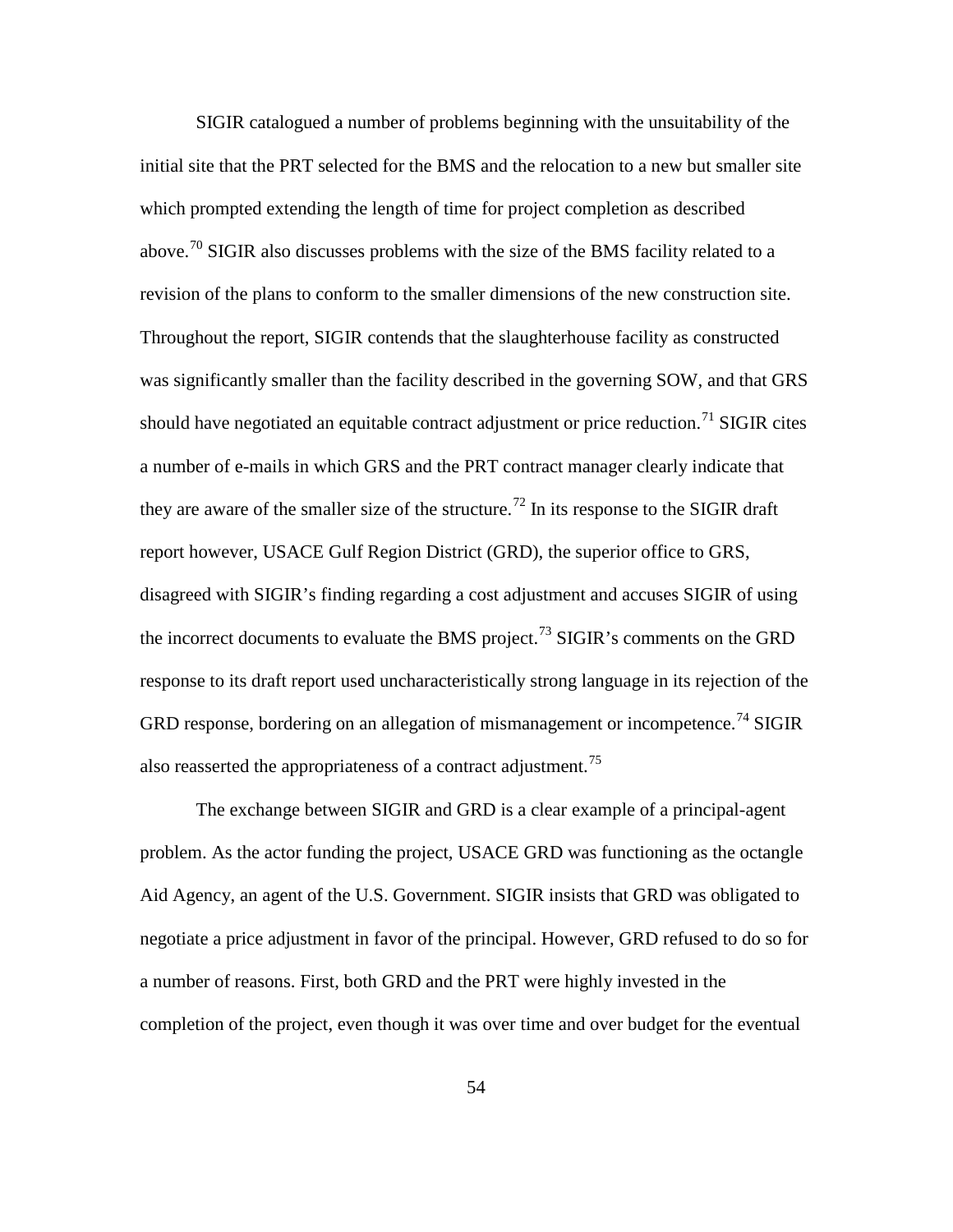size of the facility. Their investment was more than an aversion to losing already sunk costs on the project. Project completion and the dollar values of those projects not only contributed to the success of the organizations but to the annual evaluations of the individuals within the organizations as we discovered in the CERP projects at Baghdad International Airport discussed above.

A second consideration is the relationship network between the contract manager and the PRT on the one hand and the contractor on the other. A revision of the contract that reduced the payment to the contractor would have threatened the relationship and the completion of not only the current BMS project, but also other present and future projects involving the contractor. The contractor could very easily have just pocketed his current earnings and walked away from the project. Further, given the provincial government's role in the origination and intended long term operation of the BMS project, failure to complete the project would have seriously impacted PRT relations with the provincial government. So USACE and the PRT were motivated by what they believed to be the bigger picture issue of many projects and programs over time, rather than by the smaller matter of a few hundred thousand or perhaps a million dollars in savings for the U.S. Government on one project in particular. As a consequence, the beneficiaries and the U.S. government got a smaller facility at a higher price. However, the problems did not end there.

The BMS project also experienced a signaling problem. In this case, the signaling problem was fairly straightforward. The contractor over represented his ability to comply with the statement of work and USACE GSR had an incentive to accept the contractors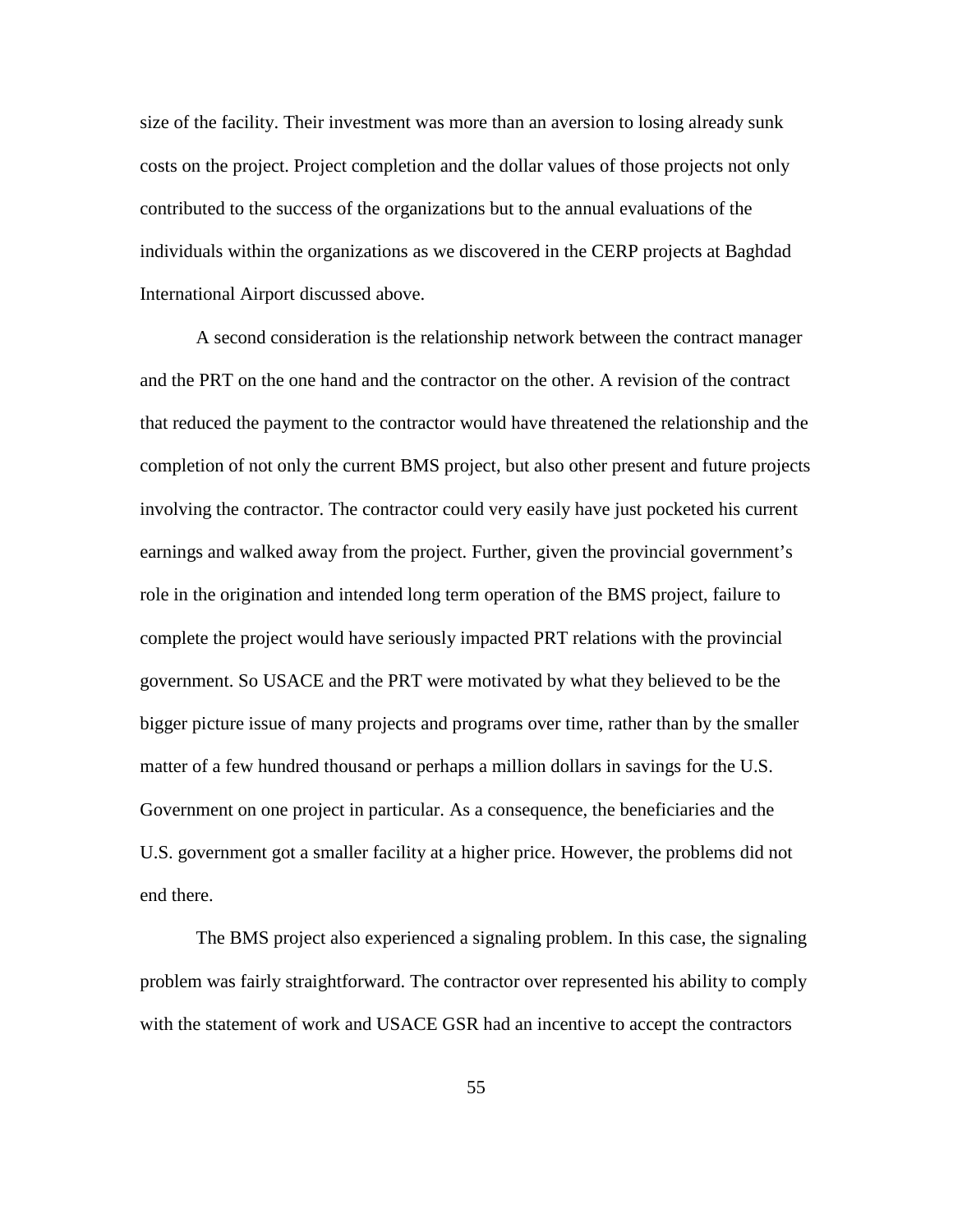representations. Like all of the U.S. Government agencies in Iraq that were responsible for funding projects, GRS was under pressure to approve projects quickly. The BMS project indicates that at least occasionally, GRS streamlined the project proposal and contractor vetting processes and also approved projects that contained errors or estimates that required in-course corrections and revisions.<sup>[76](#page-84-37)</sup> Given the pressures to obligate reconstruction funds, GRS's action was rational. The substandard results that followed were unintended. The size of the facility and the delay in the completion of the BMS project might have been acceptable had there not been an even more significant problem.

The most critical of the BMS's problems was an adverse selection problem. As we saw above parties to an agreement tend to select bad products when they do not possess the same information. In the case of the BMS project, the entire project was bad, for a number of reasons. First, the initial site selected for the BMS by the Basrah Governor was in an uninhabited flood plain and required a new site selection after the award of the contract. Local officials, having recommended the site, werer familiar with its limitations but the PRT members involved did not have that knowledge. Second, both the initial and final BMS sites were about 12 kilometers remote from the population they were intended to serve.<sup>[77](#page-84-38)</sup> A complete lack of nearby electricity, water, and sewage/waste removal infrastructures further complicated the problem with the distance.<sup>[78](#page-84-39)</sup> Again, local officials had this information while the PRT members did not. Lacking local energy, water, and waste water removal and treatment facilities, the BMS project would have to depend on alternate forms of supply, perhaps portable generators, trucked in water, and trucked out waste. SIGIR found no evidence of a commitment from the Basrah Provincial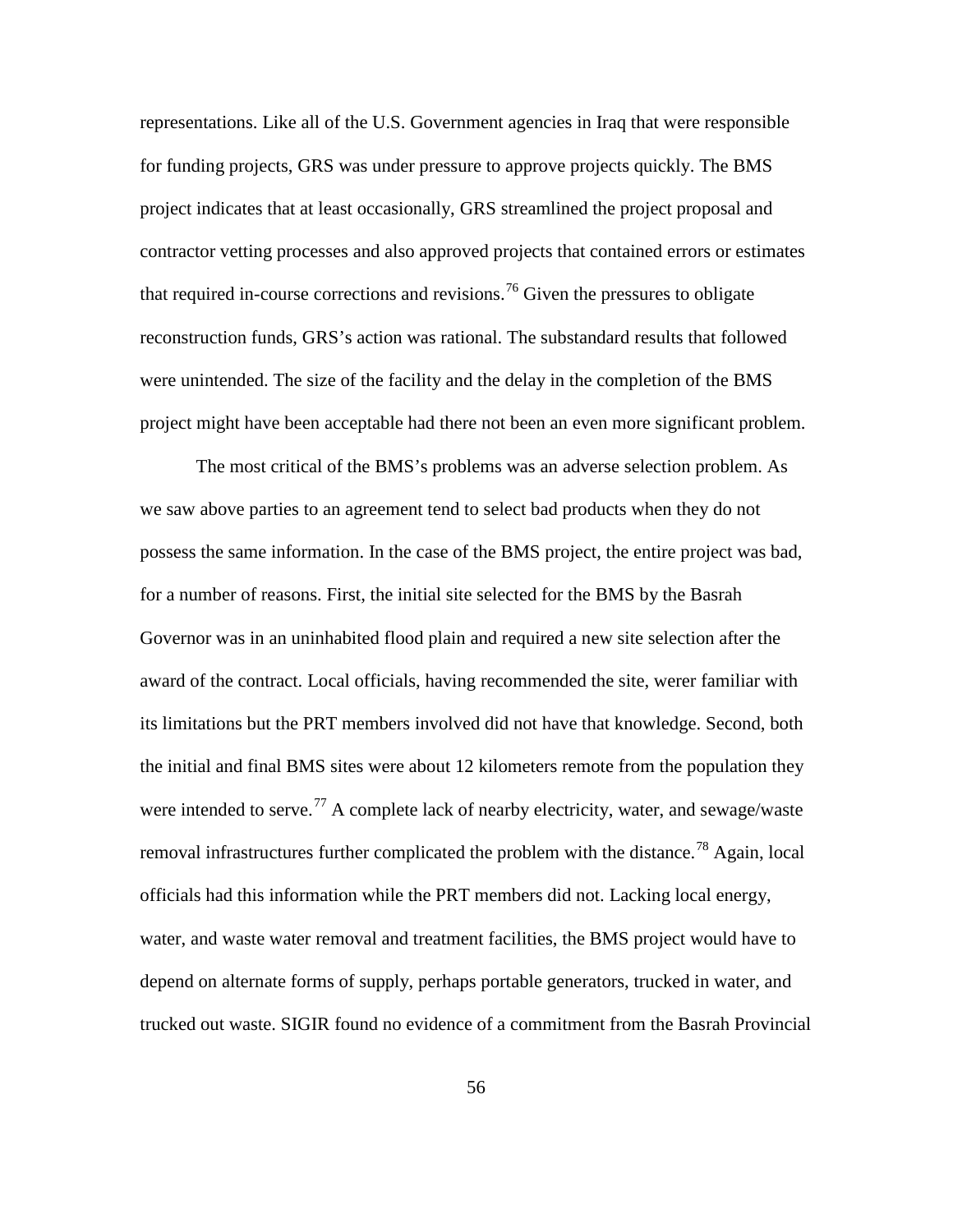government to supply those requirements and predicted that the BMS would be inoperable and unsustainable.<sup>[79](#page-84-40)</sup> Basrah PRT planners suffered from an information asymmetry regarding critical details about the BMS project that their Basrah Provincial Government counterparts possessed and this resulted in the adverse selection of a site for the BMS that made the entire project a bad choice. The PRT or GRS might have mitigated the negative impacts of the bad choice if they had insisted on relocating the project to an acceptable site early in the process. However, the same incentives to complete projects discussed above, motivated both organizations to forge ahead with a project that had little chance of success. As a result, the PRT constructed, at least partially, a slaughterhouse that will never be used in an uninhabited area near Basrah.

# Conclusion

In this chapter, I have demonstrated that the rules governing the Iraq PRT program created perverse incentives that could lead to outcomes in direct opposition to the stated aims of the Iraq PRT program and the greater Iraq reconstruction effort. Selected examples drawn from three broad categories of PRT activity have illustrated the relationship between structural incentives, in the form of rules and regulations, and outcomes that were suboptimal or even contrary to desirable and hoped for outcomes. I drew the examples from published reports conducted by SIGIR. They are an independent and objective assessment of the various elements of the Iraq PRT program. In fact, the SIGIR reports functioned as correctives or checks on the Iraq PRT program by providing an otherwise lacking measure of oversight. SIGIR was also able to take a long view of a PRT project or program, something that the PRT and OPA, bedeviled by frequent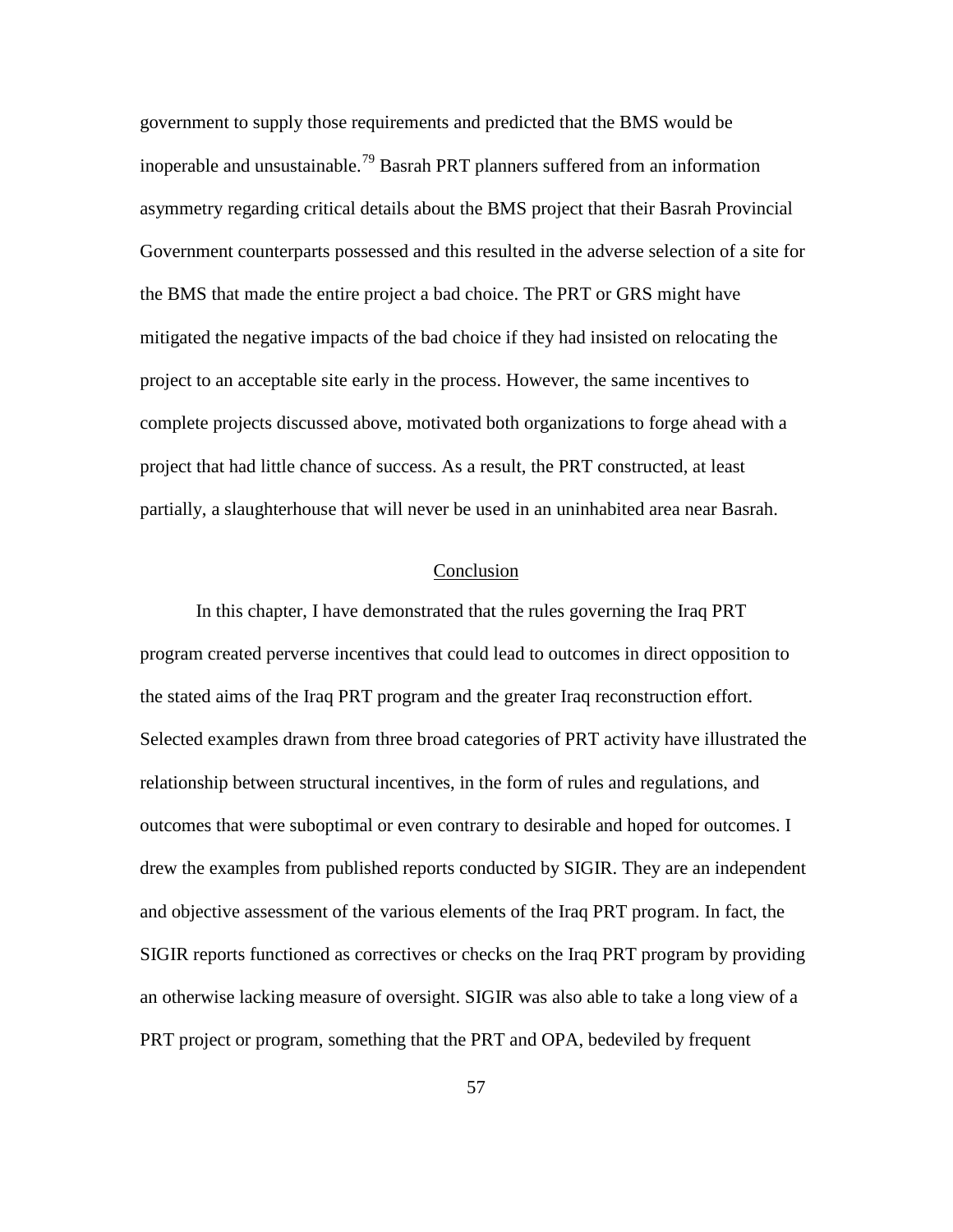turnover and varying levels of experience or competence struggled to do consistently. In

the next chapter we will consider what these findings mean and how we might apply

them to future large scale developmental aid efforts.

 ${}^{1}$ NSPD 36, 1-3.

<sup>2</sup>Perito, 1.

 $\overline{a}$ 

<sup>3</sup>Rusty Barber and Sam Parker, Evaluating Iraq's Provincial Reconstruction Teams While Drawdown Looms: A USIP Trip Report, 1.

<sup>4</sup>White House, Fact Sheet: The New Way Forward, January 10, 2007, http://georgewbush-whitehouse.archives.gov/news/releases/2007/01/print/20070110- 3.html (accessed June 4, 2013).

<sup>5</sup>Ibid.

<sup>6</sup>MOA, dated February 22, 2007.

 $7$ Perito, 5.

 ${}^{8}$ Ibid., 4-6.

 $<sup>9</sup>$ Ibid., 4.</sup>

 $10$ Donnelly, 2.

 $11$ Perito, 4 and 10.

 $12$ Ibid., 3.

 $13$ MOA, dated February 22, 2007, 1.

<sup>14</sup>Donnelly, 2.

 $^{15}$ Ibid., 1.

16Center for Army Lessons Learned (CALL), *Commander's Guide to Money as a Weapons System,* http://usacac.army.mil/cac2/call/docs/09-27/09-27.pdf (accessed June 4, 2013).

17Special Inspector General for Iraq Reconstruction, SIGIR 13-005, *Lessons Learned on the Department of Defense's Commander's Emergency Response Program in Iraq* (Washington, DC: SIGIR, January 24, 2013), 2.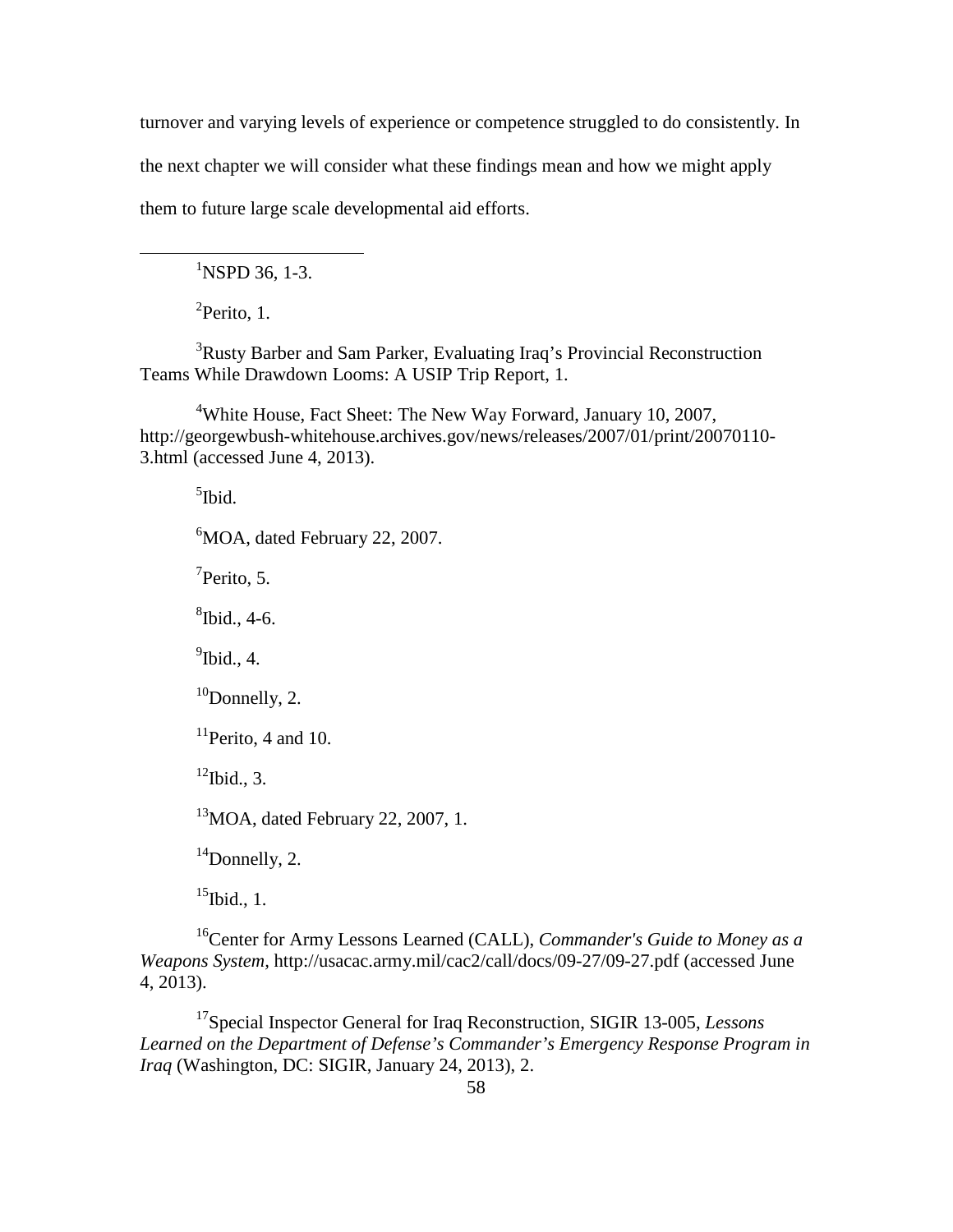18Special Inspector General for Iraq Reconstruction, SIGIR-08-006,*Commander's Emergency Response Program in Iraq Funds Many Large Scale Projects* (Washington, DC: SIGIR, January 25, 2008), 6.

 $19$ Ibid., 11

 $^{20}$ Special Inspector General for Iraq Reconstruction, SIGIR-11-020, *Commander's Emergency Response Program for 2011 Shows Increased Focus on Capacity Development* (Washington, DC: SIGIR, Juy 29, 2011), 5-7.

 $^{21}$ SIGIR-08-006, 11.  $^{22}$ Gibson, 70.  $^{23}$ SIGIR-11-020, 8.  $^{24}$ Ibid., 9.  $^{25}$ Ibid., 11.  $^{26}$ SIGIR-08-006, .8.  $27$ SIGIR 13-005,  $^{28}$ Gibson, 147-149.  $^{29}$ Ibid., 155-157.

30Special Inspector General for Iraq Reconstruction, SIGIR-10-013 *Commander's Emergency Response Program: Projects at Baghdad Airport Provided Some Benefits, but Waste and Management Problems Occurred* (Washington, DC: SIGIR, April 26, 2013), 35.

<sup>31</sup>Serge Theunynck, School Construction in Developing Countries: What do we know? (Washington, DC: World Bank, 2002).

 $32$ Special Inspector General for Iraq Reconstruction, SIGIR-PA-06-038 *SheilePrimary School Dahuk, Iraq* (Washington, DC: SIGIR, April 5, 2006); SIGIR-PA-07-110 *El Escanddrona School Under the Commander's Emergency Response Program Baghdad, Iraq* (Washington, DC: SIGIR, April 21, 2008); SIGIR-PA-08-120 *Sarawan Primary School Under the Commander's Emergency Response Program Erbil, Iraq* (Washington, DC: SIGIR, April 5,2006); SIGIR-PA-08-121 *Binaslawa Middle School Under the Commander's Emergency Response Program Erbil, Iraq* (Washington, DC: SIGIR, April 21, 2008); SIGIR-PA-08-135 *Rehabilitation of the Suroor Elementary School Under the Economic Support Fund Husseinya, Iraq* (Washington, DC: SIGIR, April 7,2009); SIGIR-PA-08-136 *Renovation of the Khandek Intermediate School Under*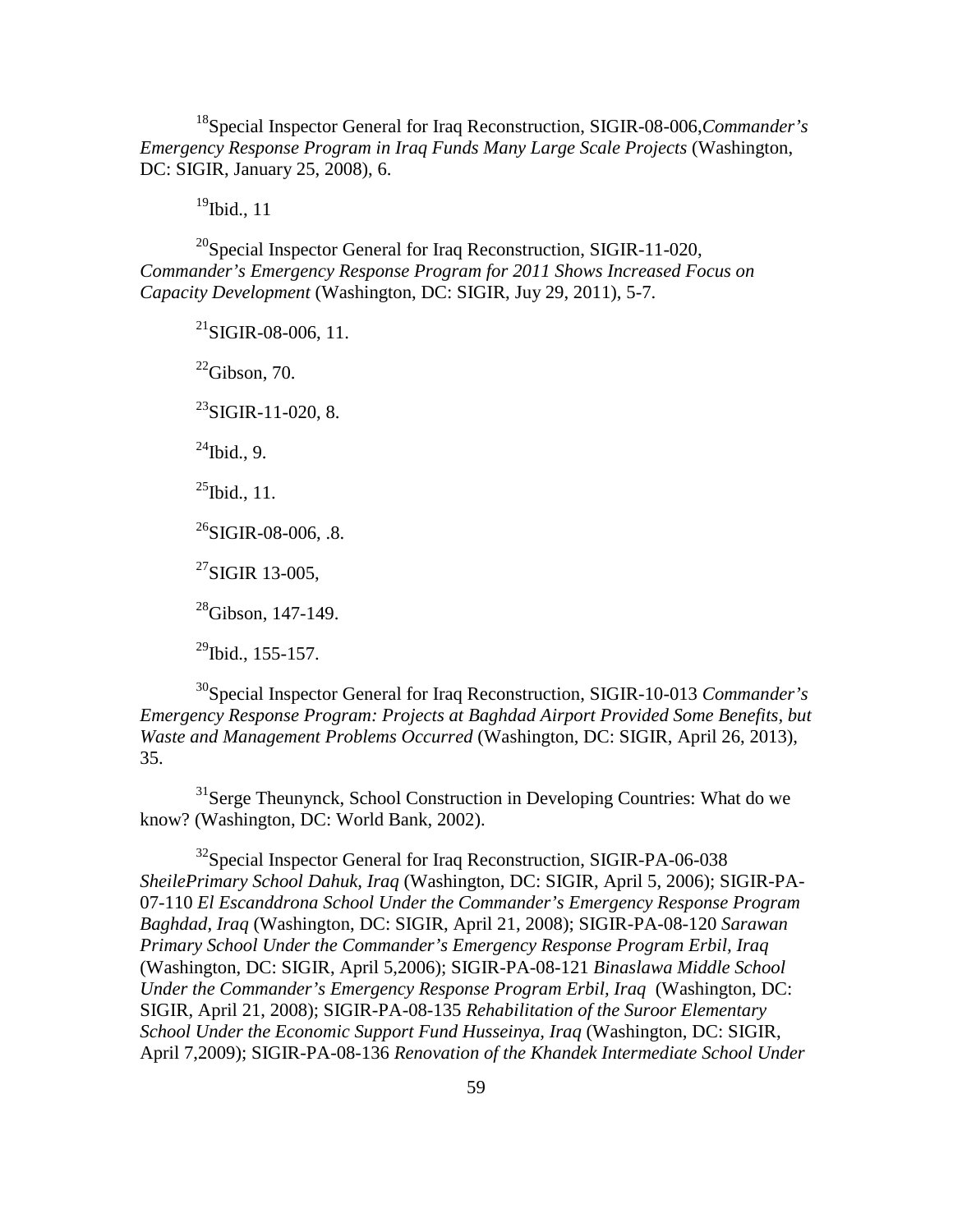*the Economic Support Fund Program Yousefiya, Iraq* (Washington, DC: SIGIR, April 21, 2009); SIGIR-PA-08-140 *Rebuilding of the Sagrah School Under the Commander's Emergency Response Program Sagrah, Anbar Provincel, Iraq* (Washington, DC: SIGIR, April 15, 2009); SIGIR-PA-08-141 *Al Iqitadar School Under the Commander's Emergency Response Program, Anbar Provincel, Iraq* (Washington, DC: SIGIR, January 26, 2009); SIGIR-PA-08-142 *Al Shurhabil School Under the Commander's Emergency Response Program, Anbar Province, Iraq* (Washington, DC: SIGIR, January 21, 2009).

 $33$ Ibid.

34Special Inspector General for Iraq Reconstruction, Special Report, *Special Report Number 3: Interagency Rebuilding Efforts in Iraq: A Case Study of the Rusafa Political District* (Washington, DC: SIGIR, February 26, 2013), 18-19.

35Special Inspector General for Iraq Reconstruction, Special Report, *Special Report: Reconstruction Leaders' Perceptions of the Commander's Emergency Response Program in Iraq* (Washington, DC: SIGIR, February 26, 2013), 10.

 $36$ SIGIR-13-005, 14-15.

 $37$ SIGIR-09-011, 2.

38Ibid., 7.

 $39$ Ibid.

 $40$ Perito, 9.

41Special Inspector General for Iraq Reconstruction, SIGIR-09-003 *[Cost,](http://www.sigir.mil/files/audits/09-003.pdf%23view=fit)  [Outcome, and Oversight of Local Governance Program Contracts with Research](http://www.sigir.mil/files/audits/09-003.pdf%23view=fit)  [Triangle Institute](http://www.sigir.mil/files/audits/09-003.pdf%23view=fit)* (Washington, DC: SIGIR, October 21, 2008), i.

42USAID Office of Inspector General, *Audit of USAID/Iraq's Participation In Provincial Reconstruction Teams In Iraq,* E-267-07-008-P (Washington, DC: USADI/OIG, September 27, 2007), 3.

 $^{43}$ SIGIR-09-003, 1.  $44$ Ibid., 22.  $^{45}$ Ibid., iv.  $46$ Ibid., 3-4.  $47$ Ibid., 3.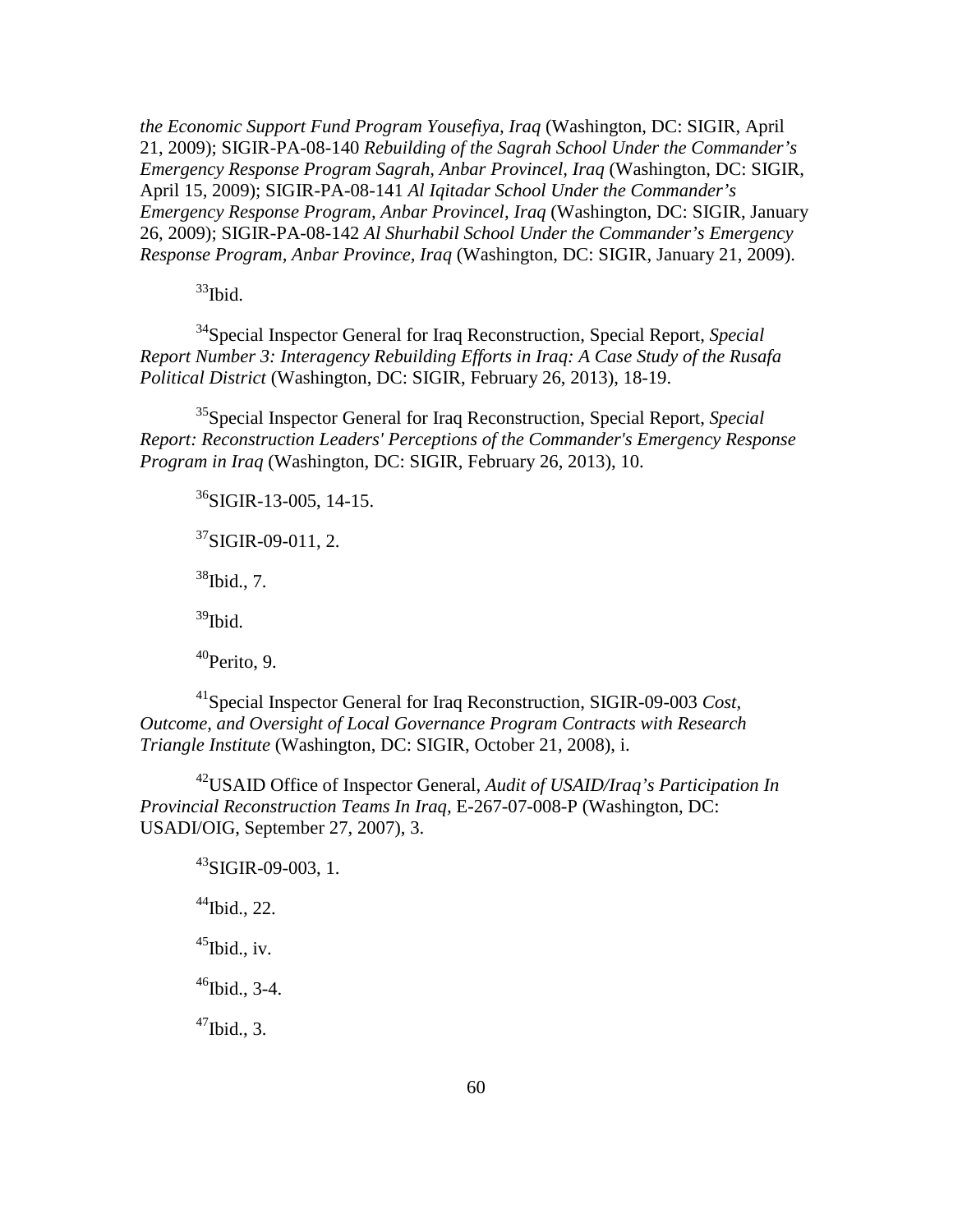$48$ Ibid. <sup>49</sup>Ibid.  $50$ Ibid., 6-8.  $51$ Ibid., 8.  $52$ Ibid., 7.  $53$ Ibid. <sup>54</sup>Ibid., 18.  $55$ Perito, 4.  $56$ SIGIR-09-003, 7.  $<sup>57</sup>$ Ibid., 8.</sup>  $58$ Perito, 4.

59USAID website, Work With USAID, http://www.usaid.gov/work-usaid/ partnership-inquiries, (accessed June 1, 2013).

60ClearanceJobs.com, "2011 ClearanceJobs Compensation Survey: A comprehensive earnings survey of security-cleared professionals with 8,461 individuals responding between October 2010 and January 2011," http://marketing.dice.com/pdf/ CJ\_SalarySurvey\_2009.pdf (accessed June 3, 2013).

 $61$ Ibid.

 $62$ U.S. Office of Personnel Management, Salary Tables and Related Information, http://archive.opm.gov/oca/12tables/index.asp (accessed June 1, 2013).

 $^{63}$ MOA, dated February 22, 2007, 4-7.

<sup>64</sup>*The PRT Playbook*, 69.

 $^{65}$ Ibid., 67.

66Special Inspector General for Iraq Reconstruction, SIGIR PA-09-189, *Basrah Modern Slaughterhouse,Basrah, Iraq* (Washington, DC: April 27, 2010), 3.

 $^{67}$ Ibid.

 $68$ Ibid., 5.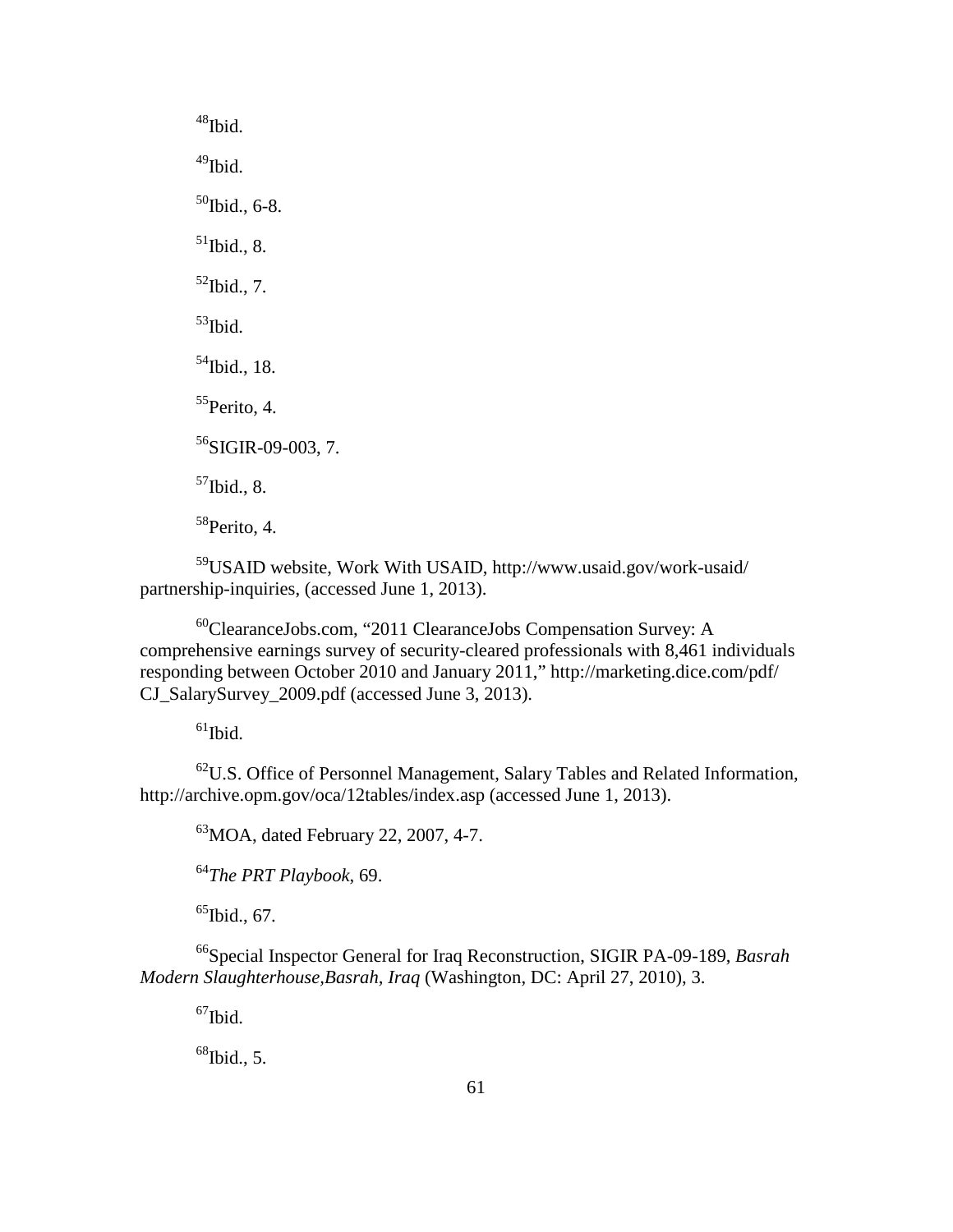$69$ Ibid., 15.  $70$ Ibid., 4.  $71$ Ibid., 10. 72Ibid., 11.  $^{73}$ Ibid., 51.  $^{74}$ Ibid., 35. <sup>75</sup>Ibid., 39.  $76$ Ibid., 9-11. 77Ibid., 25.  $78$ Ibid. 79Ibid., 29.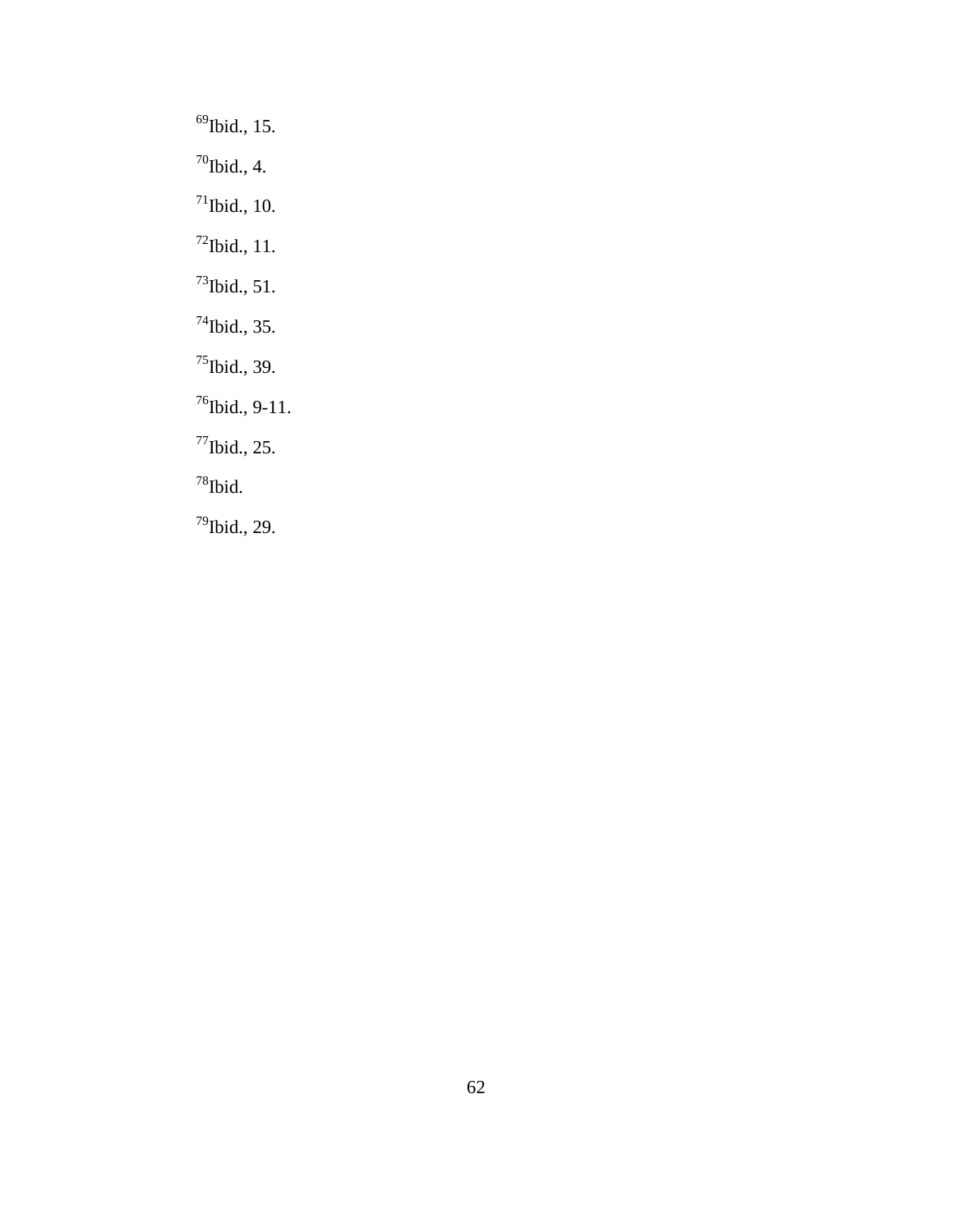# CHAPTER 5

## CONCLUSIONS AND RECOMMENDATIONS

## Conclusions

The purpose of this thesis was to determine how the rules that governed the Iraq PRT program created perverse incentives that led to non-optimal or even contrary outcomes. Chapter 4 reviewed selected case studies using the IAD and identified examples of five distinct types of core dysfunctional problems in the case studies. These problems occurred because actors in the international development cooperation octangle had rational incentives or motivations to act in a way that produced outcomes deleterious to the ongoing effort to reconstruct Iraq. This chapter will draw conclusions from the findings of the case studies and make recommendations for additional study.

The case studies in chapter 4 have demonstrated that the Iraq PRT program was susceptible to several core dysfunctional problems. Information asymmetry problems occurred more frequently in the case studies considered for this paper, although a form of rent-seeking, a motivational problem, was also present. The repeated occurrence of information asymmetry problems is significant. In an action arena as large, complex, and dynamic as post-war Iraq there was an unusually large number of international development cooperation octangle actors. Further, the individuals filling the actor roles came and went in an ever-shifting flow of deployments, replacements, and reassignments that meant individual actors had less time to contribute than is usual in a development action arena. We can conclude that the likelihood of information asymmetry problems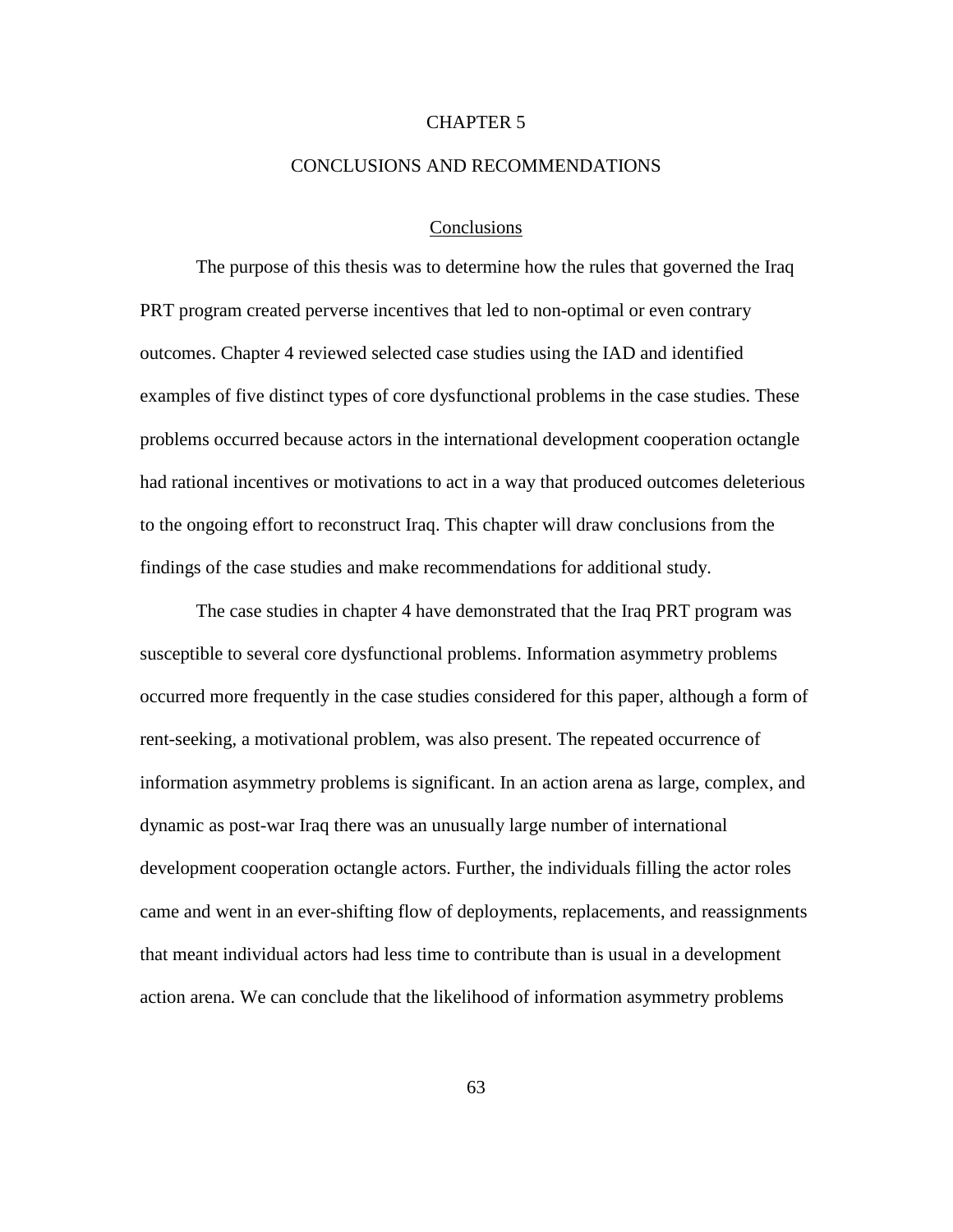occurring in such an environment will be high, given the potential for communication failure between the many actors trying to work across a linguistic divide.

A trial and error approach was part of the PRT design; despite Rittel and Webber's warning that trial and error attempts to solve wicked problems will only contribute to the problem. In conjunction with this, we found that the PRTs duplicated projects that were perceived as successful or which appeared to be clear and forthright. In the discussion of the use of CERP funds to build schools we saw that the cookie-cutter approach of project duplication created new problems for the intended beneficiaries. A one size fits all approach adopted after a successful trial in one action situation did not necessarily produce the same successful results when duplicated elsewhere. Yet PRT and BCTs across Iraq continued to build them. We can conclude that the donor's aid agents had institutional motivations to construct new schools that had no relation to their effectiveness in furthering stated development and reconstruction objectives. The motivations were an overreliance on performance metrics that that gave incentives for action to the PRTs as aid agents at the expense of the intended beneficiaries.

The ad hoc nature of the PRTs also contributed to deleterious outcomes. PRT members came from across the government spectrum and the private sector. Not only did PRTs suffer from a confused chain of command based on whom they worked for, the DoS and the DoD provided little in the way of guidance for the PRTs. OPA, the office with stated direct oversight of the PRTs spent an inordinate amount of time, especially in the early years, focused on administrative details associated with the program, such as

64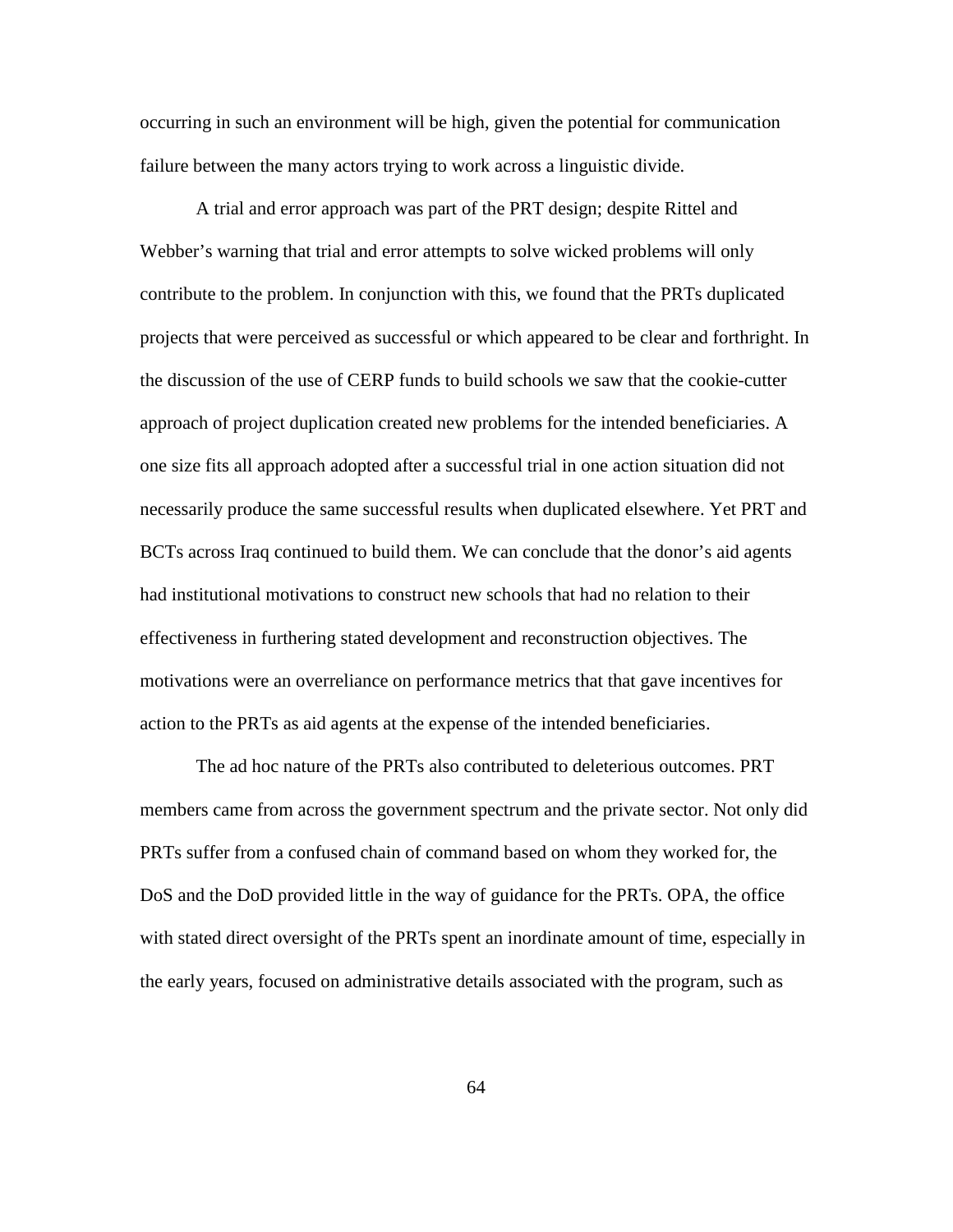approving QRF-S funding applications and recruiting. OPA provided little in the way of programmatic guidance or goal setting until charged to do so by SIGIR.

The dual DoS-DoD nature of the program and the interagency quarreling over administrative details also hampered PRT effectiveness. PRT Team Leaders were in nominal control of the PRTs but the location of PRTs on FOBs and their dependence on BCTs for security and maneuver meant that they had little independence of operation. PRT efforts could be sidelined by the BCT commander if they did not coincide with his priorities by the simple expediaent of cancelling a scheduled movement. This problem occurred more frequently in highly kinetic areas.

SIGIR and USAID/OIG both attempted to provide course corrections and inject accountability into PRT oversight. The structure of the PRTs, OPA, and Embassy Baghdad made this challenging. SIGIR inspectors experienced the same logistical frustrations as the PRTs when conducting onsite inspections. The amount of time between a SIGIR inspection and the publication of the subsequent report could be significant. In the case of the BMS, for example, the project was approved in October 2008, SIGIR conducted a one hour on site assessment in September 2009, and published its report in April 2010. Lengthy assessment processes prevented timely corrections and contributed to sub-optimal outcomes. SIGIR's efforts to provide such oversight only highlights that the PRTs themselves lacked sufficient oversight and accountability measures. Over time, SIGIR's calls for improved oversight led to a dispute with DoS that focused on accountability and measures of performance but that omitted a real discussion of sustainability and measures of effectiveness.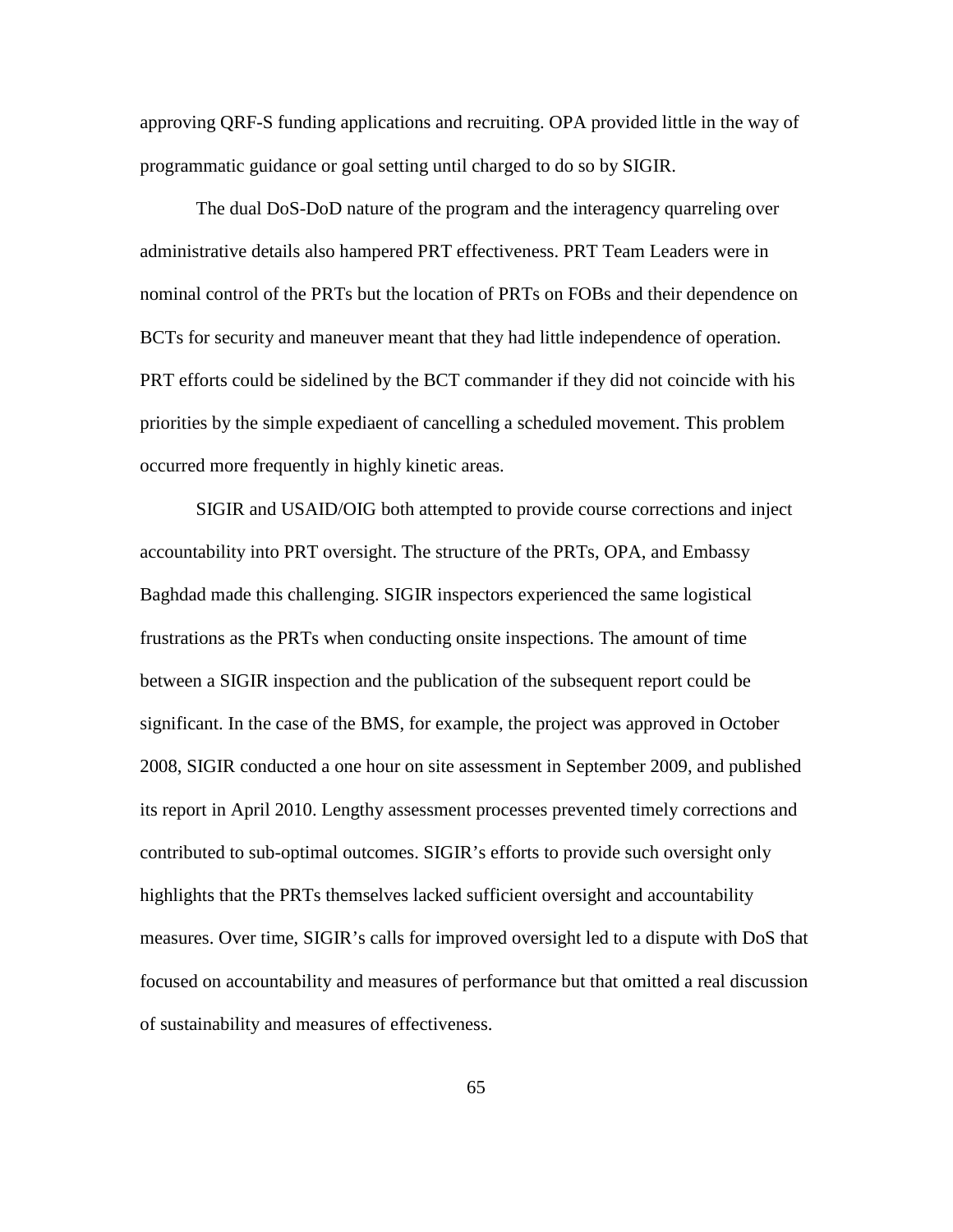### Recommendations for Further Study

This study represents only a small portion of the entire Iraq PRT experience; it examined only four case studies. Further study of other aspects of the Iraq PRT program using the IAD methodology is needed improve our understanding of the Iraq PRT program overall. The specific PRTs might be considered in conjunction with political and social developments in a particular region such as any possible relationship between the Al Anbar PRT and the Al Anbar awakening. PRTs were also involved in other programmatic efforts such as USAID's Community Stabilization and Community Action Programs. An examination of them using the IAD would be useful.

I did not explore the role of developmental aid as a counterinsurgency tool in this thesis. The Iraq PRT program contained elements of a hearts and minds approach to winning over the civilian population of Iraq. Additional inquiry into how ongoing combat operations impacted PRT delivery of developmental and the effectiveness of that aid in countering insurgency would lead to an improved understanding of whether such efforts are worthwhile or not.

# Thesis Conclusion

So how did the rules governing PRTs foster perverse incentives and deleterious outcomes? The rules encouraged a trial and error approach that is not consistent with a wicked problem set. The intentionally ad hoc structure of the individual PRTs, the cobbling together of military personnel, civilian government employees, and contracted subject matter experts into temporary teams, contributed to a lack of a unified programmatic vision and prevented the development of a comprehensive plan for the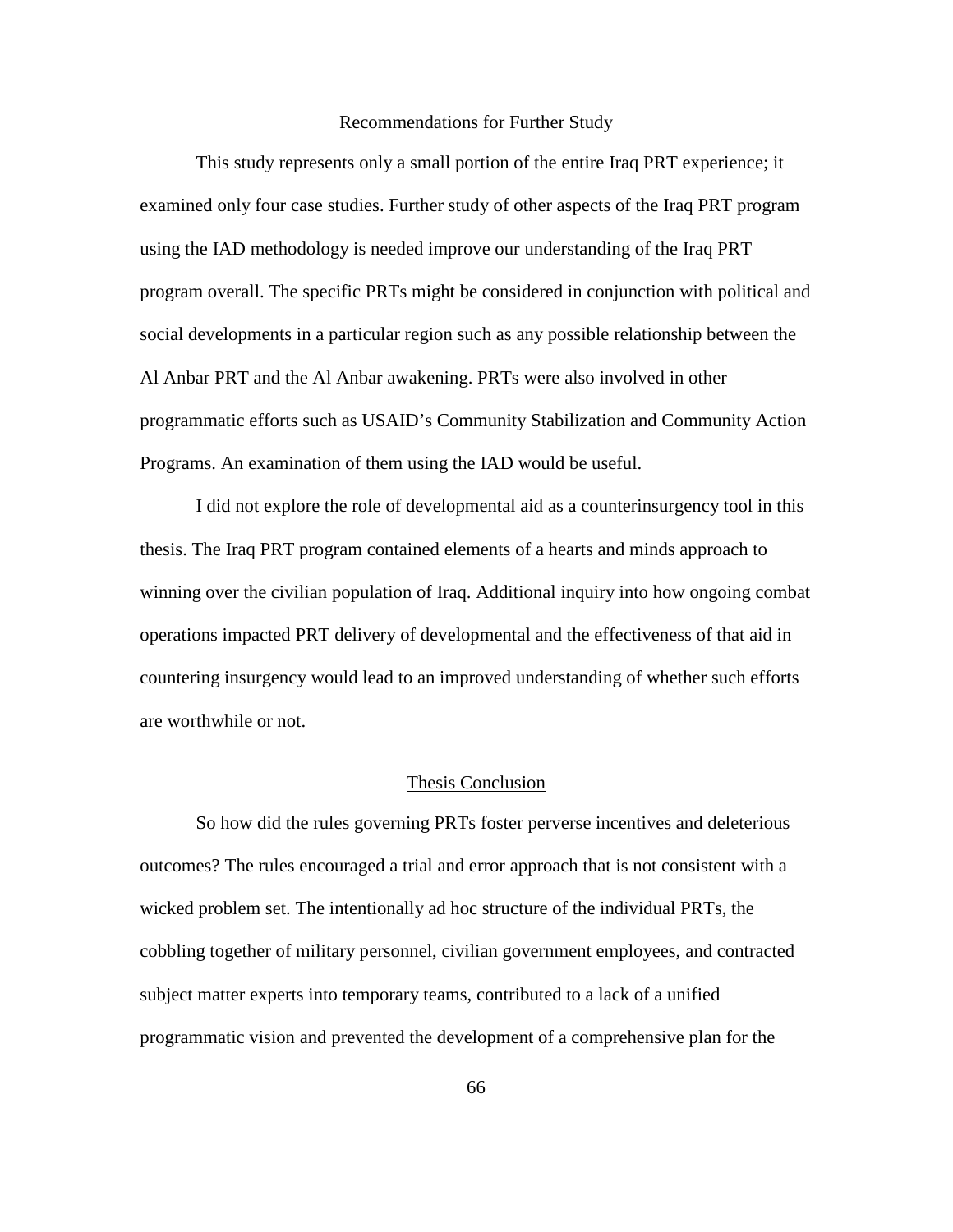reconstruction of Iraq. PRTs were overly inward looking when it came to measuring success. They had incentives to rely on performance metrics which had little connection to the critically important developmental objectives of beneficiary ownership and sustainability.

These conclusions closely parallel those of Clark Gibson and his co-authors in their study of Sida. By employing their IAD, especially the idea of the international development cooperation octangle, I have identified problems within the Iraq PRT program that are similar to those revealed in the Sida case studies. The entire Iraq PRT program appears to have been a throwback to a developmental approach that focused on the transfer of large sums of money from the United States to Iraq. International aid donors have largely rejected that developmental approach in favor of an approach that focuses on sustainability and ownership.<sup>[1](#page-77-0)</sup> The sustainability and ownership approach is predicated on the idea that the donor's aid agency and its agents learn about the action arena and the beneficiaries.<sup>[2](#page-77-1)</sup> Learning about beneficiaries and their environment takes time, and that is something the PRTs did not have. The structure of the PRTs, as an institution, actively encouraged quick responses to crises and favored short-term over sustainable approaches. Given those incentives, it was perfectly rational for PRTs and team members to do so despite deleterious outcomes for both donor and beneficiary.

Throughout the duration of the Iraq PRT program, PRTs and team members functioned as conduits of developmental aid, but in truth, the PRTs were not an aid agency and the team members were not developmental aid professionals. They did not possess the requisite training and they did not have the benefit of the professional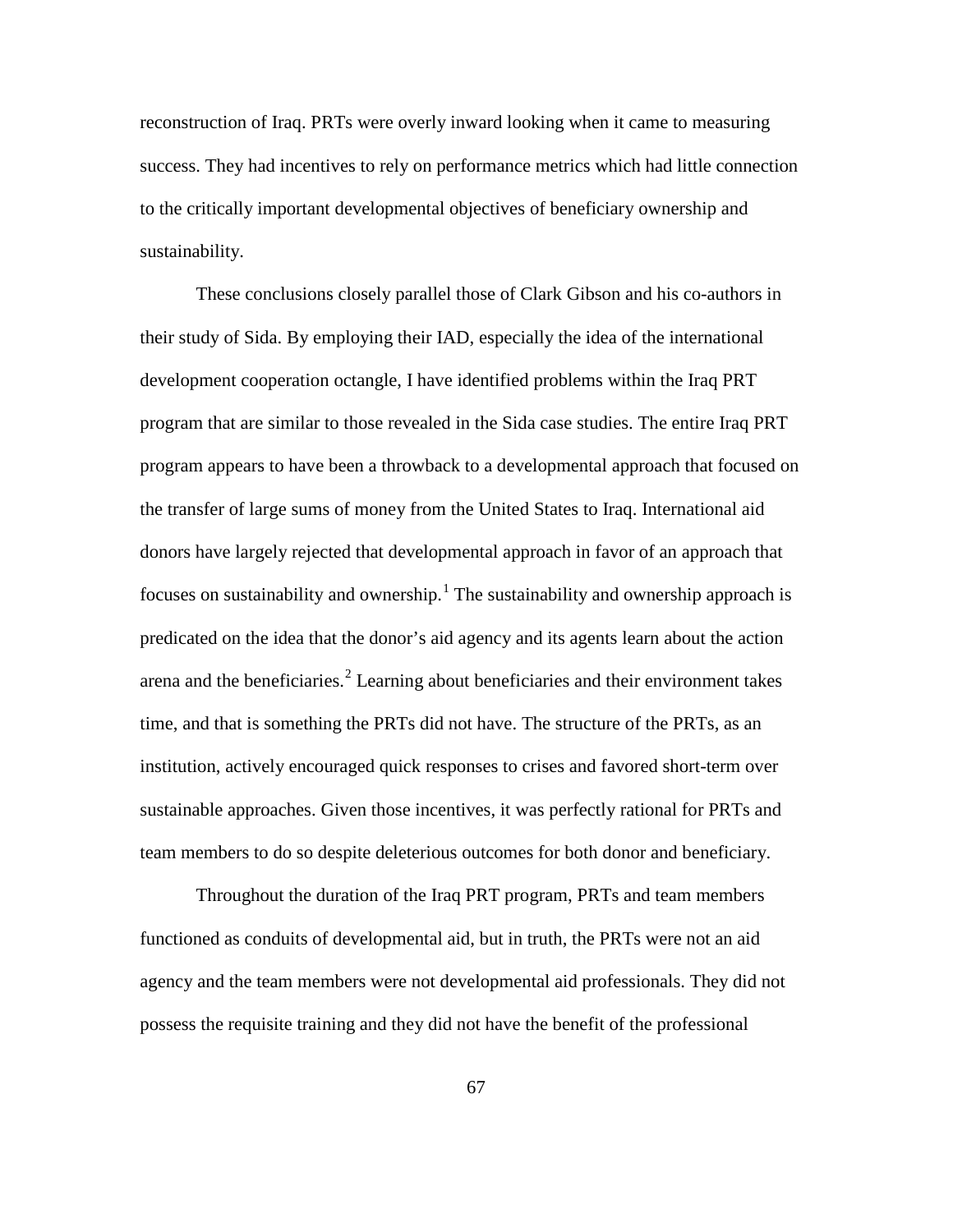development and institutional knowledge that are necessary to do developmental aid right.

Doing aid right is something that donor aid agencies and their desk officers also struggle to accomplish.<sup>[3](#page-77-2)</sup> Developmental aid is a difficult proposition in the best of circumstances and the difficulty is compounded in a post-war action arena experiencing varying degrees of insurgent activity and terrorism. The Iraq PRT program struggled with institutionalized perverse incentives and negative outcomes thorough out the life of the program. It remains to be seen if the program was successful overall despite those struggles.

 ${}^{1}$ Gibson, 226.

<span id="page-77-2"></span><span id="page-77-1"></span><span id="page-77-0"></span> $\overline{a}$ 

 $2$ Ibid., 229-231.

 $3$ Ibid., 229-232.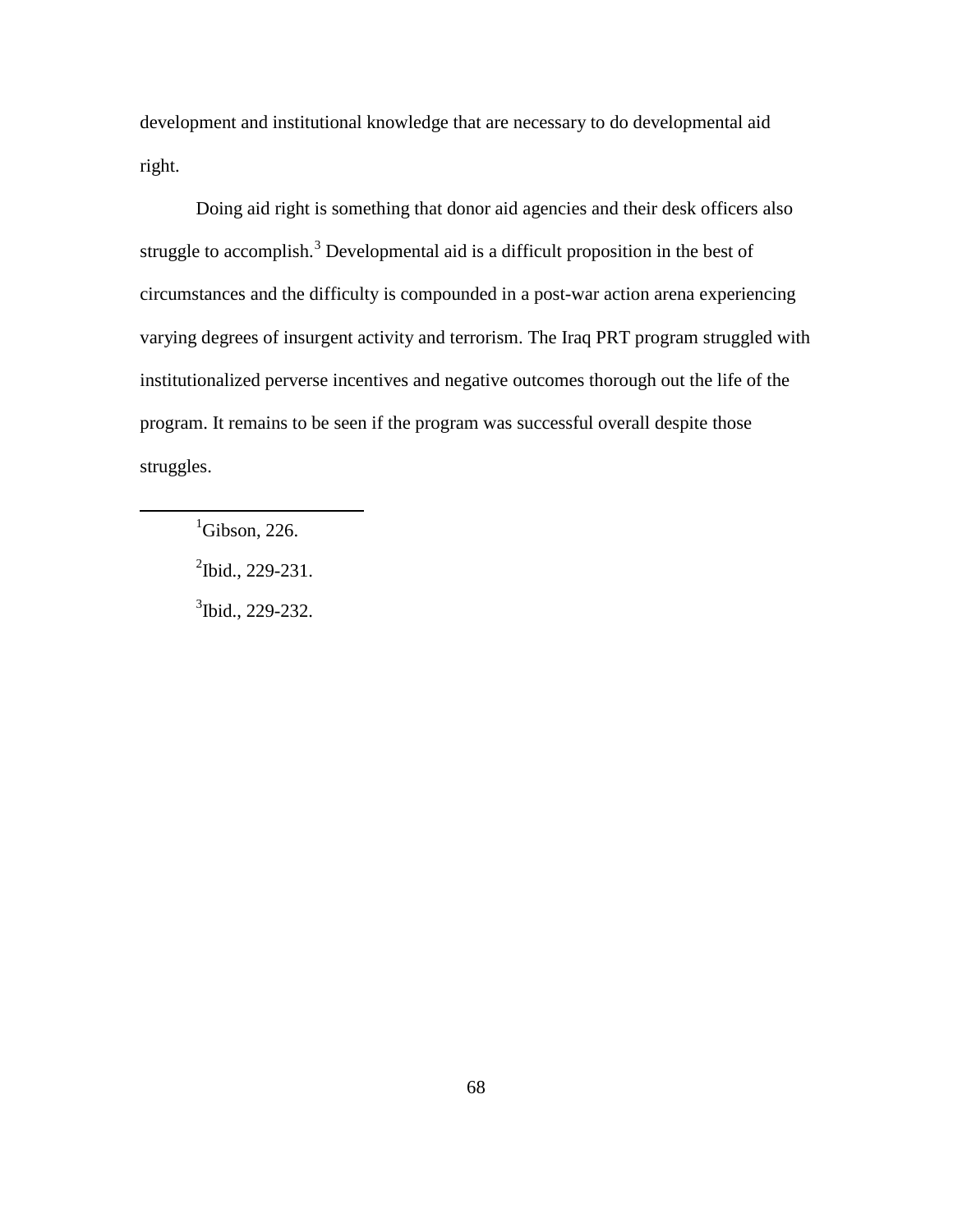# GLOSSARY

- Action arena. In the context of developmental aid, the environment composed of actors and action situations.
- Action situation. A construct used by analyists to identify those factors most relevant to a particular process and to interpret the actions and results.
- Actors. Individuals or groups participating in the developmental aid process.
- Adverse selection problems. An information asymmetry problem that occurs when both parties to an agreement do not share the same information the usual result of which is the selection of bad products.
- Core dysfunctional problems. Problems that occur within institutions and which are particularly troubling in aid receiving nations.
- Information asymmetry problem. A category of core dysfunctional problems that arise from an imbalance of information.
- Institutional Analysis and Development Framework. An institutional analysis methodology developed by scholars involved with the Workshop in Political Theory and Policy Analysis at Indiana University that is well suited for studys concerning developmental aid.
- International Development Cooperation Octangle. A graphic image used to diagram the nexus of relationships between the actors in a developmental aid action arena.
- Moral hazard. An information asymmetry problem in which one party to an agreement engages in risky behavior, the potential costs of which will be borne by another party
- Motivational problems. A category of core dysfunctional problems that occur when the actors do not have adequate motivation to act in a manner that produces mutual benefits
- Perverse incentive. A condition or motivation within an institution that produces an outcome opposed or contratry to a stated desired outcome.
- Principal-agent problem. An information asymmetry problem in which a principal experiences difficulty in motivating one of its representatives or branches to act in the best interests of the principal. Instead the agent acts in a way that maximizes some other actor's best interests.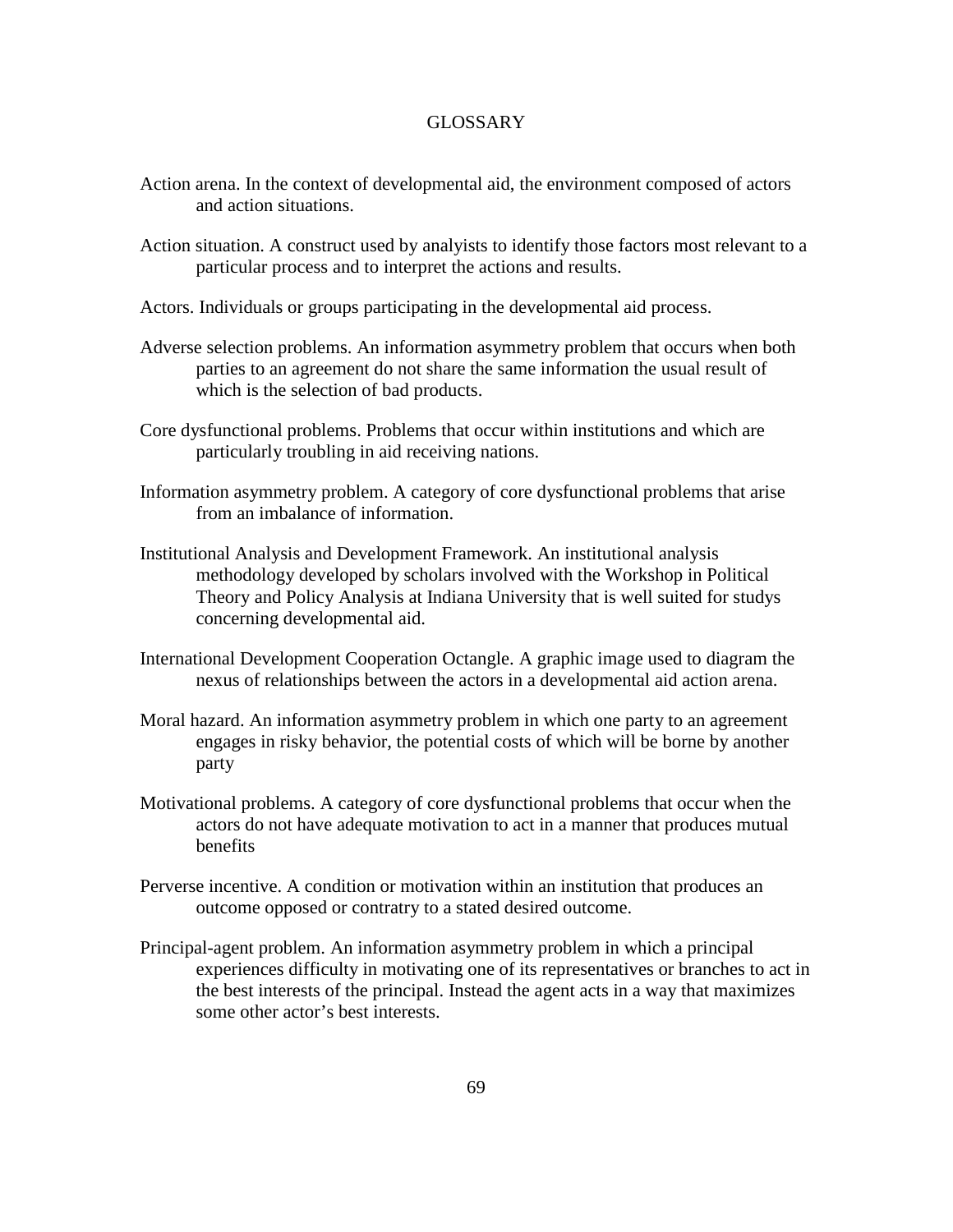- Rent-seeking. A motivational problem in which an actor accrues to himself financial benefits without contributing to the creation of additional wealth
- Signaling problems. An information asymmetry problem in which at least one party to an agreement transmits information about itself that turns out to be inaccurate, false, or incomplete, regardless of the motive or intent of the sender.
- Wicked problems. Highly complex problems composed of a web of interconnecting situations that shift and reconfigure themselves in the midst of attempts to resolve them thus exhibiting resistance to simple solutions.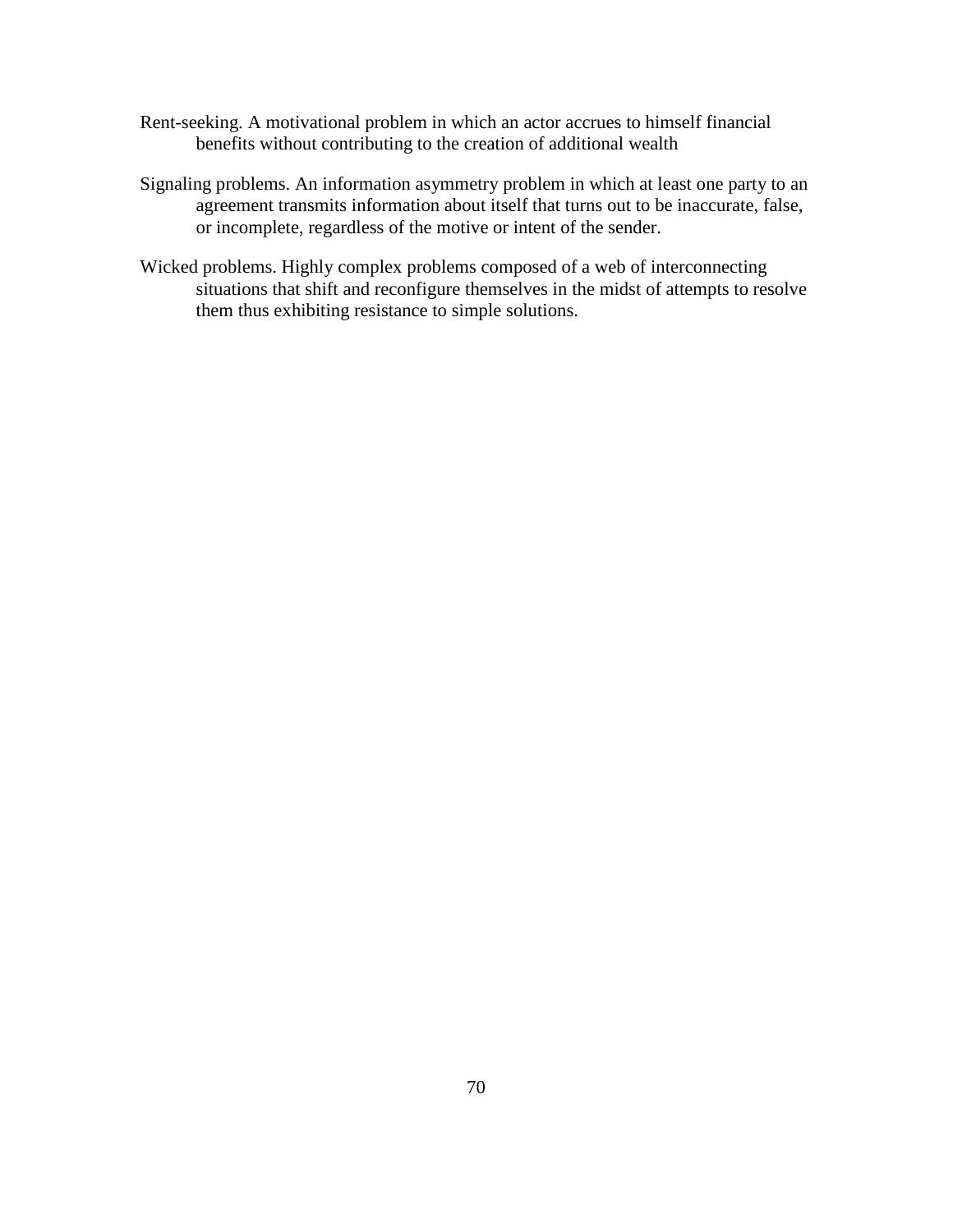### BIBLIOGRAPHY

#### Books

- Bauer, Peter T. *Dissent on Development*. Cambridge: MA: Harvard University Press, 1972.
- Gibson, Clark C., Krister Andersson, Elinor Ostrom, and Sujai Shivakumar. *The Samaritan's Dilemma: The Political Economy of Development Aid.* Oxford: Oxford University Press, 2005.
- Riddell, Roger C. *Does Foreign Aid Really Work?* Oxford: Oxford University Press, 2004.
- Rist, Gilbert. *The History of Development: From Western Origins to Global Faith*, 3rd ed. London: Zed Books, 2008.
- Sogge, David. *Give and Take: What's the Matter with Foreign Aid?* London: Zed Books, 2002.

#### **Periodicals**

- Boughton, James. "Ten Events That Shaped the IMF." *IMF In Focus: A Supplement of the IMF Survey* 33 (September 2004): 5-10.
- Ellwood, David W. "The Marshall Plan: A Strategy That Worked." *Foreign Policy Agenda* 2, no. 1 (Apri 2006): 17-22.
- Friedman, Milton. "Foreign Economic Aid: Means and Objectives." *Yale Review* 47, no. 4 (Summer 1958): 500-516.
- Rittle, Horst W. J., and Melvin M. Weber. "Dilemmas in a General Theory of Planning." *Policy Sciences* 4 (1973): 155-169.
- Vann, Michael G. "Of Rats, Rice, and Race: The Great Hanoi Rat Massacre, an Episode in French Colonial History." *French Colonial History* 4 (2003): 191-203.
- White, Howard. "The Macroeconomic Impact of Development Aid: A Critical Survey." *The Journal of Development Studies* 28, no. 2 (January 1992): 163-240.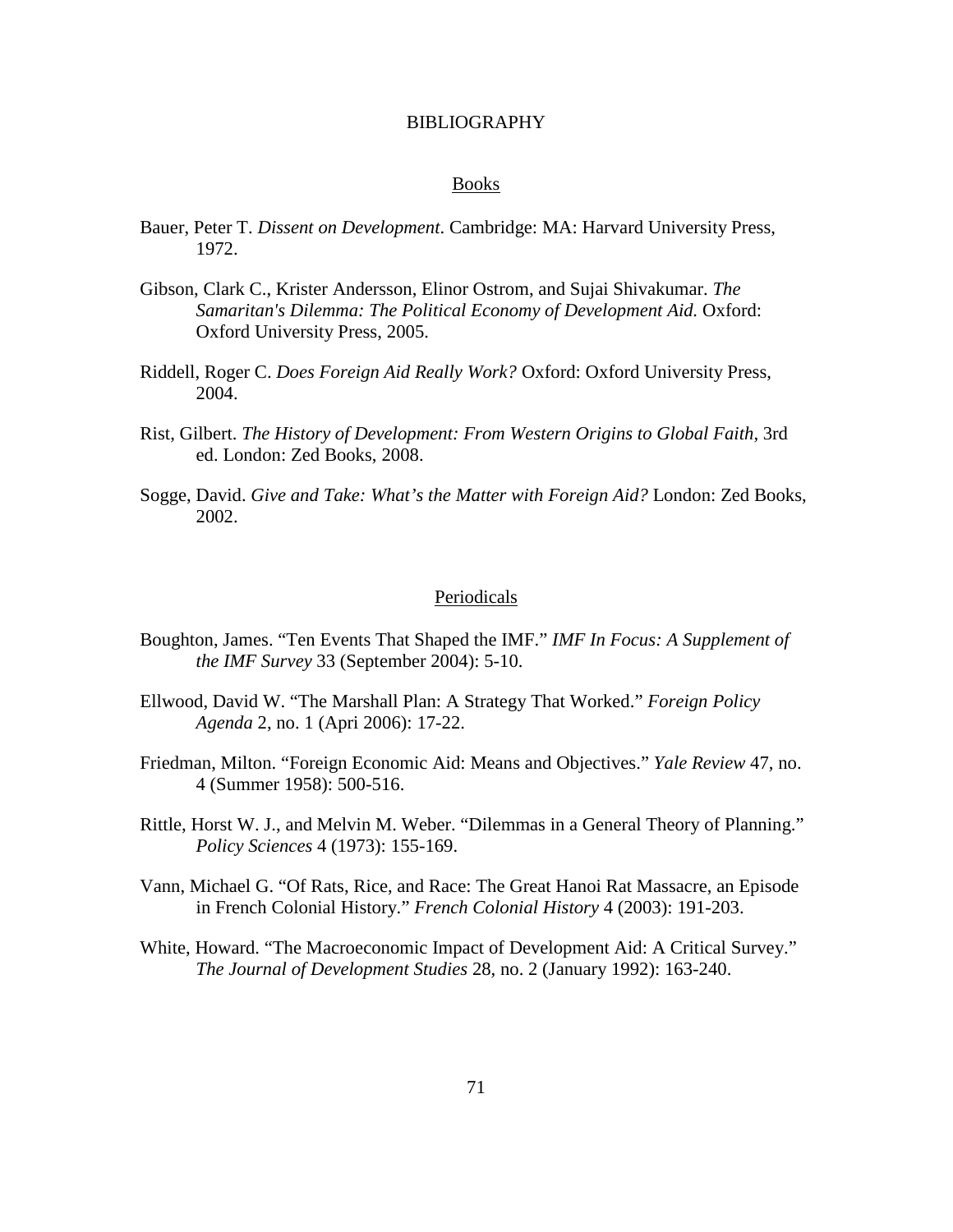#### Government Documents and Websites

Center for Army Lessons Learned. Handbook. *The PRT Playbook,* 2007. http://usacac. army.mil/cac2/call/docs/07-34/07-34.pdf (accessed June 4, 2013).

———. *Commander's Guide to Money as a Weapons System.* http://usacac.army.mil/ cac2/call/docs/09-27/09-27.pdf (accessed June 4, 2013).

- Special Inspector General for Iraq Reconstruction. SIGIR 06-034, *Status of the Provincial Reconstruction Team Program in Iraq.* Washington, DC: SIGIR, October 29, 2006.
	- ———. SIGIR 07-014, *Status of the Provincial Reconstruction Team Program Expansion in Iraq.* Washington, DC: SIGIR, July 25, 2007.
		- ———. SIGIR 07-015, *Review of the Effectiveness of the Provincial Reconstruction Team Program in Iraq.* Washington, DC: SIGIR, October 18, 2007.
- ———. SIGIR-08-006,*Commander's Emergency Response Program in Iraq Funds Many Large Scale Projects* Washington, DC, SIGIR, January 25, 2008.
- ———. SIGIR-09-003, *[Cost, Outcome, and Oversight of Local Governance Program](http://www.sigir.mil/files/audits/09-003.pdf%23view=fit)  [Contracts with Research Triangle Institute](http://www.sigir.mil/files/audits/09-003.pdf%23view=fit)*. Washington, DC: SIGIR, October 21, 2008.
- ———. SIGIR 09-013, *Provincial Reconstruction Teams' Performance Measurement Process Has Improved*. Washington, DC: SIGIR, January 28, 2009
- ———. SIGIR 09-020, *Provincial Reconstruction Teams: Developing a Cost Tracking Process Will Enhance Decision-Making*. Washington, DC: SIGIR, April 28, 2009.
	- ———. SIGIR-10-013 *Commander's Emergency Response Program: Projects at Baghdad Airport Provided Some Benefits, but Waste and Management Problems Occurred*. Washington, DC: SIGIR, April 26, 2013.
- ———. SIGIR-11-020, *Commander's Emergency Response Program for 2011 Shows Increased Focus on Capacity Development.* Washington, DC: SIGIR, Juy 29, 2011.
	- ———. SIGIR 13-005, *Lessons Learned on the Department of Defense's Commander's Emergency Response Program in Iraq*. Washington, DC: SIGIR, January 4, 2013.
- ———. SIGIR-PA-06-038, *SheilePrimary School Dahuk, Iraq.* Washington, DC: SIGIR, April 5, 2006.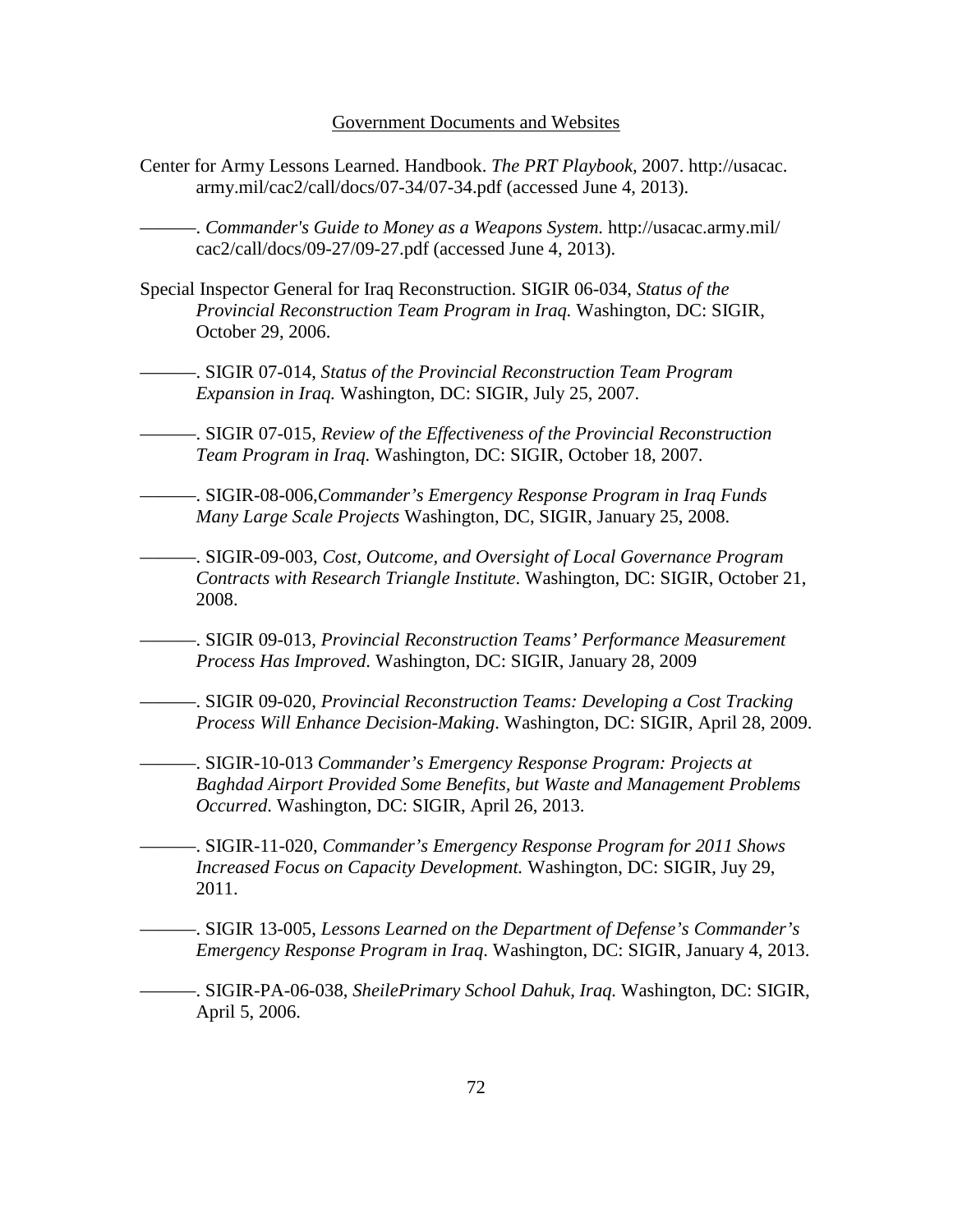- ———. SIGIR-PA-07-110, *El Escanddrona School Under the Commander's Emergency Response Program Baghdad, Iraq.* Washington, DC: SIGIR, April 21, 2008.
- ———. SIGIR-PA-08-120, *Sarawan Primary School Under the Commander's Emergency Response Program Erbil, Iraq.* Washington, DC: SIGIR, April 5, 2006.
- ———. SIGIR-PA-08-121, *Binaslawa Middle School Under the Commander's Emergency Response Program Erbil, Iraq.* Washington, DC: SIGIR, April 21, 2008.
- ———. SIGIR-PA-08-135, *Rehabilitation of the Suroor Elementary School Under the Economic Support Fund Husseinya, Iraq*. Washington, DC: SIGIR, April 7,2009.
- ———. SIGIR-PA-08-136, *Renovation of the Khandek Intermediate School Under the Economic Support Fund Program Yousefiya, Iraq*. Washington, DC: SIGIR, April 21, 2009.
- ———. SIGIR-PA-08-140, *Rebuilding of the Sagrah School Under the Commander's Emergency Response Program Sagrah, Anbar Province, Iraq.* Washington, DC: SIGIR, April 15, 2009.

———. SIGIR-PA-08-141, *Al Iqitadar School Under the Commander's Emergency Response Program, Anbar Province, Iraq.* Washington, DC: SIGIR, January 26, 2009.

- ———. SIGIR-PA-08-142, *Al Shurhabil School Under the Commander's Emergency Response Program, Anbar Province, Iraq*. Washington, DC: SIGIR, January 21, 2009.
- ———. SIGIR PA-09-189, *Basrah Modern Slaughterhouse,Basrah, Iraq*. Washington, DC: April 27, 2010.

———. *Special Report: Reconstruction Leaders' Perceptions of the Commander's Emergency Response Program in Iraq*. Washington, DC: SIGIR, February 26, 2013.

———. *Special Report Number 3, Interagency Rebuilding Efforts in Iraq: A Case Study of the Rusafa Political District*. Washington, DC: SIGIR, February 26, 2013.

- USAID. Work with USAID. http://www.usaid.gov/work-usaid/ partnership-inquiries (accessed June 1, 2013).
- ———. USAID History. http://www.usaid.gov/who-we-are/usaid-history (accessed June 6, 2013).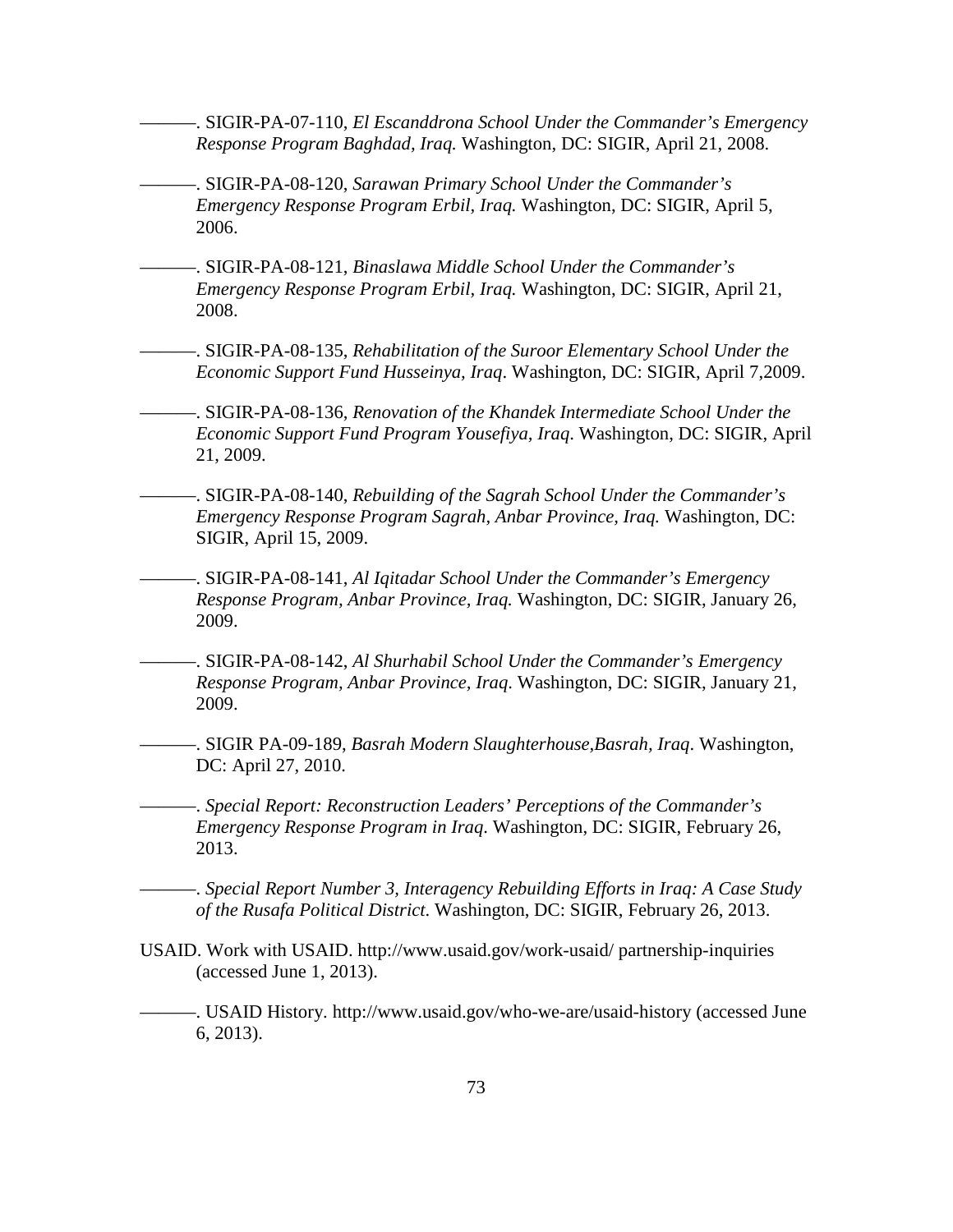- USAID Office of Inspector General. *Audit of USAID/Iraq's Participation In Provincial Reconstruction Teams In Iraq,* E-267-07-008-P. Washington, DC: USADI/OIG, September 27, 2007.
- U.S. Congress. House Committee on Armed Services, Subcommittee on Oversight and Investigations. *Agency Stovepipes vs Strategic Agility: Lessons We Need to Learn from Provincial Reconstruction Teams in Iraq and Afghanistan.* 110th Cong. 2nd sess., 2008.
- U.S. Department of State and U.S. Department of Defense. *Memorandum of Agreement between Department of State and Department of Defense on Iraq PRTs*, February 22, 2007.
- U.S. Office of Personnel Management. Salary Tables and Related Information. http://archive.opm.gov/oca/12tables/index.asp (accessed June 1, 2013).
- White House. National Security Presidential Directive (NSPD) 36, *United States Government Operations in Iraq*, May 11, 2004.
- ———. Fact Sheet, "Expanded Provincial Reconstruction Teams Speed the Transition to Self-Reliance," March 22, 2007. http://merln.ndu.edu/archivepdf/iraq/WH/ 20070322.pdf (accessed June 1, 2013).
- -. Fact Sheet, "The New Way Forward," January 10, 2007. http:// georgewbushwhitehouse.archives.gov/news/releases/2007/01/print/20070110-3.html (accessed June 4, 2013).

### Other Sources

- Abbaszadeh, Nima, Mark Crow, Marianne El-Khoury, Jonathan Gandomi, David Kuwayama, Christopher MacPherson, Meghan Nutting, Nealin Parker, and Taya Weisset. "Provincial Reconstruction Teams: Lessons and Recommendations." Graduate Workshop on Provincial Reconstruction Teams, Princeton University, Woodrow Wilson School of Public and International Affairs, Princeton, NJ, January 2008.
- Barber, Rusty, and Sam Parker. *Evaluating Iraq's Provincial Reconstruction Teams While Drawdown Looms: A USIP Trip Report*. Washington, DC: United States Institute of Peace, December 2008.
- ClearanceJobs.com. "2011 ClearanceJobs Compensation Survey: A comprehensive earnings survey of security-cleared professionals with 8,461 individuals responding between October 2010 and January 2011." http://marketing. dice.com/pdf/CJ\_SalarySurvey\_2009.pdf, (accessed June 3, 2013).